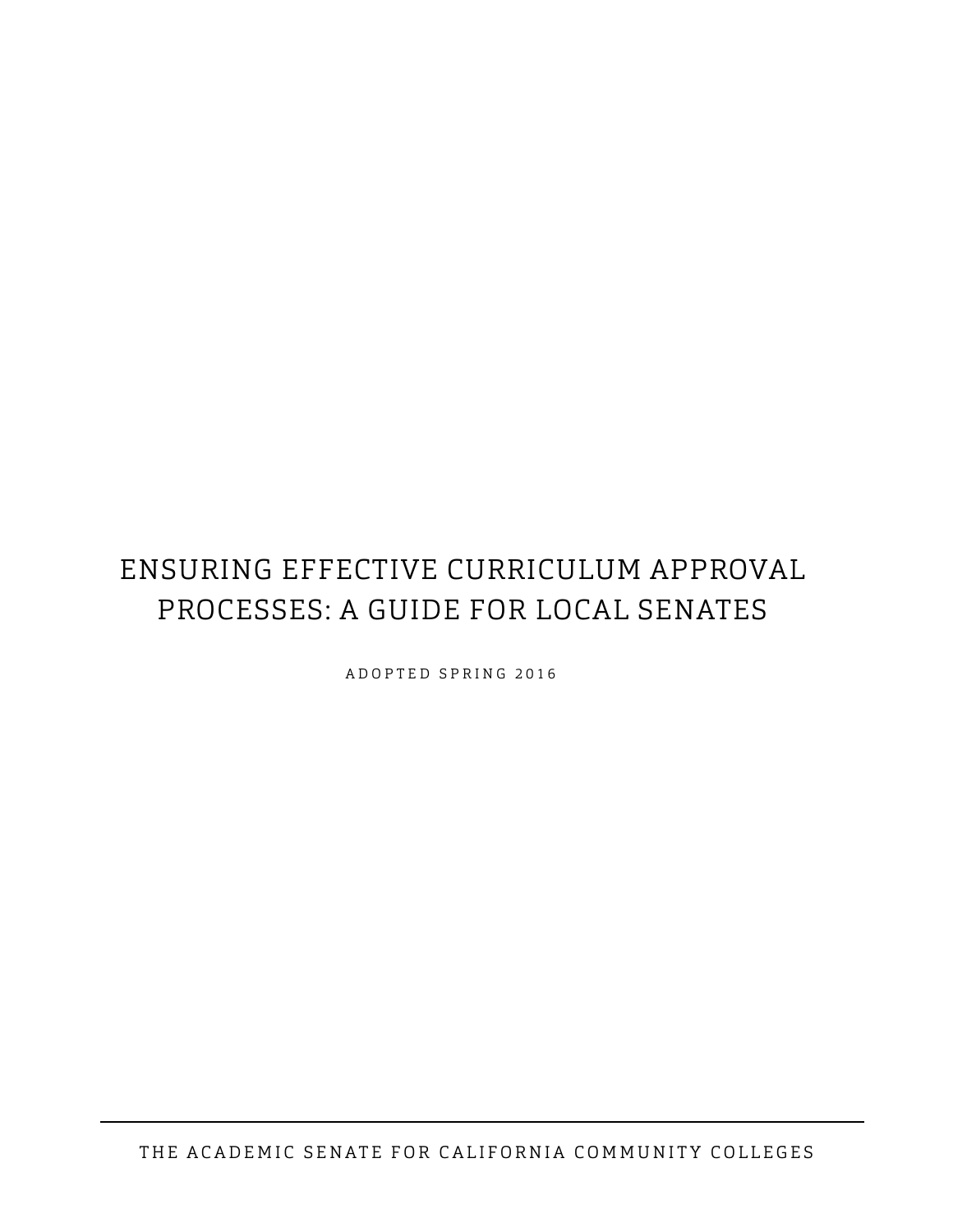# 2015 – 2016 CURRICULUM COMMITTEE

JOHN FREITAS (CHAIR), CHEMISTRY, LOS ANGELES CITY COLLEGE LORI BENNETT, EXECUTIVE VICE PRESIDENT, MOORPARK COLLEGE RYAN CAREY, EMERGENCY MEDICAL TECHNOLOGY, EL CAMINO COLLEGE MICHAEL HEUMANN, ENGLISH, IMPERIAL VALLEY COLLEGE DIANA HURLBUT, LIFE SCIENCES, IRVINE VALLEY COLLEGE GINNI MAY, MATHEMATICS, SACRAMENTO CITY COLLEGE BERNARD MCFADDEN, STUDENT SENATE FOR CCC, COPPER MOUNTAIN COLLEGE TONI PARSONS, MATHEMATICS, SAN DIEGO MESA COLLEGE SOFIA RAMIREZ-GELPI, SPANISH, ALLAN HANCOCK COLLEGE TIFFANY TRAN, COUNSELING/ARTICULATION OFFICER, IRVINE VALLEY COLLEGE VIVIAN VARELA, SOCIOLOGY, MENDOCINO COLLEGE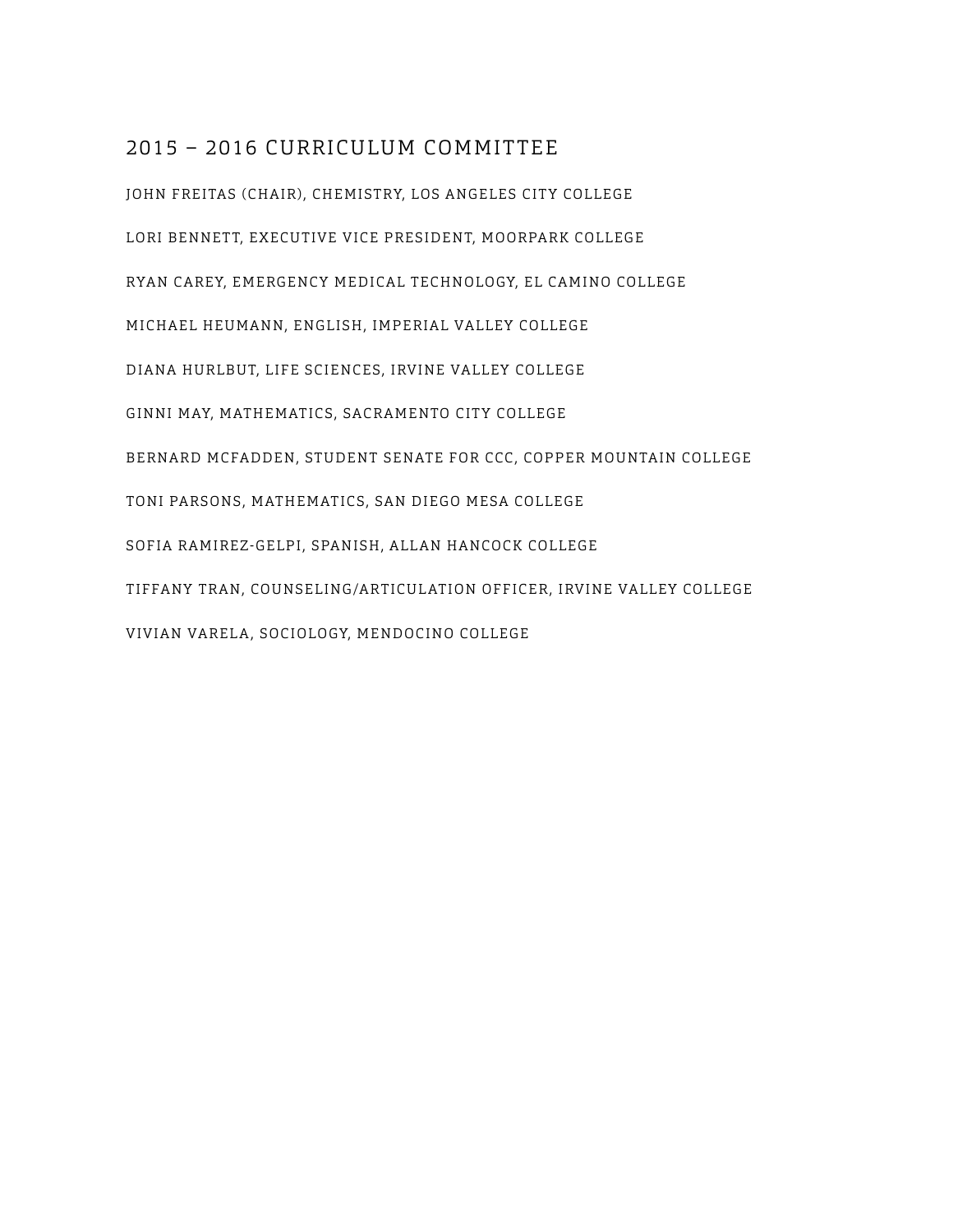# TABLE OF CONTENTS

| LOCAL CURRICULUM APPROVAL PROCESSES: REVIEW, EVALUATE, AND IMPROVE7 |
|---------------------------------------------------------------------|
|                                                                     |
|                                                                     |
|                                                                     |
|                                                                     |
|                                                                     |
|                                                                     |
| APPENDIX A: STAFF SUMMARY OF THE RESULTS OF THE SPRING 2015         |
| APPENDIX B: ACCREDITATION ELIGIBILITY REQUIREMENTS                  |
|                                                                     |
| APPENDIX C: TYPICAL DUTIES FOR CURRICULUM CHAIRS, ARTICULATION      |
|                                                                     |
|                                                                     |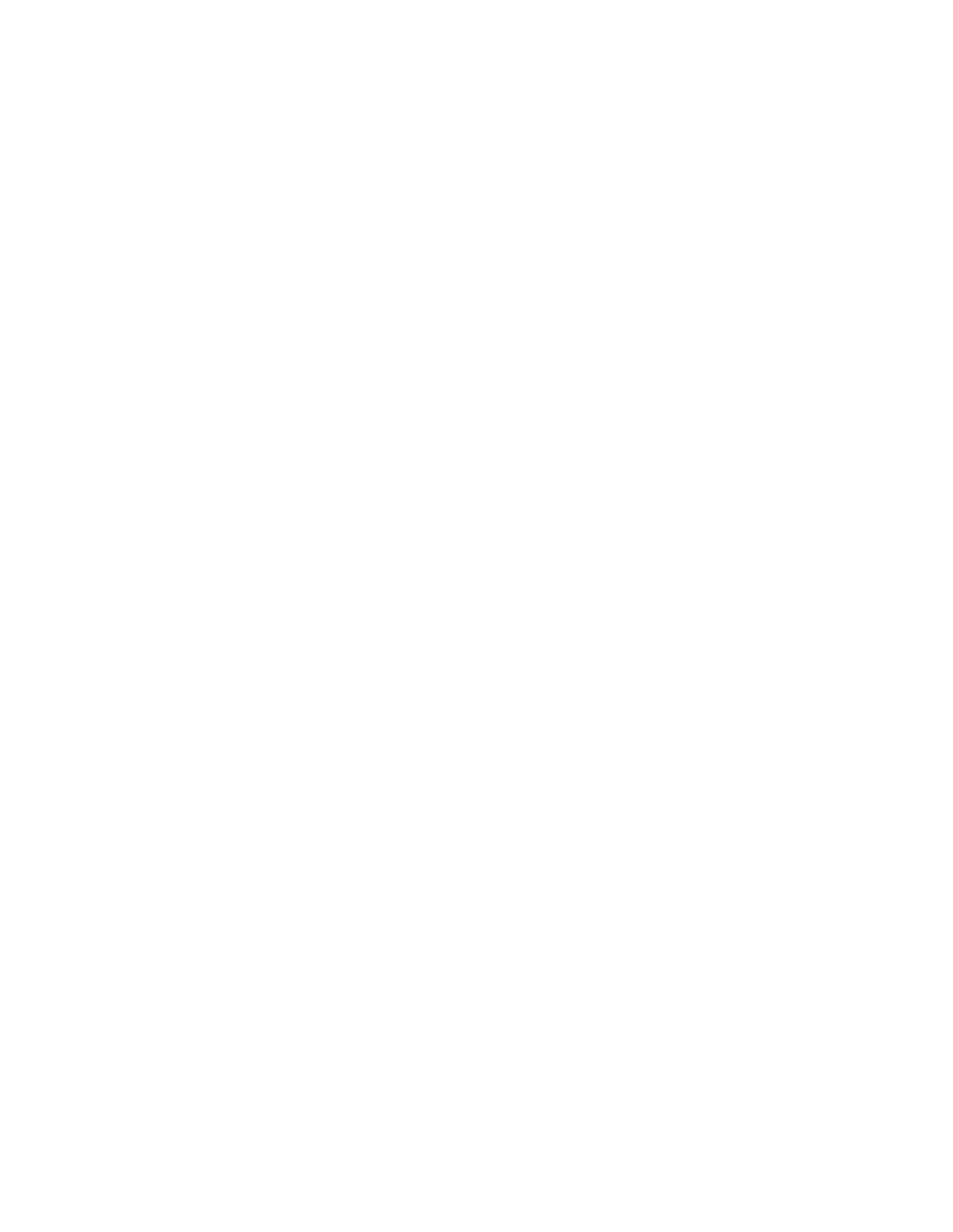## INTRODUCTION

Curriculum is the heart of the mission of every college. College curriculum approval processes have been established to ensure that rigorous, high quality curriculum is offered that meets the needs of students. While some concerns may exist regarding the effectiveness and efficiency of local curriculum processes, all participants in the process must remember—and remind external stakeholders—that the faculty of the California community colleges have long worked to ensure that their college curriculum approval processes are sufficiently robust and deliberative to ensure that standards for high quality and rigor appropriate for college curriculum are met and maintained. Through their local senates and curriculum committees, California community college faculty are entrusted not only with the professional responsibility for developing high quality curriculum but also with the professional responsibility for establishing local curriculum approval processes and ensuring that local curriculum approval processes allow curriculum to be approved in a timely manner. Students are best served when curriculum approval processes are efficient and effective and when they ensure a focus on the quality and rigor of the curriculum. Therefore, local senates should periodically review their curriculum approval processes to determine if any improvements are needed and implement any necessary changes.

In recognition of the need for local senates to be provided guidance on ensuring the effectiveness of their local curriculum processes, the Academic Senate for California Community Colleges (ASCCC) adopted Resolution 9.01 S15:

*Whereas, Colleges and districts have a variety of local curriculum processes, including timelines indicating when courses and programs are submitted to technical review committees, curriculum committees, academic senates, and governing boards;*

*Whereas, Timely curriculum processes are required for all disciplines and programs; and*

*Whereas, Colleges would benefit from a paper outlining effective practices for local processes on curriculum approval;*

*Resolved, That the Academic Senate for California Community Colleges survey curriculum chairs on the timeliness of their local curriculum approval processes by Fall 2015 and develop a paper on effective practices for local curriculum approval and present it to the field for adoption at the Fall 2016 Plenary Session.*

As an initial response to the directions provided by Resolution 9.01 S15, the ASCCC Curriculum Committee drafted a survey on Curriculum Efficiency and Communication that was distributed to curriculum chairs and chief instructional officers in the spring of 2015<sup>1</sup> . The survey results, summarized in Appendix A, based on 143 responses from the field, provide an informative snapshot of the status of curriculum approval processes of the California community colleges as of spring of 2015. The most notable results gathered from the survey include the following:

<sup>1</sup> The narrative summary of the survey results is included in Appendix A.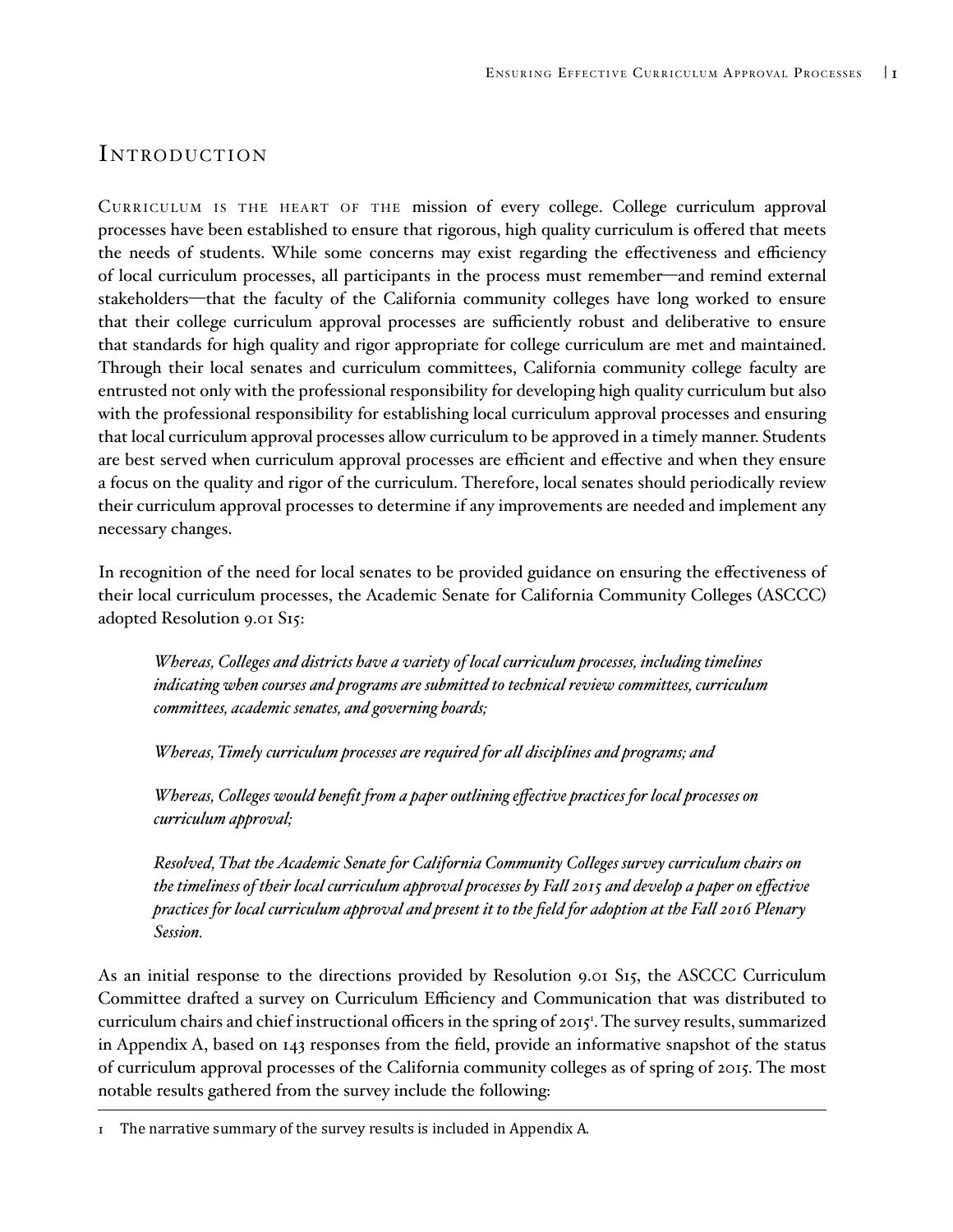- Seventy-seven percent stated that it takes less than six months to get curriculum through their local processes, from submission to the curriculum committee to submission to the governing board.
- Ninety-five percent have a technical review process, and 86% stated that faculty typically require less than six months to prepare curriculum proposals for technical review.
- Sixty-seven percent stated that their curriculum committees have been delegated the authority to make recommendations directly to the governing board.
- Sixty-one percent stated that curriculum is submitted to the governing board for consideration monthly.
- Fifty-eight percent stated they were from multi-college districts. Of those, 56% stated that they have common/coordinated or aligned curriculum, and 44% stated that approval by a district curriculum committee is required.
- Eighty-six percent stated that they provide training to the faculty on their curriculum committees.

The results of the 2015 survey demonstrate that a significant majority of colleges have relatively efficient curriculum approval processes. However, local curriculum processes can still benefit from regular review and evaluation to identify areas of possible improvement. As with any institutional process, and as a matter of good practice for ensuring the overall quality of the institution and its curriculum, local senates should regularly review, evaluate, and improve as needed their curriculum approval processes.

With the November 16, 2015, approval by the Board of Governors of the *Report of the Task Force on Workforce, Job Creation, and a Strong Economy*(CCCBOG, 2015) that was focused on career and technical education (CTE), as well as with the development of the Community College Baccalaureate Degrees Pilot created by SB 850 (Block, 2014), effective and efficient curriculum approval processes are increasingly a subject of interest at the local and state level. Many of the task force recommendations relate directly to curriculum and, more specifically, to ensuring that local curriculum processes function in ways that allow for community college CTE programs to respond effectively and in a timely manner to changes in industry and the workforce as well as to the needs of the communities they serve. Although the recommendations focus on CTE, effective and efficient curriculum approval processes are beneficial to all programs. Furthermore, accreditation requirements are also important factors that push colleges to establish efficient and effective curriculum processes that ensure a high-quality curriculum.

As a further response to Resolution 9.01 S15, and as an initial response to the Fall 2015 recommendations in the *Report of the Task Force on Workforce, Job Creation, and a Strong Economy*, the ASCCC Curriculum Committee drafted the white paper *Ensuring Effective and Efficient Curriculum Processes—An Academic Senate White Paper* (ASCCC, 2015)*,* and the Executive Committee approved this document in October 2, 2015 and distributed it to the field in November 2015*.* The white paper provided the field with guidance focused on reviewing and revising curriculum policies and procedures as needed, and included examples of good practices for improving the effectiveness and efficiency of curriculum approval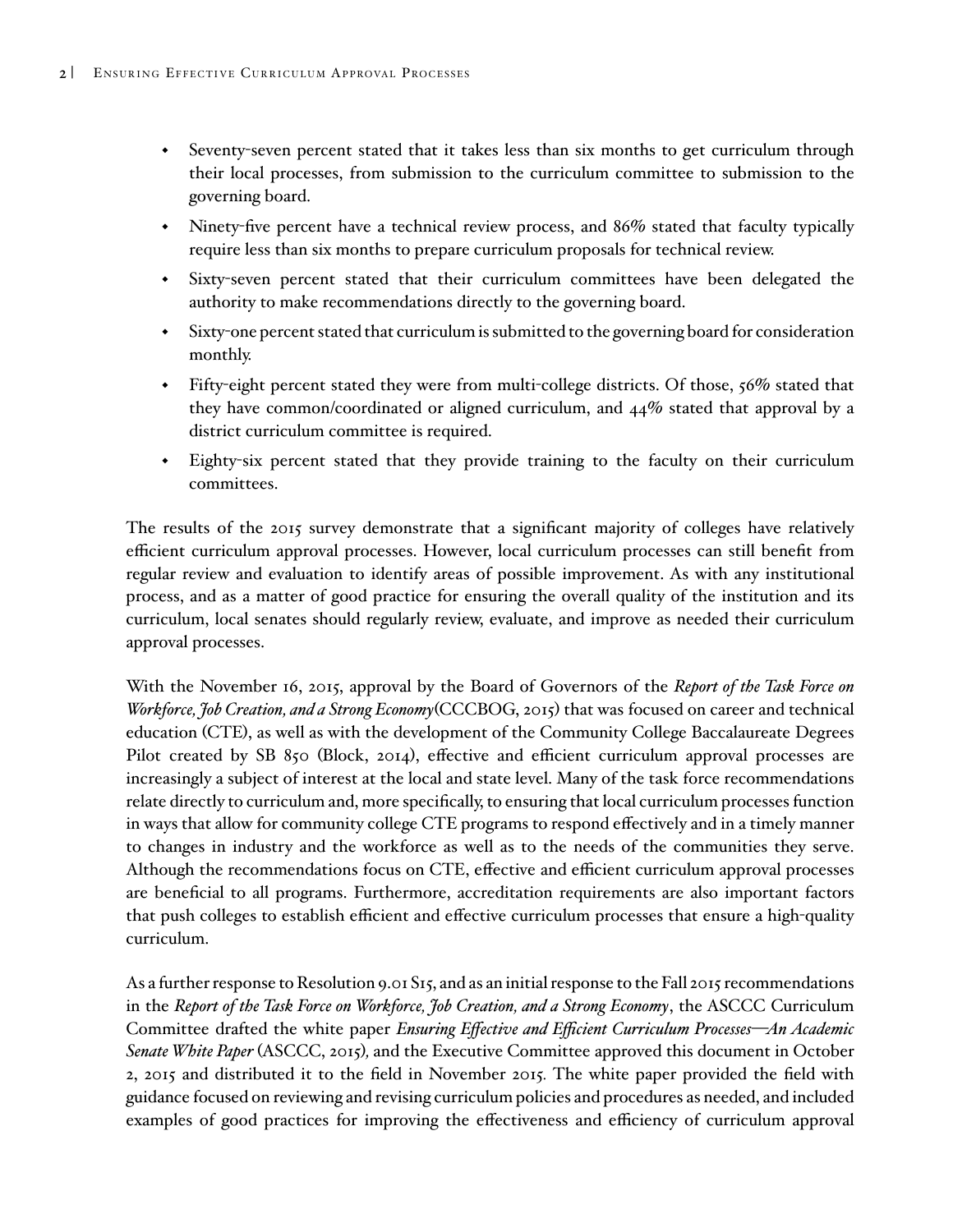<span id="page-6-0"></span>processes. Finally, in recognition of the need for local senates to take leadership roles in addressing the Workforce Task Force recommendations at the local level and begin the process of evaluating their curriculum approval processes as soon as possible, the ASCCC adopted Resolution 9.08 F15 at the 2015 Fall Plenary Session:

*Whereas, The Recommendations of the California Community Colleges Task Force on Workforce, Job Creation, and a Strong Economy (August 14, 2015) identified six recommendations for improving curriculum processes, including the recommendation to "evaluate, revise and resource the local, regional, and statewide CTE curriculum approval process to ensure timely, responsive, and streamlined curriculum approval";*

*Whereas, The reported inefficiencies of local curriculum processes are often cited as the reason courses and programs are not approved in a timely enough manner to meet student, community, and industry needs; and*

*Whereas, Colleges may benefit from an evaluation of their local curriculum processes that leads to improvements in the effectiveness and efficiency that allow for more timely responses to student, community, and industry needs;*

*Resolved, That the Academic Senate for California Community Colleges strongly urge local senates and curriculum committees to evaluate their curriculum approval processes in order to ensure that curriculum is developed, revised, and implemented in a timely manner, while preserving the integrity and rigor of the review process.*

The subjects of this paper are to provide guidance to local senates and curriculum committees on effective practices for curriculum approval processes and to focus on the participatory governance aspects of curriculum. While guidance and effective practices for developing new courses and programs are beyond the scope of this paper, other ASCCC papers address these practices (ASCCC, 2008). The contents of the Fall 2015 white paper are incorporated in this document, with additional guidance provided regarding professional development and training related to local curriculum approval processes, providing sufficient resources for the college curriculum team, and guidance on separate distance education approval requirements.

# THE CURRICULUM COMMITTEE

TITLE 5  $\S$ 55002 REQUIRES COLLEGES TO establish curriculum committees. An effective local curriculum process requires that all college constituencies understand the legally defined role of the curriculum committee and the legal requirements for establishing its structure. The ASCCC paper *The Curriculum Committee, Role Structure, Duties and Standards of Good Practice* (ASCCC, 1996) provides thorough guidance on the role, authority, and structure of curriculum committees.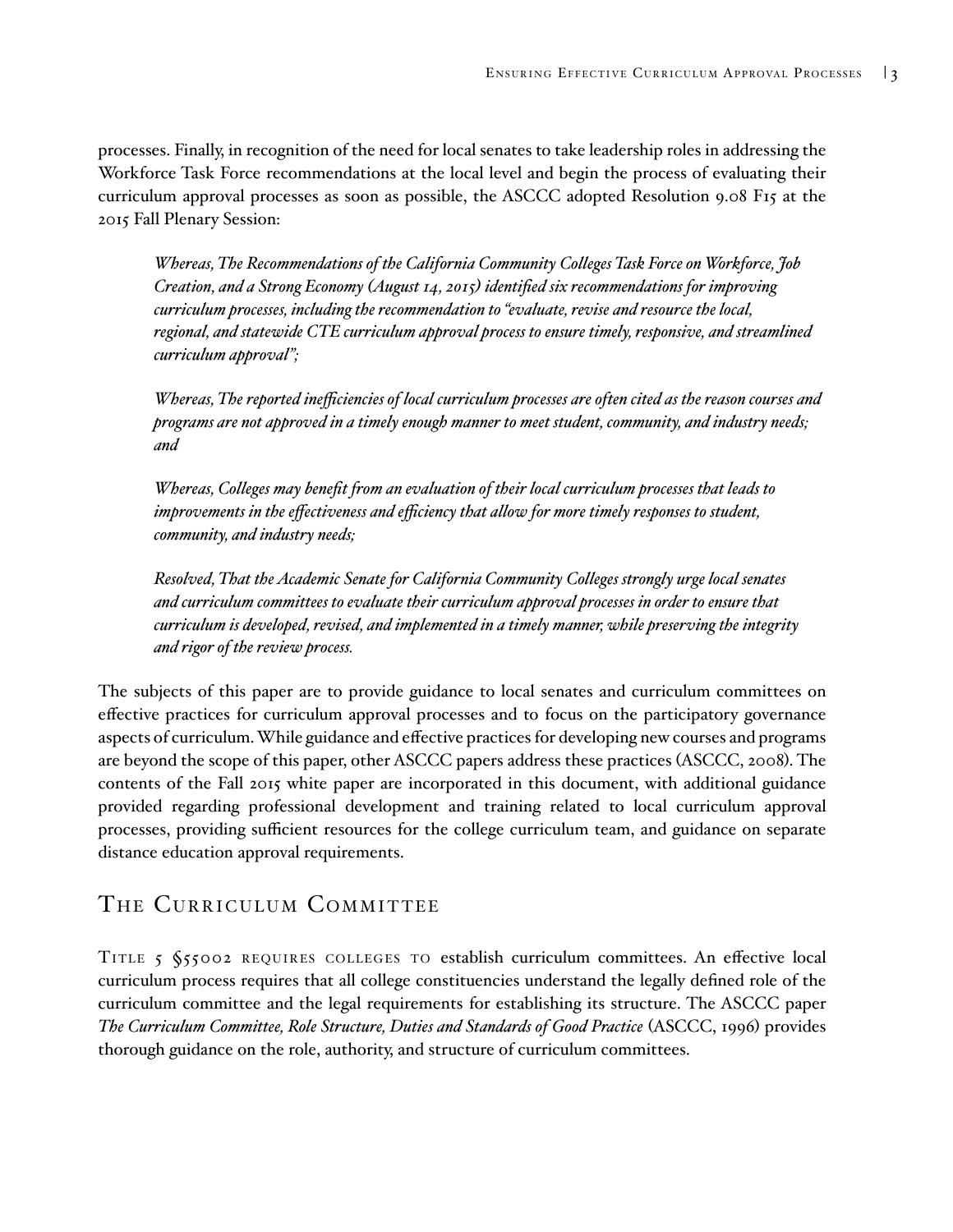#### THE ROLE AND AUTHORITY OF THE CURRICULUM COMMITTEE

Curriculum committees derive their legal authority from the Education Code and the California Code of Regulations. Specifically, Education Code §70902(b)(7) gives local academic senates the right "to assume primary responsibility for making recommendations in the areas of curriculum and academic standards." California Code of Regulations Title 5 §53200 identifies curriculum as an academic and professional matter under the purview of academic senates, while Title  $\zeta$   $\zeta$ 55002 requires colleges and/or districts to establish a curriculum committee either as a committee of the local senate or as a separate committee established by mutual agreement between the administration and the local senate. Furthermore, §55002 gives curriculum committees the full authority to recommend approval of new degree-applicable credit courses, non-degree applicable credit courses, and noncredit courses directly to the governing board. Title 5 is less direct regarding the role of curriculum committees in approving recommendations regarding degree and certificate programs. Title 5 \$\$55070 and 55151 are very clear that curriculum committees are to make recommendations about credit and noncredit certificates. Title 5 is not explicit about the role of curriculum committees in approving recommendations on associate degree programs. However, educational program development is an academic and professional matter identified in §53200, and, in partnership with academic senates, curriculum committees are generally and appropriately delegated the responsibility to review and recommend approvals or revisions to educational programs. Furthermore, given that local senates have the authority to recommend approval of new or revised educational programs to the governing board, local senates have the purview to delegate to curriculum committees the authority to recommend approval of new programs directly to the governing board. Finally, Education Code and Title 5 regulations contain no language requiring that new courses and programs be approved by deans, chief instructional officers (CIOs), or college presidents following curriculum committee approval and prior to submission to the governing board. While colleges and districts may have local policies and procedures that require additional steps between curriculum committee approval and governing board approval of new courses and programs, no legal requirement mandates such intermediate approvals.

While no legal requirement exists for administrative approvals of new courses and programs, instructional deans and CIOs should be involved in curriculum approval processes (CCCCIO, 2012). In fact, curriculum approval should be a collegial and collaborative process involving all college constituencies; everyone has a stake in ensuring that the college offers curriculum that best serves the needs of its students. A collegial and collaborative curriculum approval process that culminates with curriculum committee approval of curriculum recommendations to the governing board should eliminate the need for additional approval steps between curriculum committee approval and governing board consideration.

Instructional deans and CIOs should assist faculty in the curriculum development and review processes. These administrators are knowledgeable about compliance and resource requirements for courses and programs, and their early involvement in the process can prevent mistakes and delays later. Such expertise provides valuable and complementary guidance to the faculty content experts. A final review by the CIO—though not approval—of the proposals approved by the curriculum committee ensures that the governing board can be confident that the proposed curriculum aligns with the college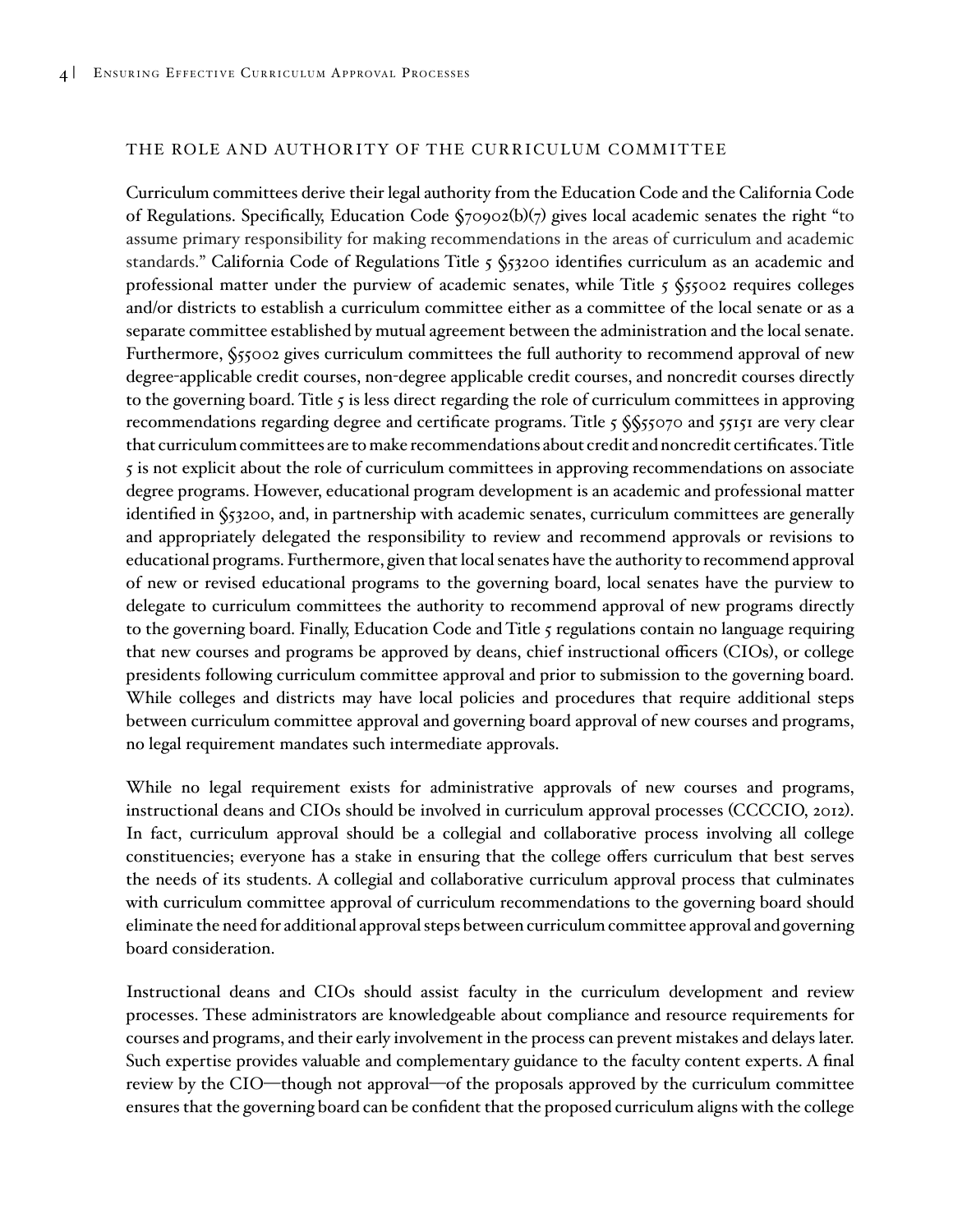mission, complies with the requirements of Title  $\zeta$  and the Program and Course Approval Handbook (CCCCO, 2013), and fulfills validated college needs and that the institution has sufficient resources to support implementation of the new curriculum.

Not only is the inclusion of students in the curriculum approval process good practice, but providing an opportunity for student involvement is legally required. Under Education Code  $\zeta$ 70902(b)(7), students are afforded the right to participate effectively in college governance, and Title  $5\$ \$1023.7 states that students "shall be provided an opportunity to participate in formulation and development of district and college policies and procedures that have or will have a significant effect on students," including policies and procedures for curriculum development. Thus, curriculum committees should include representatives from the local student senate or leadership organization in order to afford students the opportunity to participate in curriculum approval processes.

The final authority for approving new courses and programs always rests with the governing board or its designee. The CIO is often responsible for ensuring that proposals are forwarded to the governing board for approval. If the CIO, who has the ultimate authority on whether or not courses are offered in the schedule of classes, has serious concerns about curriculum proposals, those concerns will be brought to the governing board. If the CIO is included in the curriculum process before final approval of the proposals, such concerns may be addressed and resolved before reaching the governing board. Each governing board includes at least one non-voting student trustee; when the student voice is not included—or is ignored—in the curriculum approval process, the governing board should take notice and may delay approval of new courses and programs when students raise serious objections. Therefore, students, deans, and CIOs should be involved throughout the curriculum approval process. Such involvement will help the faculty identify potential problems with curriculum proposals early in the approval process and minimize any concerns that may be expressed to the governing board when new courses and programs come before them for approval.

#### MEMBERSHIP AND STRUCTURE OF THE CURRICULUM COMMITTEE

The establishment of the membership structure of the curriculum committee is a local district decision made in accordance with the requirements of Title 5  $\frac{\sqrt{5}}{5002(a)(1)}$ , which states, "The college and/or district curriculum committee recommending the course shall be established by the mutual agreement of the college and/or district administration and the academic senate. The committee shall be either a committee of the academic senate or a committee that includes faculty and is otherwise comprised in a way that is mutually agreeable to the college and/or district administration and the academic senate." In the 1996 Academic Senate paper, *The Curriculum Committee: Role, Structures, Duties, and Standards of Good Practice* (ASCCC), the following interpretation of  $\zeta$ 55002(a)(1) is provided:

*The curriculum committee reviews and recommends courses and programs functioning under policies and procedures set by the academic senate (either through primary advice to or mutual agreement with the board). The composition of the curriculum committee is agreed upon mutually even if for other curriculum policies and procedures the board relies primarily upon the senate. (p. 5)*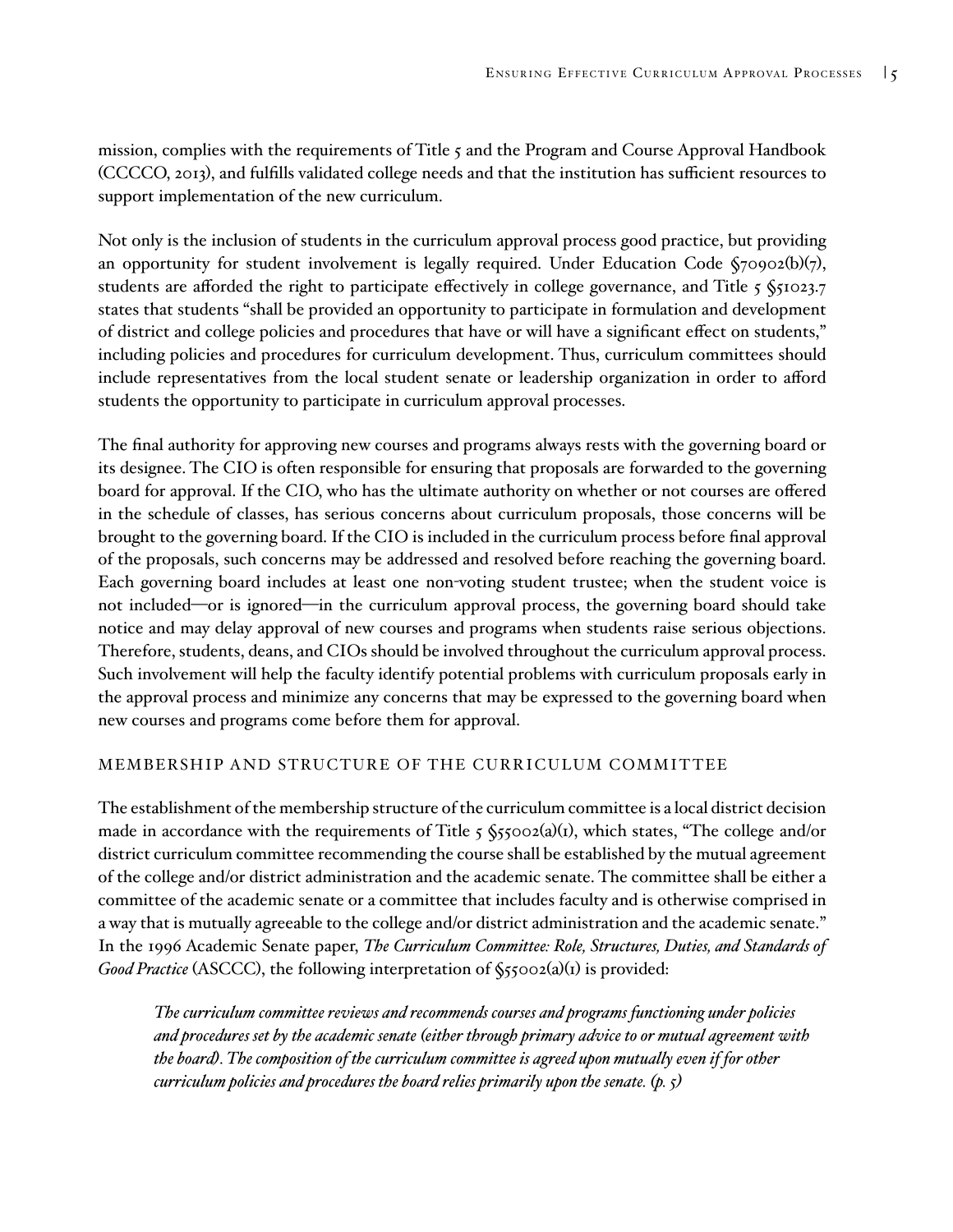Therefore, regardless of whether the curriculum committee is within the local senate committee structure or outside of the local senate structure, the membership of the curriculum committee is established by mutual agreement between the local senate and the administration. Furthermore, because curriculum committees are established by mutual agreement, the processes for making changes to their structures must also be made by mutual agreement with the administration.

However, a clear distinction should be made between the establishment and revision of the curriculum committee composition and the establishment and revision of the curriculum approval process. The curriculum approval process is an academic and professional matter subject to collegial consultation under Title 5 §53200, and thus the governing board establishes the local curriculum approval process by either relying primarily upon or reaching mutual agreement with the local senate. Therefore, in order to avoid confusion, local policies and procedures that establish the curriculum committee should be separate from the policies and procedures that establish the local curriculum approval process.

Because faculty have primacy when making recommendations on curriculum to the governing board, the majority of the members on the curriculum committee should be faculty. In addition, ensuring broad representation from all of faculty groups is optimal because it allows for a wide range of perspectives to be brought to the discussions in curriculum committee meetings. Broad representation means not only ensuring that the diversity of instructional disciplines at the college are appropriately represented, including CTE, non-CTE, and noncredit, but it also means ensuring that library and counseling faculty, as well the college articulation officer, are included. Faculty with expertise in areas such as distance education, learning disabilities, learning assistance, student learning outcomes assessment, and the honors program also should be considered for inclusion. The distribution of representatives from the various faculty groups is a local decision and should be established in a manner that allows the curriculum committee to operate in the most efficient and effective manner possible. Regardless of what distribution of faculty membership is established for the curriculum committee, the faculty representatives must recognize that they are not on the committee to represent the interests of their disciplines, departments, or divisions. Rather, their role is to bring the perspectives of their areas to the discussions in curriculum committee meetings that lead to the best decisions being made for the students the college serves.

Administrators, staff, and students should be included to appropriate degrees as members of the curriculum committee. Curriculum committees commonly include at a minimum the CIO or a curriculum dean and a curriculum specialist. Other non-faculty members may include instructional deans who oversee the various areas of the college, including CTE, noncredit, and student services, and classified staff who work directly with students, such as admissions and records staff who are course, transcript, and degree evaluators. Because Title 5 §51023.7 requires that students be given the opportunity to effectively participate in making recommendations on curricular matters, students should be represented on the curriculum committee. All of these non-faculty members can provide insights in curriculum committee deliberations that faculty typically may not have and can help curriculum committees make more informed decisions.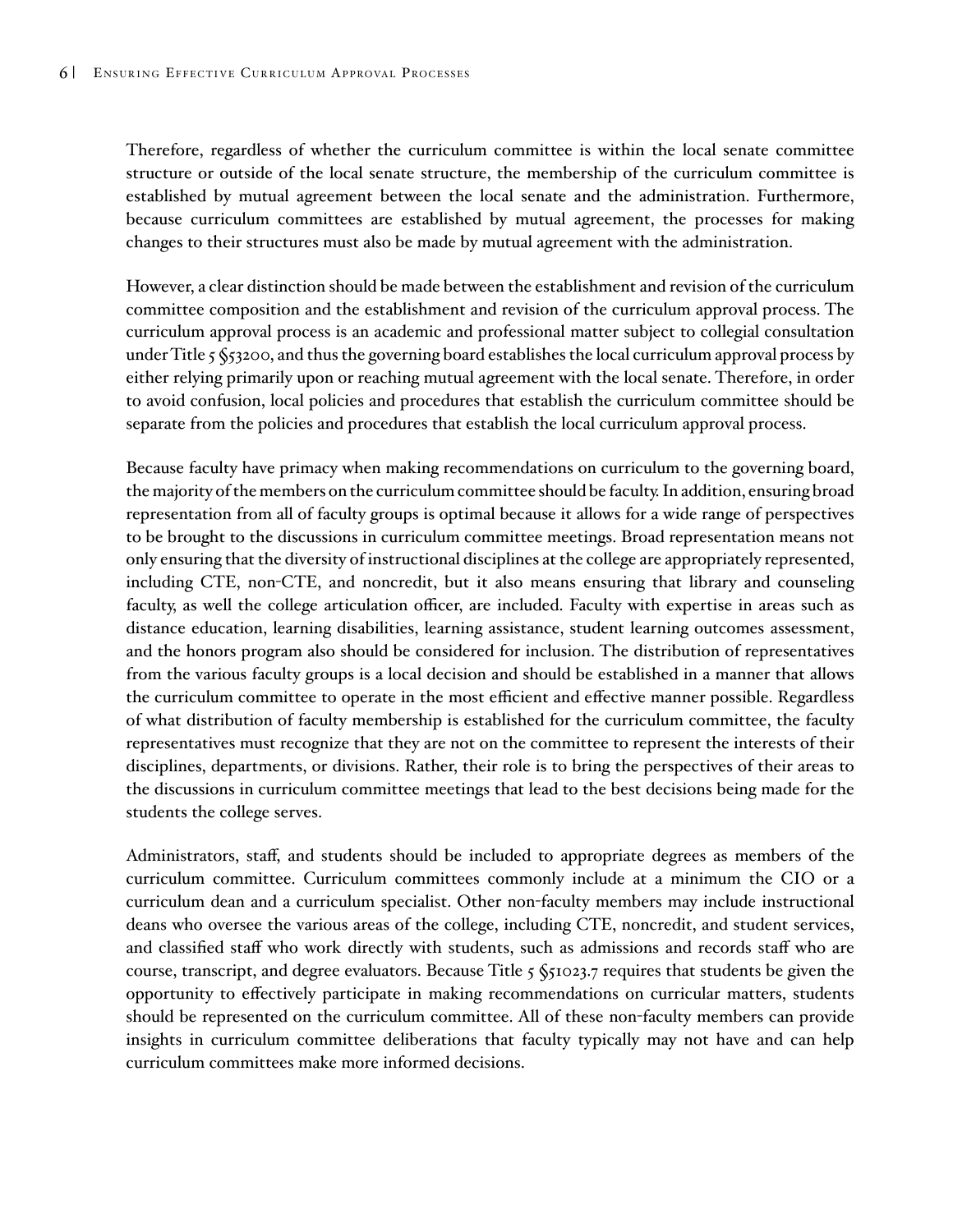Whether non-faculty members of the curriculum committee are voting members is a local decision, but regardless of this decision on voting status, curriculum remains a matter of faculty primacy. A benefit of allowing non-faculty members to be voting members is that, while curriculum is a matter of faculty primacy, the curriculum belongs to and affects the entire institution. Making the curriculum committee as inclusive as possible leaves little room for doubt that the committee is the definitive authority on curricular matters. However, the faculty voice should never be diluted or effectively vetoed by non-faculty members of the curriculum committee. One method of preventing the dilution of the faculty voice is to establish a quorum requirement that the majority of the voting members present at the meeting are faculty, not simply 50% plus one of the voting membership. Local senates should ensure that the proportion of faculty voting members is sufficiently large to maintain faculty primacy over curriculum while maintaining inclusivity of non-faculty members in the curriculum approval process through the curriculum committee.

The leadership structure of the curriculum committee should be clearly defined. Regardless of whether the curriculum committee is chaired solely by a faculty member or has faculty and nonfaculty co-chairs, such as a faculty co-chair with a CIO or a curriculum specialist co-chair, the process for selecting chairs or co-chairs should be clearly documented and established in a way that retains the local senate's purview over the selection of the faculty chair or co-chair of the committee in accordance with Title 5 §§53202 and 53203.

Additionally, curriculum committees may opt to form subcommittees for more focused work. Examples may include subcommittees that handle the technical review of course and program proposals, placement of courses in the local general education pattern, review of program and course student learning outcomes, prerequisites, honors course proposals, and local graduation requirements. The creation of subcommittees of the curriculum committee is a local decision and should be done based on local need and for the purpose of making the approval process more effective and efficient. Because of the potential for additional subcommittees to cause bottlenecks in the approval process, care must be taken to ensure that the creation of subcommittees does not unnecessarily slow the curriculum approval process. Finally, if subcommittees of the curriculum committee are established, each subcommittee should have a chair that is responsible for facilitating the work of the subcommittee and for regularly reporting the outcomes of the subcommittee's work to the curriculum committee.

# LOCAL CURRICULUM APPROVAL PROCESSES: REVIEW, EVALUATE, AND IMPROVE

OVER 77% OF RESPONDENTS TO THE ASCCC Spring 2015 survey on Curriculum Efficiency and Communication stated that the typical time for approval of curriculum is six months or less, from submission to the curriculum committee to approval by the governing board (Appendix A). However, six months encompasses most of the academic year, and any approval process that takes longer than one primary term2 of approximately three months may unnecessarily delay the availability of new curriculum to students. Ideally, as a rule of thumb, local senates should strive for an approval process

<sup>2</sup> Primary term refers to fall and spring semesters, and fall, winter, and spring quarters.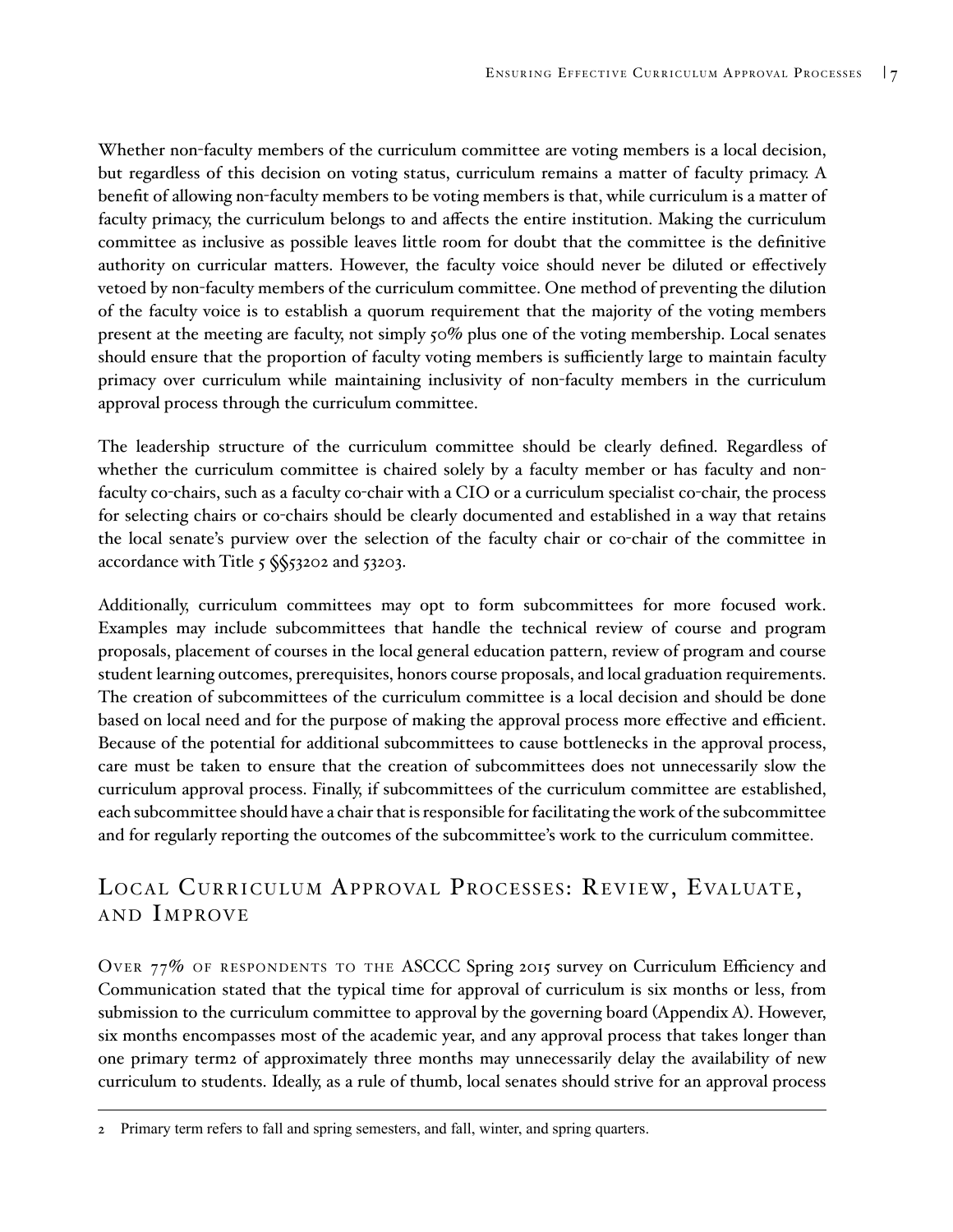that allows curriculum proposals submitted to the curriculum committee for approval at the beginning of a primary term to be submitted for action by the governing board by the end of that same term. This practice should allow the new curriculum to be published in the next edition of the college catalog and enable timely scheduling of newly approved courses.3

Before local senates determine whether or not local curriculum approval processes need improvement, they should first review and evaluate their processes to identify areas of concern before proposing any improvements. Once this stage is completed, then methods for improving the curriculum process can be developed and implemented. In this section, guidance and recommendations for reviewing, evaluating, and improving local curriculum approval processes are provided.

#### STAGE ONE. REVIEW AND EVALUATE THE APPROVAL PROCESS

Before implementing any changes to the local curriculum approval processes, local senates and curriculum committees should first conduct a review and evaluation of the effectiveness and efficiency of their processes. Important questions to ask during such a review include the following:

- How long does it take to approve a new course or program, or to revise an existing course or program, from initiation of the process by the discipline faculty to approval by the governing board, and could this timeline be improved?
- Does the approval process contain redundant or unnecessary steps, and, if so, what steps could be eliminated without negative impacts?
- Does the approval process require unnecessary approval steps, relative to what is actually required by Title 5?
- Does the approval process contain steps that could be completed simultaneously rather than sequentially?
- Are local course and program submission and deadlines, whether to the curriculum committee or to the governing board, too infrequent or restrictive?
- Is the approval process impeded by problems caused by ineffective technology, or even a lack of technology, at the local level?
- Does the approval process focus too much on complying with course outline formatting instructions and correcting grammar and too little on course and program quality?

While academic senates and curriculum committees must lead the effort to review and evaluate their curriculum approval processes, CIOs, instructional deans, curriculum specialists, articulation officers and student leadership should also be included in this review and evaluation. A good review and evaluation process should also include input from the faculty at large. They can provide a perspective about the curriculum process that may not be readily apparent to curriculum leaders who are more closely engaged with the process on a regular basis. Regardless of how the local review and evaluation

<sup>3</sup> Catalog and schedule production processes are typically external to curriculum approval processes. However, if catalog and schedule production are found to cause delays in offering new courses, local senates should work with their administrations to address this.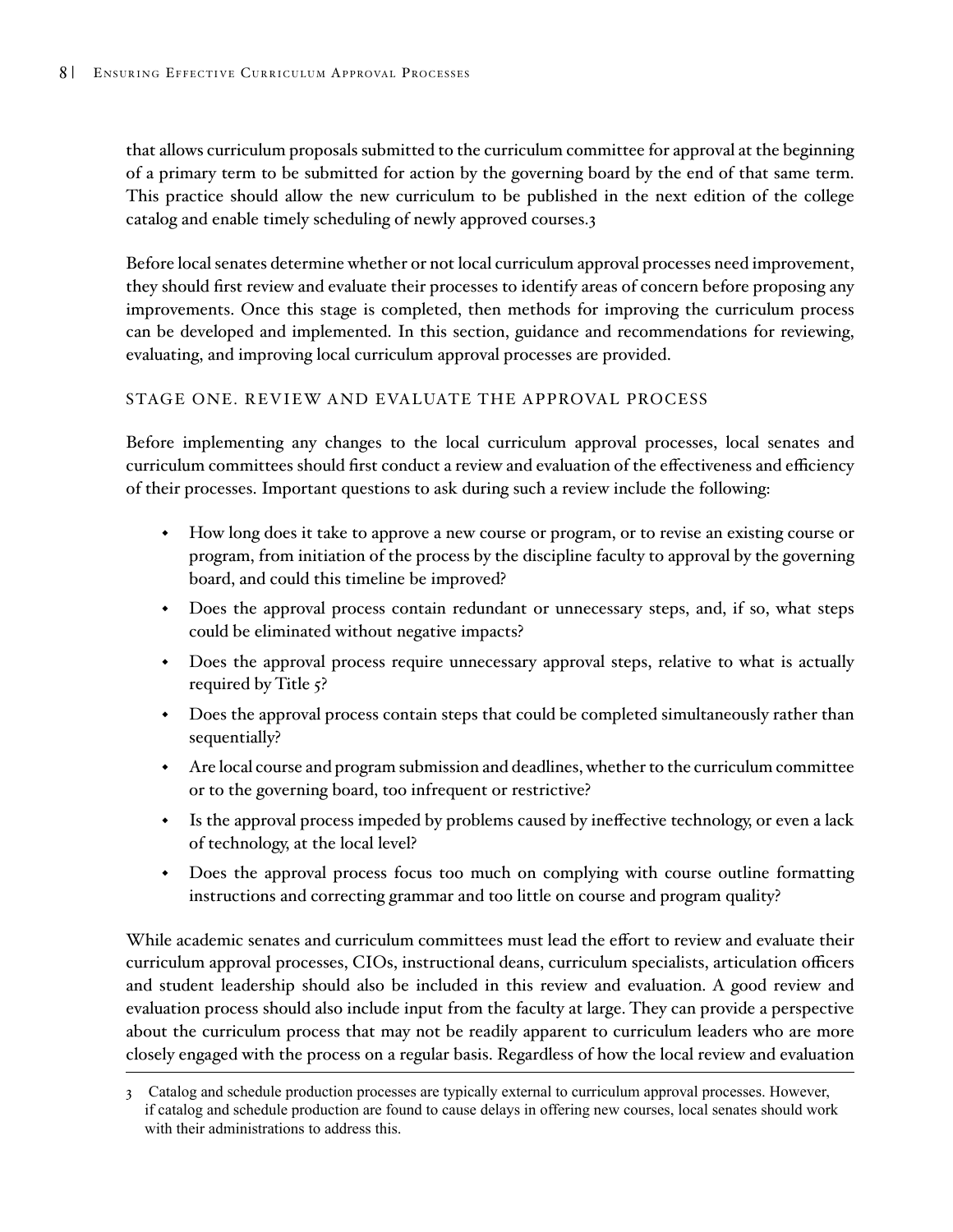<span id="page-12-0"></span>is done, since curriculum approval policies and processes are academic and professional matters, local academic senates are responsible for recommending revisions to curriculum policies and procedures directly to their governing boards or their designees as appropriate.

STAGE TWO. MAKE THE CHANGES—RECOMMENDATIONS FOR OPTIMIZING CURRICULUM PROCESSES

### 1. Make sure the process for initiation of new curriculum and revisions to existing curriculum is clear.

Provide faculty with a clear description of the process and timelines. Effective practices for such communication include the following:

- Create a curriculum calendar or a process flow chart that clearly presents important due dates and illustrates the process from initiation to approval.
- Create a curriculum website that allows easy access to local, district, and statewide curriculum resources.
- Create a curriculum handbook that includes all curriculum policies and procedures, a discussion of the importance of high quality curriculum and an explanation of its elements, and descriptions and instructions for all aspects of the curriculum process including instructions for using the curriculum management system.

### 2. Make sure the technical review process is streamlined and effective.

Local senates and curriculum committees should identify ways to minimize the time between curriculum development, technical review, and curriculum approval without sacrificing rigor and instructional quality. Ideally, once a new course or program is submitted for review and approval, it should come to the curriculum committee for first reading within one month of submission, provided the curriculum developer responds to requests for corrections to the course or program submission during the technical review and other stages. If a course or program proposal is submitted to the curriculum committee for approval at the beginning of the primary term, it should be available for approval by the curriculum committee and submitted to the governing board by the end of that same term.

Because technical review of curriculum proposals is typically the first step in the curriculum approval process, it is the first opportunity for a bottleneck in the process. Therefore, the technical review process must be as efficient as possible. Some examples of ways to make technical review more efficient include the following:

 Before engaging in a full technical review, have curriculum committee members help faculty by screening curriculum submissions for completeness.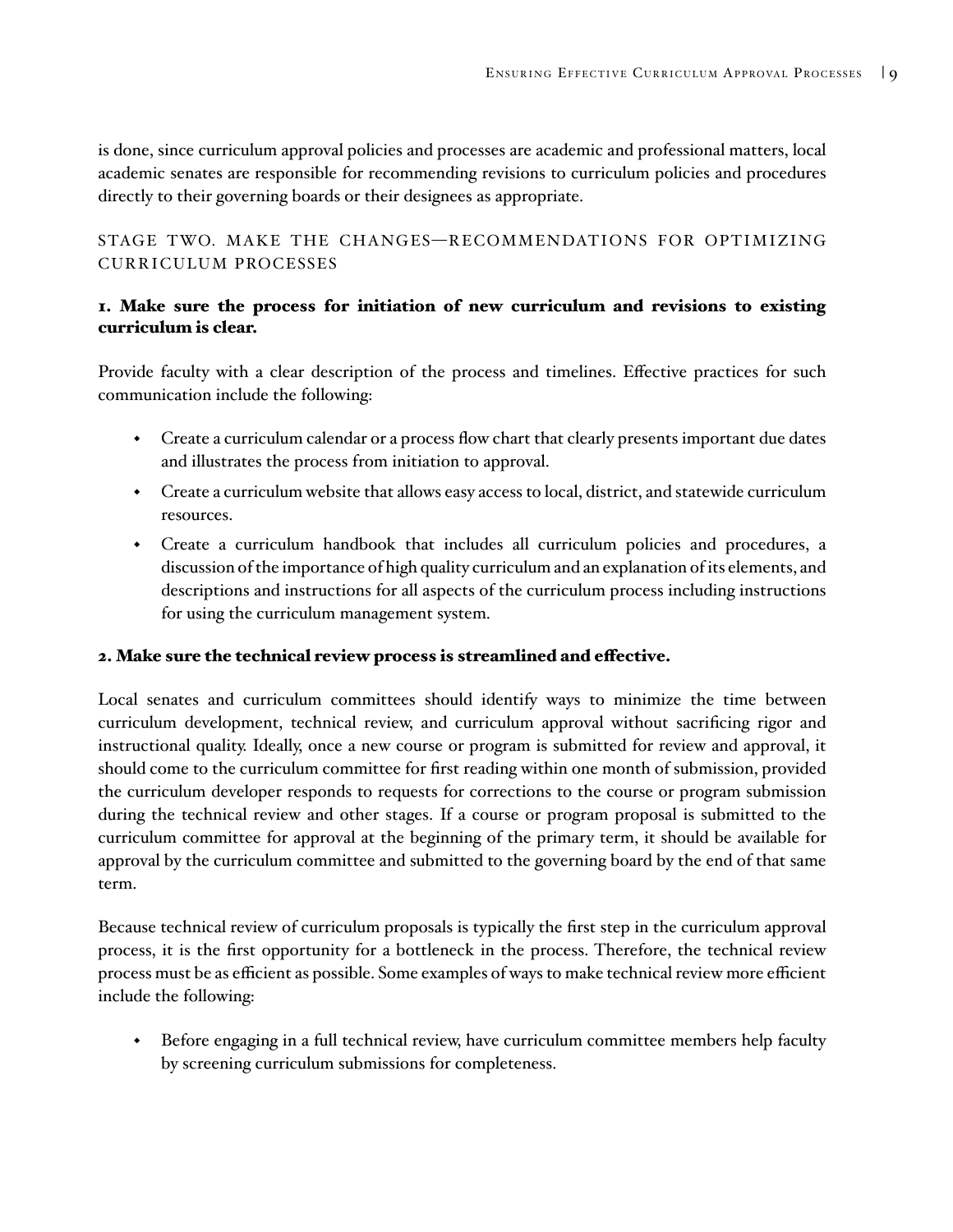- Make technical review simultaneous with curriculum proposal development so that the curriculum developer is receiving constructive input by technical reviewers prior to submission for formal or official technical review.
- Limit the technical review committee to the most critical individuals, such as the curriculum chair, articulation officer, librarian, student learning outcomes (SLO) coordinator, distance education expert, curriculum specialist, and the CIO or designee, and allow them to conduct their review simultaneously rather than sequentially.
- Create criteria, submission schedules, and approval processes that allow minor changes to courses and programs to undergo an expedited or streamlined technical review rather than a full technical review.
- Provide the technical review team with adequate time and support to do their work in a timely fashion.
- Proofread carefully. Curriculum is a matter of public record, so all public documents, such as the course outline of record, must be of a level of quality and accuracy commensurate with an institution of higher education.

### 3. Make sure curriculum committee meetings are run efficiently.

Once the technical review of new curriculum is completed, proposals move to the curriculum committee for review and approval. Curriculum committee members must be well prepared and curriculum committee meetings should be run as effectively as possible. Curriculum committees should focus on the content of the curriculum rather than on minutiae, such as grammar and spelling, during meetings. Focusing too much on such minutiae can render a curriculum committee ineffective and result in delays to the approval and offering of new curriculum. The ASCCC paper *The Course Outline of Record: A Curriculum Reference Guide* (ASCCC 2008) provides examples of the appropriate role of the curriculum committee in the consideration of proposed substantive, non-substantive, and technical changes to courses (pp. 64-65).

Some effective practices that can be employed to ensure curriculum committees complete their business in a timely and effective manner include the following:

- Prepare a well-organized agenda that includes the pertinent information such as course number, title, and whether the proposal is for a revision or new course.
- Assign several curriculum committee members to each proposal as readers that will provide prepared responses to the curriculum developers and help the curriculum committee from becoming too overwhelmed, particularly when a large number of new curriculum proposals are submitted.
- Use a consent agenda for non-substantive changes to curriculum.
- Engage in detailed review of new curriculum during first readings and use consent calendars for approval at the second reading.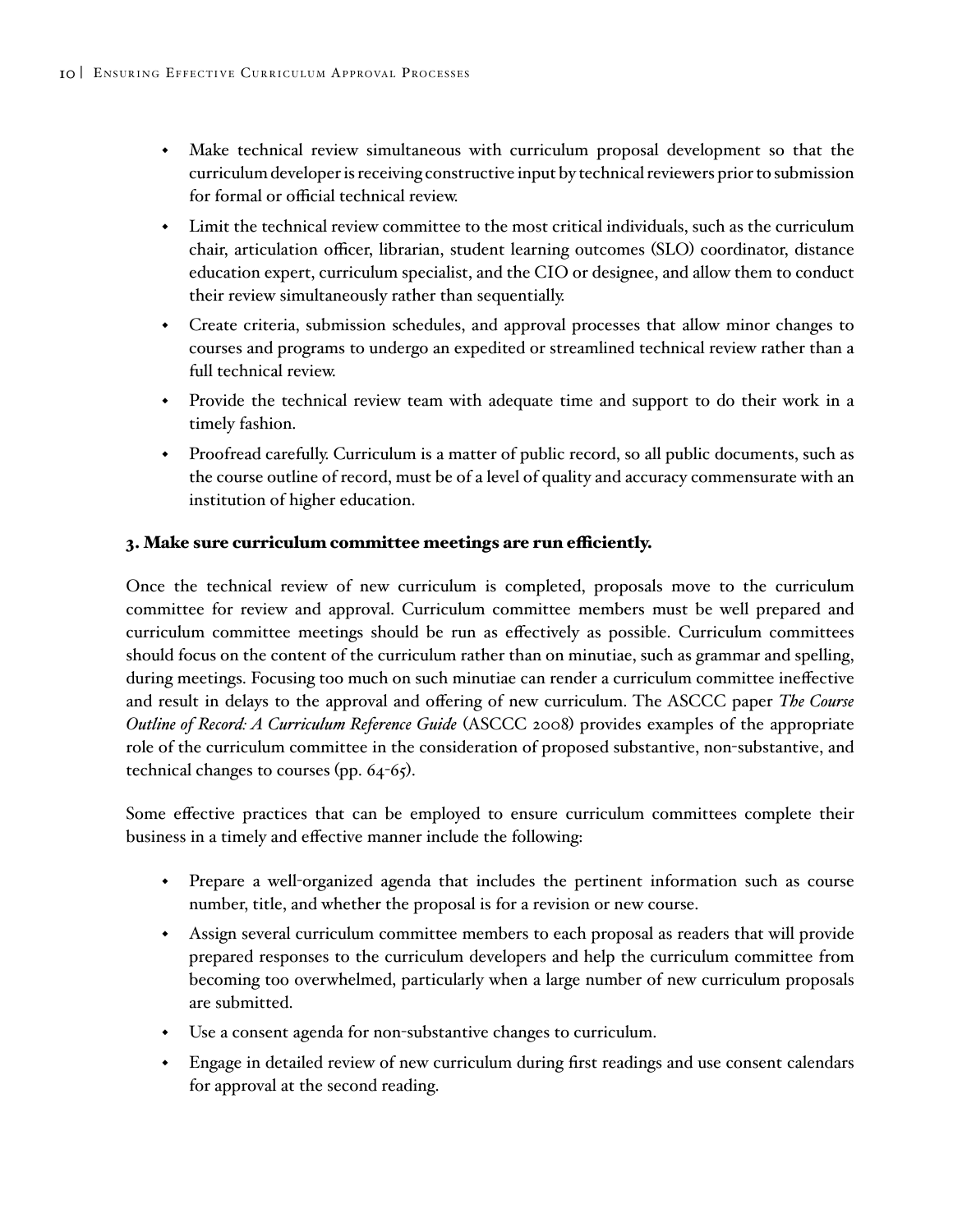- Allow CTE proposals that are the result of statutory or external accreditation requirements to be approved without a second reading by the curriculum committee.
- Consider giving curriculum committee members access to the curriculum management system so that they can make reviewer comments prior to the first reading by the curriculum committee.
- Rather than discussing typographical and grammar errors during meetings, send such noted errors to the curriculum chair or designee for correction.

### 4. Streamline the approval process.

Curriculum committees have the legal authority to submit recommendations on new curriculum directly to the governing board if the local senate has delegated that authority to the curriculum committee. According to the 2015 Curriculum Efficiency and Communication survey, 67% of respondents stated that their curriculum committees have been delegated the authority to submit new curriculum recommendations to the governing board. While governing boards must approve new courses and programs, colleges may grant their curriculum committees authority for final approval of minor revisions. Again, no legal requirement exists for boards, chief executive officers (CEOs), CIOs, or even local senates to approve minor revisions to courses and programs. Effective technical review processes should eliminate the need for further approvals beyond the curriculum committee.

Colleges may also consider expedited approval for time-sensitive curriculum proposals. For example, CTE programs often undergo discipline-specific external accreditation. Specific external accreditation requirements regarding their curriculum may require more immediate action. In addition to approval by the governing board, new CTE degree and certificate programs require separate review and action by the appropriate regional consortium prior to submission to the Chancellor's Office (Title 5 §55130). However, any expedited approval of curriculum must not come at the expense of quality or rigor. Examples of methods for expediting approval of new curriculum include the following:

- Give curriculum committees full authority to make recommendations on new courses and programs directly to the governing board and remove any intermediate approval steps.
- Give curriculum committees full authority to approve non-substantive changes—as defined locally—to courses and programs without any additional approvals, including approval by the governing board.
- Limit curriculum submissions to the governing board to approval of new courses and programs.
- Submit new CTE program proposals to the regional consortium prior to or simultaneously with submission to the curriculum committee for local program approval and prior to submission to the governing board. 4
- Expedite technical review for course revisions that only involve changes to course attributes such as content and objectives or for changes to courses and programs that are required as

<sup>4</sup> Regional consortia establish their own procedures for submission and review of new program proposals. Be sure to check the requirements of the regional consortium to determine if it does allow submissions of proposals prior to local curriculum committee or governing board approval.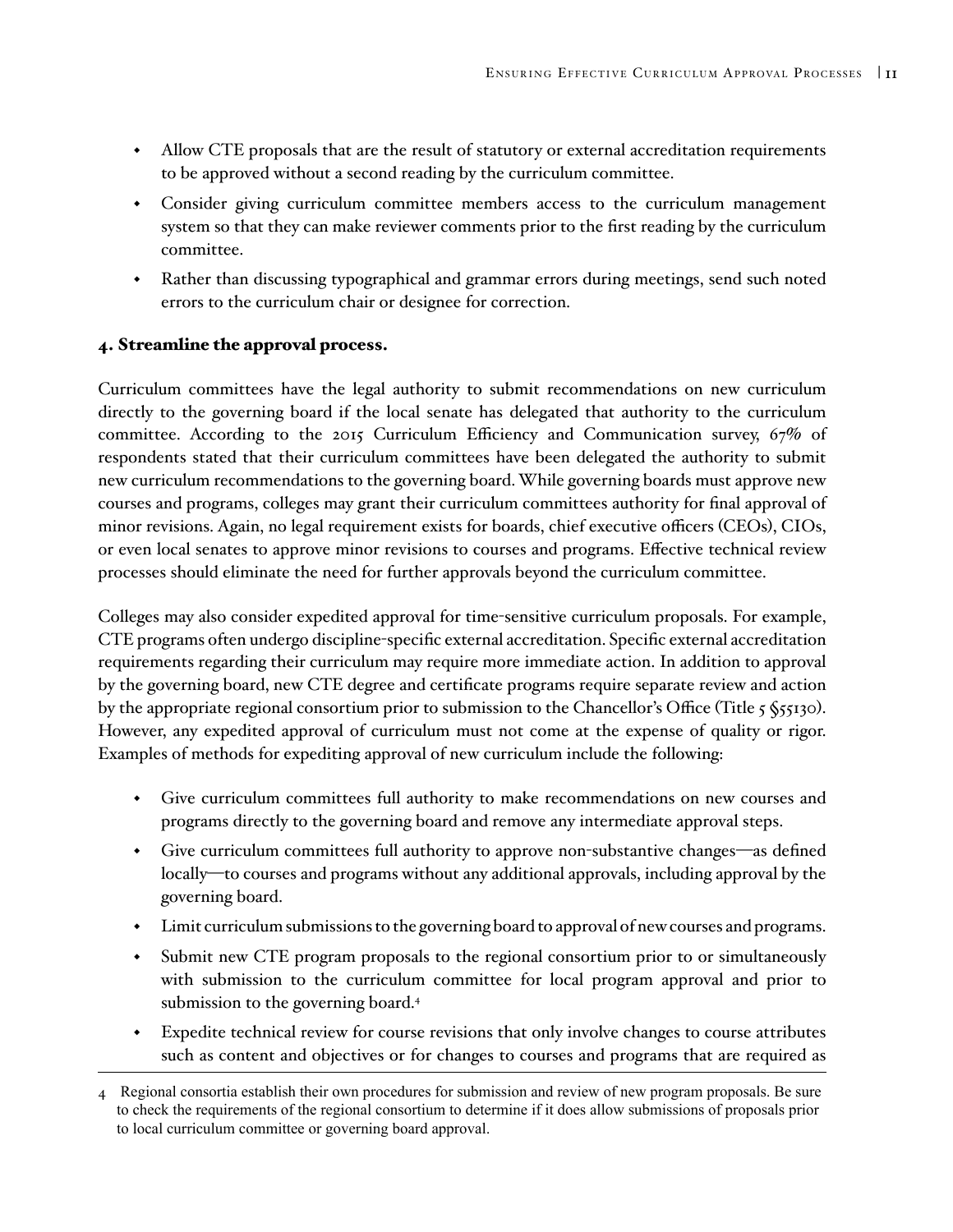a result of changes to statutory or external accreditation requirements. For multi-college districts, consider giving college curriculum committees the authority to grant final approval for adoption of courses at one college that already exist at other colleges within the district, since those courses have already been approved by the governing board. 5

### 5. Increase the frequency of curriculum approvals by the curriculum committee and the governing board.

The frequency of curriculum approval opportunities, at the curriculum committee and governing board levels, is a local decision. No matter how efficient and timely the technical review process is, if there are insufficient opportunities for curriculum to be reviewed by the curriculum committee or governing board, then approval and implementation of new or revised curriculum will be slow. Some curriculum committees meet weekly or biweekly, while others meet only monthly. Given that many curriculum committees use both a first reading and second reading for curriculum approvals, new course and program approvals by curriculum committees that meet monthly can take two months.

Another potential bottleneck in the approval process is the frequency of opportunities for submission of curriculum recommendations to the governing board. Some governing boards consider curriculum recommendations at every meeting, while others consider curriculum only once per term or even once per academic year. According to the 2015 Curriculum Efficiency and Communication survey, 61% of respondents stated that curriculum is submitted to the governing board monthly. On the other hand, 11% stated that the frequency of submission to the governing board is once per primary term, and 1% stated that this occur only once per year. Limitations in frequency of approvals by governing boards are local practices that have no basis in Education Code or title 5 and therefore can be changed locally. Recommendations for improving the frequency of curriculum approvals include the following:

- Schedule biweekly, or even weekly, standing meetings of the curriculum committee, particularly in the fall when curriculum approval workload is often the heaviest.
- Change local policies and procedures so that the governing board can approve curriculum at every meeting.

### 6. Consider giving colleges in multi-college districts autonomy over their curriculum.

Multi-college districts present additional challenges. For example, some districts may have requirements for aligned or partially aligned curriculum that requires district-wide review before new courses and programs are approved or before substantive changes to existing courses and programs are approved. In fact, 56% of respondents to the Spring 2015 Curriculum Efficiency and Communication survey from multi-college districts stated that this practice is the case in their districts. Furthermore, 44% of respondents stated that approval by a district curriculum committee is required. However, no

<sup>5</sup> An example of this process exists in the Los Rios CCD. The Los Rios CCD is a four-college district and allows colleges to adopt courses upon curriculum committee approval if those courses have already been approved by the governing board for adoption at another college in the district. The Chancellor's Office only requires the original approval date of the course by the governing board when the college submits the newly adopted course to the Curriculum Inventory.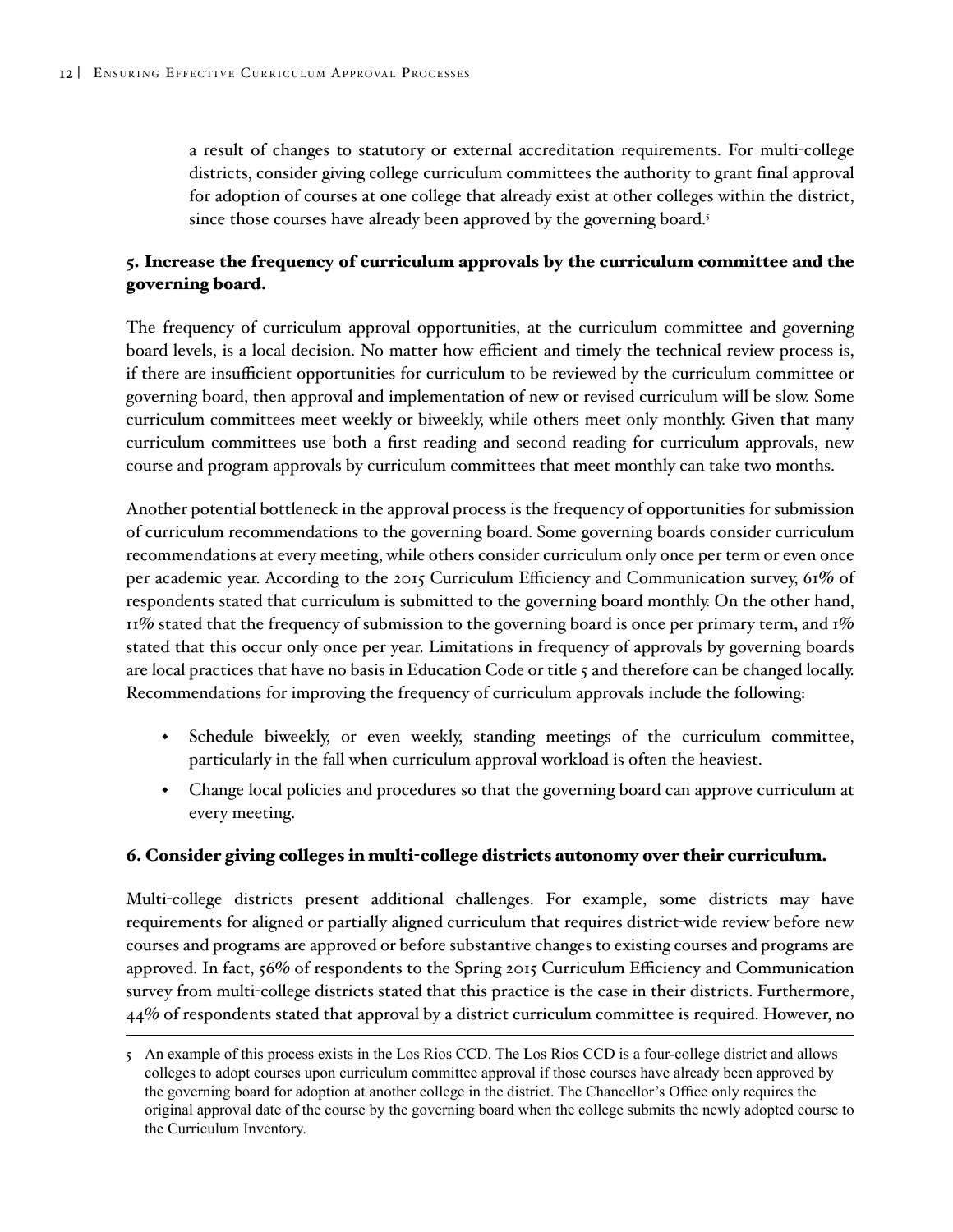<span id="page-16-0"></span>legal requirement exists for colleges in multi-college districts to have identical or aligned curriculum, nor does a requirement for separate approval of college curriculum proposals by district curriculum committees. While alignment of curriculum in multi-college districts can certainly be of benefit to students, curriculum alignment requirements can also make curricular improvement at colleges much more difficult and lengthy. Furthermore, accreditors hold colleges, not districts, responsible for the quality of their curriculum and the effectiveness of their curriculum approval processes, and if a districtwide process is identified as not meeting the accreditation standards, then all of the colleges in the district will be sanctioned. (See summary of the accreditation eligibility requirements and standards that pertain to curriculum is provided in Appendix B.)

If district-wide processes are identified as reasons that curriculum is not approved in a timely manner, then local senates should consider changing their district-wide processes in ways that give the colleges in the district more autonomy over curriculum. Considerations include the following:

- Eliminating district-wide approvals or requirements for achieving consensus among the colleges in the district.
- Give each college in the district full autonomy over its curriculum, including attributes such as units and contact hours.
- If alignment of curriculum is a concern, use C-ID or articulation agreements as means to ensure a measure of alignment of curriculum rather than using rigid district-wide alignment requirements.

# TRAINING AND PROFESSIONAL DEVELOPMENT

Curriculum is complex, and no one can learn everything overnight. To truly grasp the many key elements of curriculum and the curriculum process, training is required. In this section, recommendations on who should be trained and to what level are provided.

### WHO SHOULD BE TRAINED?

When asked in the 2015 Curriculum Efficiency and Communication survey if regular training is provided for faculty on the curriculum committee, 85% of the respondents stated that regular training is provided. While faculty on the curriculum committee clearly must be trained, given the central importance of curriculum to a college's mission, at least a basic understanding of the local curriculum process should be ensured for all college personnel in the instructional and student services divisions responsible for student success, administrators in the college business services division, students, and members of the governing. This training should include all administrators at all levels, all faculty members, and appropriate classified staff. Each should have an understanding of the following basics of curriculum:

 The legal basis for faculty primacy over curriculum through local senates and curriculum committees.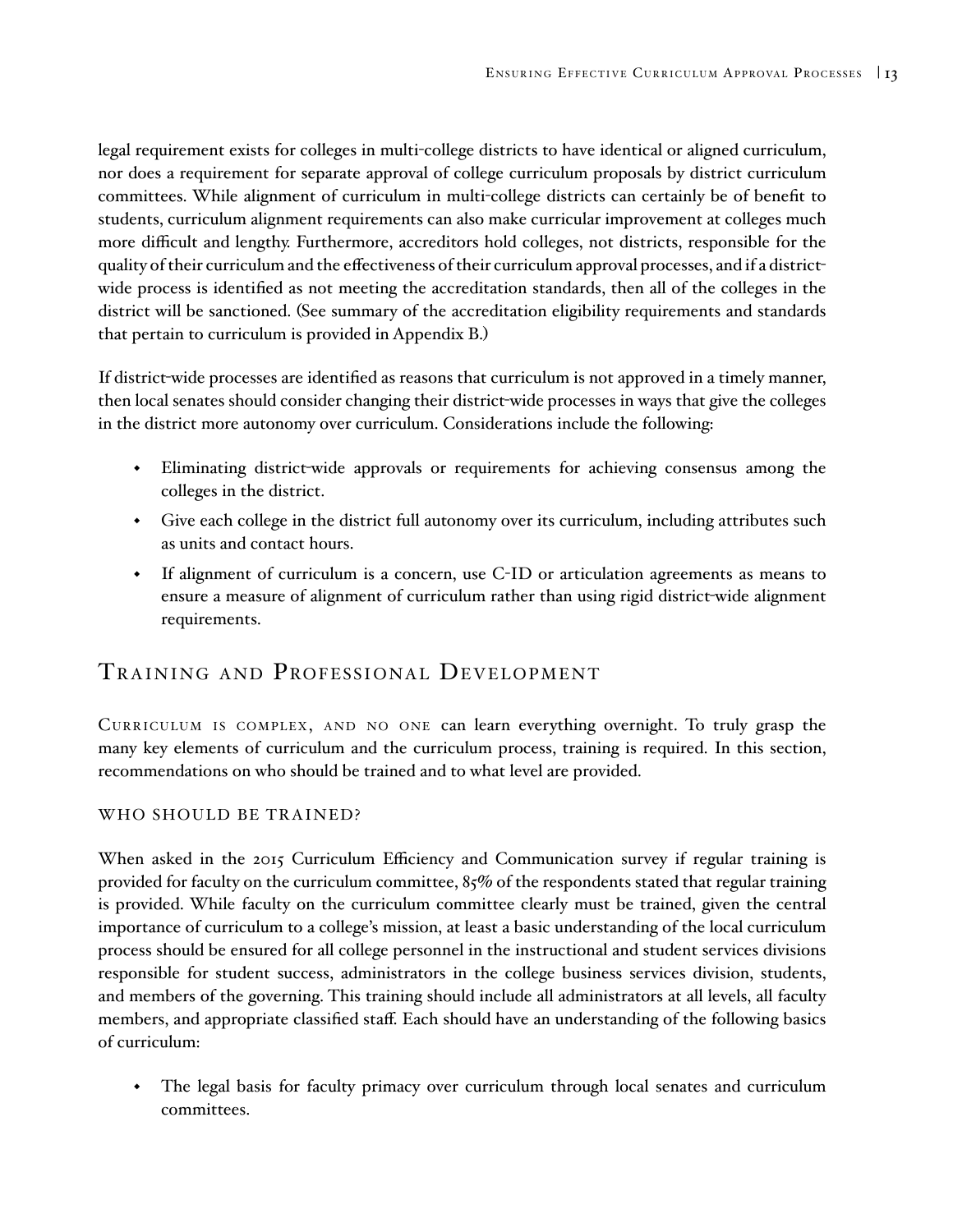- What a course outline of record is, why they are required, and where to access them.
- The existence of course, program, and institutional student learning outcomes (SLOs) and the differences between course SLOs and course objectives.
- The differences between prerequisites, co-requisites, and advisories, how they are established through content review or statistical validation, and how disproportionate impact is assessed and addressed.
- The purpose of the Course Identification Numbering System (C-ID), how it interacts with local curriculum, and its role in the Associate Degrees for Transfer (ADT).
- $\bullet$  Awareness of state requirements for curriculum as established in Education Code, Title 5 and the Program and Course Approval Handbook (CCCCO, 2013), including the requirements for submission of curriculum to the Chancellor's Office.
- Awareness of local policies and procedures established for course and program curriculum development, including submission deadlines and required signatures or approvals.
- Awareness of program approval requirements for CTE programs, particularly the role of the regional consortium in CTE program approval.
- Awareness of specific separate accreditation requirements for CTE programs.
- Awareness of accreditation standards and, if appropriate, accreditor recommendations for the college as they pertain to curriculum.

While the reasons might seem obvious why faculty, administrators, board members, and students should have an understanding of the curriculum process, classified staff should also have a basic understanding of the primary role of faculty and the legal requirements for curriculum. In particular, classified staff from admissions and records, the college office of instruction, and department or division offices should undergo professional development training on the curriculum process. Such staff are often required to understand grading policies, prerequisites, and legal requirements regarding the scheduling of units and hours. Furthermore, staff in information technology and in areas providing learning assistance, student services, and disabled services must understand the relationship between curriculum and topics such as the Section 508 compliance (United States Access Board, 2000). for instructional technology, prerequisites, financial aid, and library and tutoring needs. Training in the basics of curriculum is critical for these essential individuals to perform their jobs effectively. Furthermore, consulting with the staff in these areas during the development of curriculum allows staff to raise issues that might affect the ability of the college to offer new curriculum that might not have been otherwise recognized by the faculty or academic administrators.

Individuals who are more intimately involved with the curriculum process clearly need additional training beyond the basics described above. They include, but are not limited to, curriculum committee members, technical review committee members, curriculum specialists, academic or instructional and student service administrators, department chairs and educational program coordinators, counselors, librarians, student learning outcome coordinators, learning disabilities specialists, and distance education coordinators. The specific training required for each of these groups will vary, but all of these individuals should have a solid understanding of the curriculum process. In addition to the basics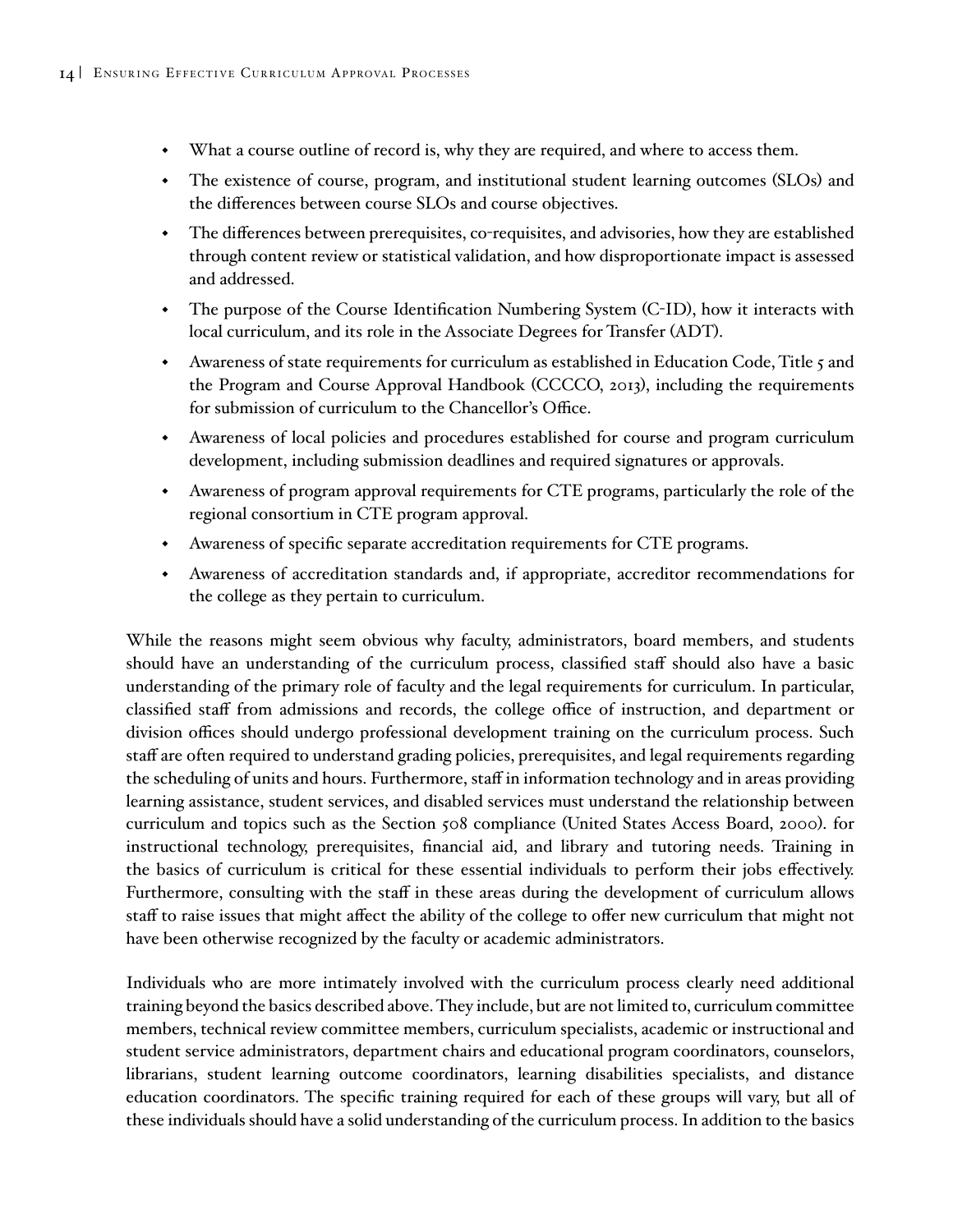<span id="page-18-0"></span>of curriculum outlined above that the broader group of stakeholders should understand, the more detailed information should include the following:

- The details of the local approval process for curriculum, from initiation by the discipline faculty, to the review and approval process by the curriculum committee, to action by the governing board.
- Timelines and deadlines for submitting new programs and courses, revisions to programs or courses, or updates to the college catalog.
- Quality standards for program and course development.
- The existence and purpose of the Program Course and Approval Handbook (PCAH).
- The basic requirements for submitting curriculum to the Chancellor's Office
- The required components of the course outline of record (COR) as detailed in Title 5 and the PCAH.
- The Taxonomy of Programs (TOP), Classification of Instructional Programs (CIP), and the uses of TOP and CIP codes
- Associate Degrees for Transfer, Transfer Model Curricula and C-ID, local associate degrees, and the differences and connections between these items.
- The relationship between curriculum and course and program student learning outcomes.
- The types of certificates the college offers and the differences between them.
- The consideration of instructional materials fees and understanding of what is allowed and what is not allowed to be required of students.
- The placement of courses within disciplines, including standards and how this is distinct from granting faculty equivalency.
- The relationship between credit hours or units, student learning hours, and student contact hours.
- Separate approval for distance education proposals.
- Use of the curriculum management system, if applicable.
- The role of the regional consortia in the approval of new CTE programs.
- Awareness of the basic requirements for submitting new curriculum proposals and revisions to the Chancellor's Office.

### What Type of Training Should Be Provided?

The means for providing curriculum training is a local matter, and this training can be accomplished in a variety of ways. At the core of any curriculum training program, as well as curriculum committee succession planning, should be a college or district curriculum handbook that provides a compendium of laws, regulations, and local policies and procedures for curriculum and clearly explains how to navigate the local curriculum process from initiation to final approval. Regardless of the form of the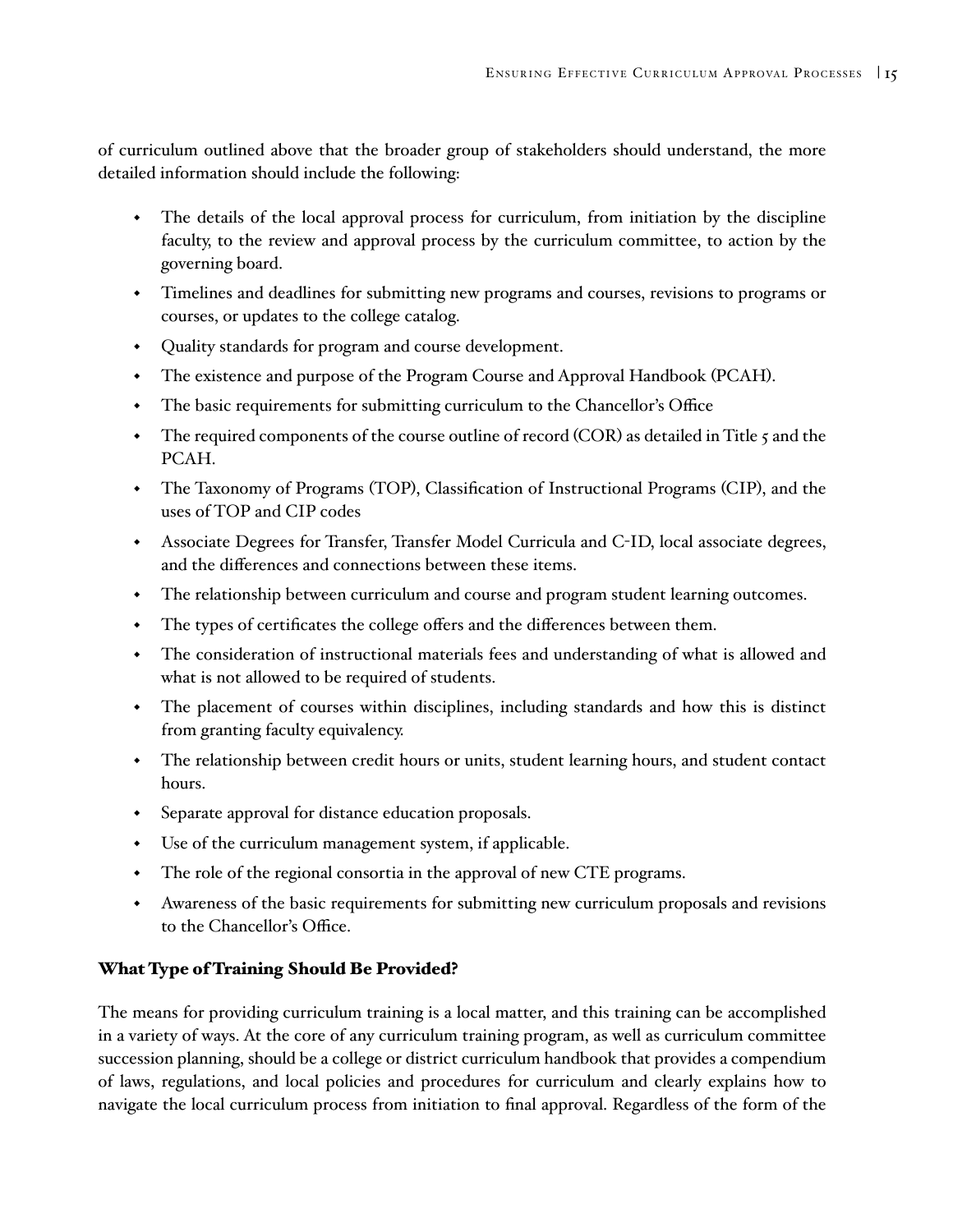training, whether it involves locally developed presentations, webinars, or attendance at ASCCC events, a well-crafted and comprehensive curriculum handbook accessible to all can be very beneficial.

"Learning by doing" is also a valuable means for gaining familiarity with the curriculum approval process. All faculty are responsible for developing new curriculum or revising existing curriculum. Every faculty member at some point in his or her career should be involved in the development or revision of curriculum, and the earlier in the career this experience happens, the better. Newer faculty might work with experienced faculty to revise a course or program. Such engagement of discipline faculty in curriculum results in a broader understanding of how the curriculum approval process works.

Within a department or division, curriculum development and revision should be a collegial and collaborative effort between the discipline faculty that occurs at the initiation of the process. This collaboration will allow the faculty to reach consensus on curriculum proposals early in the process and avoid later disagreements that can cause delays when proposals are brought forward for approval.

Training in the curriculum management system deserves extra attention. This is because most curriculum documents and curriculum activity is housed within this system, and the necessary technology-based training is considerably different from other curriculum training. As such, the curriculum management system is the focal point for almost all curriculum-related activity, from the development of a new course or revision of an existing course to the technical review process to the final approval by the curriculum committee. As with other forms of training, almost everyone on a campus should have some basic training in using this system. Additionally, most faculty and administrators, as well as some staff, should understand the workings of the development and revision processes within the system. Of course, curriculum committee members, technical review committee members, and others directly related to curriculum will need to understand all aspects of the curriculum management system, particularly the approval process.

Training on the basic requirements for submitting curriculum to the Chancellor's Office is necessary for everyone. However, beyond these basics, certain members of the college curriculum team must understand the detailed requirements for submitting programs and courses to the Chancellor's Office (CCCCO, 2013). These requirements are in addition to local and Title 5 requirements for program and course approval. Depending on the local curriculum process, the responsibility for submitting curriculum to the Chancellor's Office is often delegated to individuals in positions such as the curriculum specialist, curriculum chair, dean of curriculum, or other appropriate individuals.

The Chancellor's Office requires that all new course and program proposals be submitted electronically to the Curriculum Inventory upon approval by the local governing board. Typically, this submission is done by the curriculum specialist. At those colleges that do not have curriculum specialists, the CIO and curriculum chair should work together to identify which individuals at the college should have the access needed to make submissions to the Curriculum Inventory. These users will need ongoing professional development and training in order to be informed and stay current on the CCC Curriculum Inventory, Management Information Systems (MIS) data elements, and other program and course approval requirements. Furthermore, the curriculum committee membership should also be provided some level of professional development and training on the California Community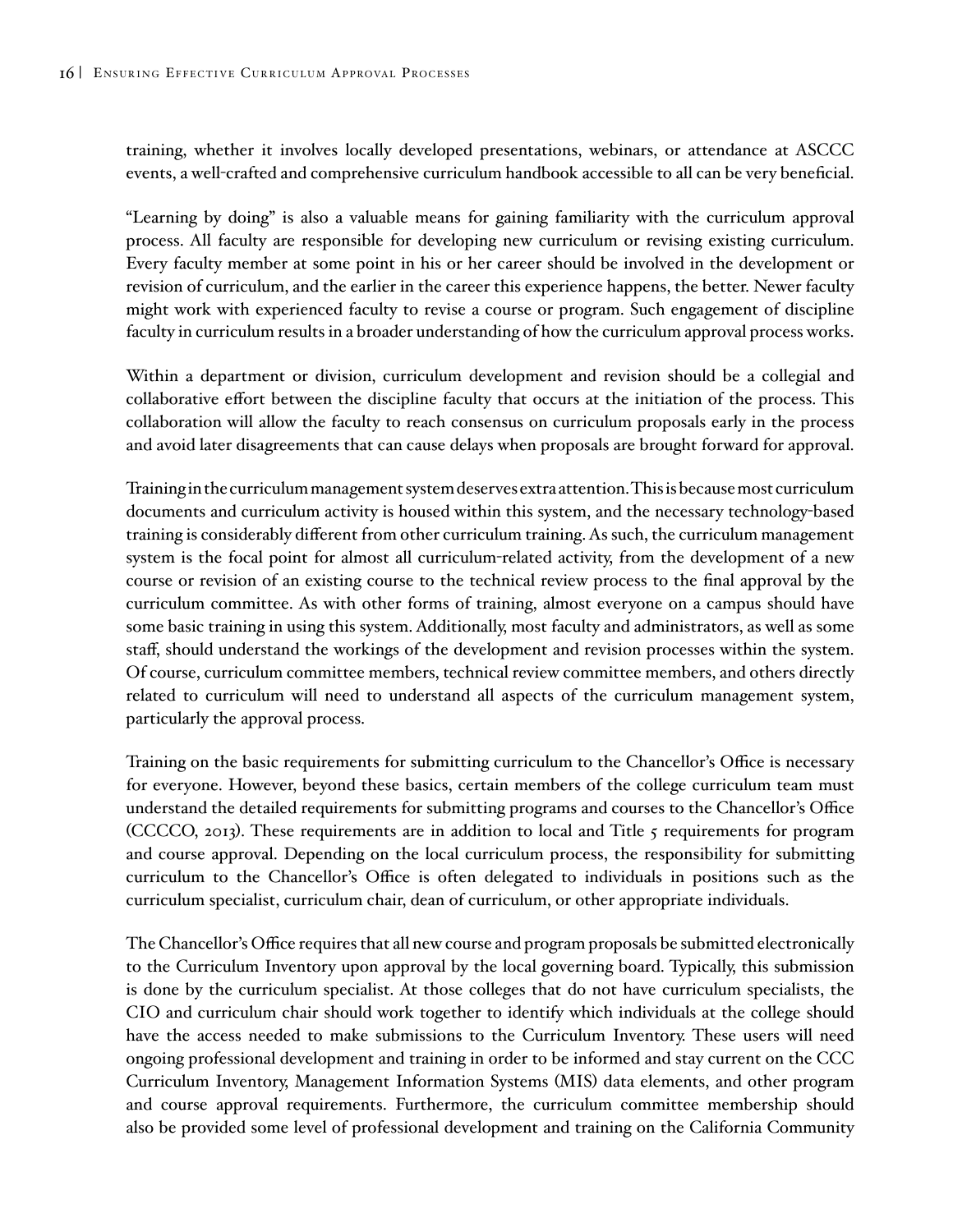<span id="page-20-0"></span>College Curriculum Inventory, MIS data elements and the Chancellor's Office program, and course approval requirements. By understanding the complexities of program and course approval beyond the requirements of the local process, a curriculum committee can help to facilitate efficiency of the entire curriculum approval process.

Training does not need to be a complicated process. An individual that is experienced and knowledgeable in curriculum can conduct training on a one-on-one or small group basis. The trainers, in these cases, can be mentors within divisions or departments, curriculum committee members, curriculum staff, or anyone with the necessary knowledge and the time to help. This individualized attention is often the most effective way to train, as it allows for a more streamlined approach to the material. In addition, the ASCCC regularly provides professional development opportunities in these areas through its regional meetings, institutes and plenary sessions, and assistance to local curriculum committees as requested.

Finally, colleges should establish and sustain a formal, continuous curriculum training plan. Such a plan, which should encompass both the development and approval of curriculum, can ensure a broad understanding of the curriculum processes not just among the faculty but also among all constituent groups. No matter the format of the professional development, the training should ensure that the college's curriculum processes work effectively and efficiently. With consistent and effective implementation of its curriculum training plan, the college will be well-positioned to ensure that its curriculum process is not dependent on a few knowledgeable people and that it operates effectively over the long term.

# RESOURCES FOR EFFECTIVE CURRICULUM PROCESSES

IN ORDER FOR THE CURRICULUM PROCESS to operate smoothly and effectively, the college must have a curriculum team that works closely with the CIO on curricular matters. This team should include, at a minimum, the curriculum chair, the articulation officer, and the curriculum specialist. The curriculum team performs numerous critical functions during program and course development while also making sure that policies, regulations, and guidelines are being followed and interpreted correctly. In many cases, the individuals on the curriculum team work extra hours and do work above and beyond their minimum job duties. Thus, in order to ensure the effective operation of the curriculum process, local senates should advocate for sufficient resources, such as reassigned time, compensation, and funding for professional development, to be provided to these key members of the college's curriculum team.

### THE CURRICULUM CHAIR

The primary faculty leader in matters of curriculum is the curriculum chair or faculty co-chair depending on the curriculum committee structure. The curriculum chair is tasked with assuring that the local curriculum processes are functioning well so that curriculum proposals move through the process in a timely manner and with providing leadership to the college on curricular matters by working effectively with the local academic senate, the college administration, faculty, and staff. Typical duties for a curriculum chair include leading the curriculum committee and planning its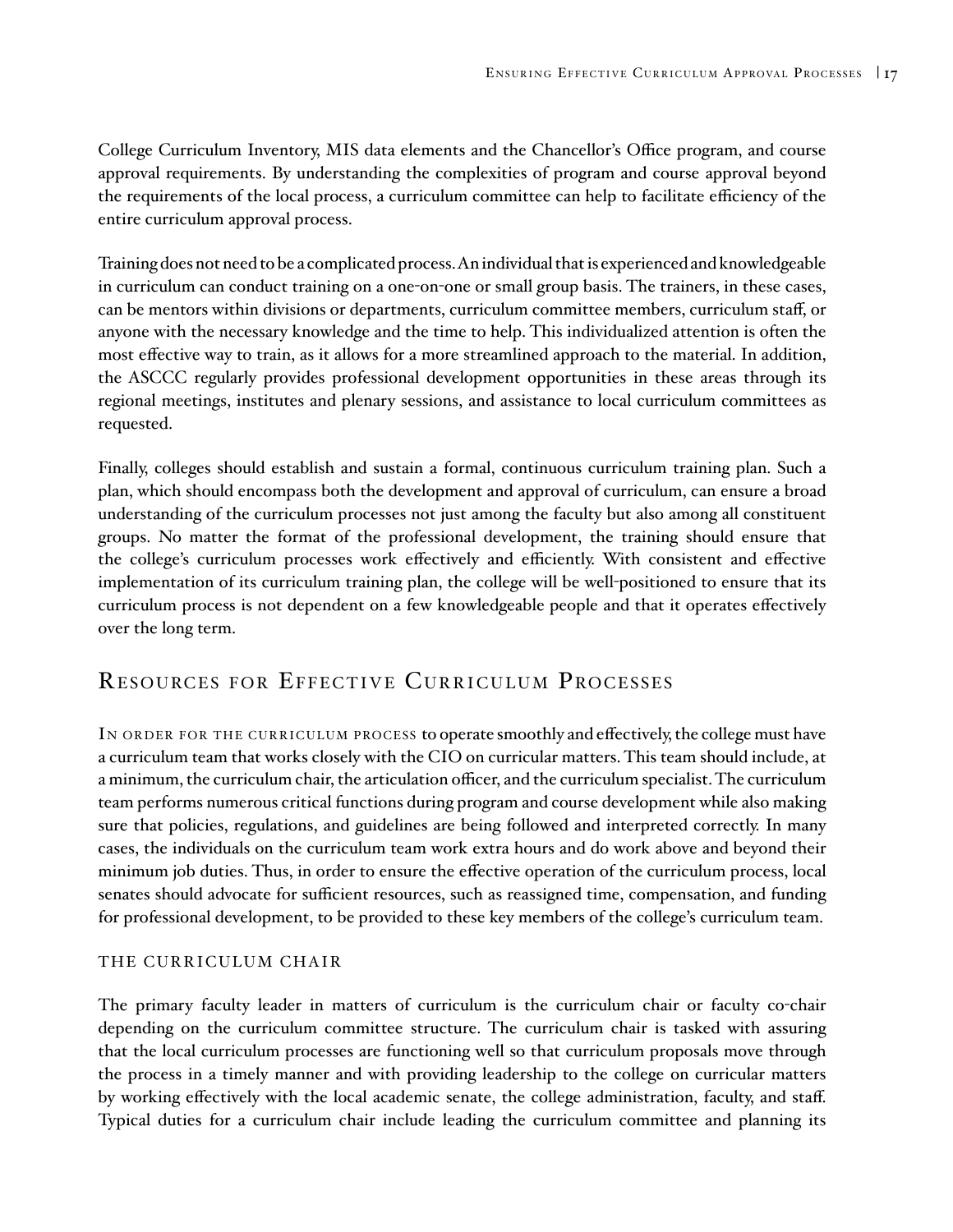<span id="page-21-0"></span>agendas for the year, providing orientation and training to curriculum committee members, keeping informed on curriculum developments at the local and state level, and working with discipline faculty and the technical reviewers to facilitate moving curriculum proposals through the process. A more comprehensive list of typical curriculum chair duties is provided in Appendix C.

The primary method of compensation for curriculum chairs is reassigned time. The long-standing position of the Academic Senate states that curriculum chairs receive reassigned time as a good practice. In its paper *The Curriculum Committee, Role Structure, Duties and Standards of Good Practice* (ASCCC, 1996), the Academic Senate states,

*Reassigned time is appropriate in principle, is cost-effective (especially when replacement is at hourly adjunct rates of pay), and is good practice. In addition, more reassigned time is appropriate when the curriculum committee has an expanded and active role in program review, policy and budget development, and in college governance. (p. 7)*

Reassignment from regular faculty duties must be sufficient to allow the curriculum chair to perform his or her expected duties.

#### THE ARTICULATION OFFICER

The college articulation officer plays a critical role in assuring that curriculum development is not only done effectively but is also done in the best interests of the students. The articulation officer is knowledgeable about transfer requirements and is a key advisor to faculty and the curriculum committee on how curriculum proposals can affect course-to-course articulation and acceptance of courses for general education credit by receiving institutions. The articulation officer plays a key role in the technical review of course and program proposals in identifying potential issues that may affect student transfer and ensuring that they are addressed. Beyond involvement in the curriculum process, the articulation officer is responsible for assuring that courses are submitted for articulation and that articulation agreements are kept up to date, for submitting courses for approval to be included in the Intersegmental General Education Transfer Curriculum (IGETC) and the California State University General Education-Breadth (CSU GE-Breadth) general education patterns, and for submitting course outlines to the Course Identification Numbering System (C-ID) for review and approval. The duties of the articulation officer, much of which involves working on an individual basis with faculty, are extensive (see Appendix C) and critical for ensuring that transfer mission of the college is fulfilled.

#### THE CURRICULUM SPECIALIST

Many colleges employ classified staff as full-time curriculum specialists. Typical duties of the curriculum specialist that directly impact the curriculum process include coordination of the operation of the curriculum approval process and preparation of the curriculum development calendar for each year, preparation of materials for curriculum committee and governing board meetings, assistance in operational support for the technical review process, and submission of locally approved curriculum to the Chancellor's Office. The curriculum specialist provides valuable technical support for the curriculum chair, which allows the curriculum chair more time to focus on working with faculty to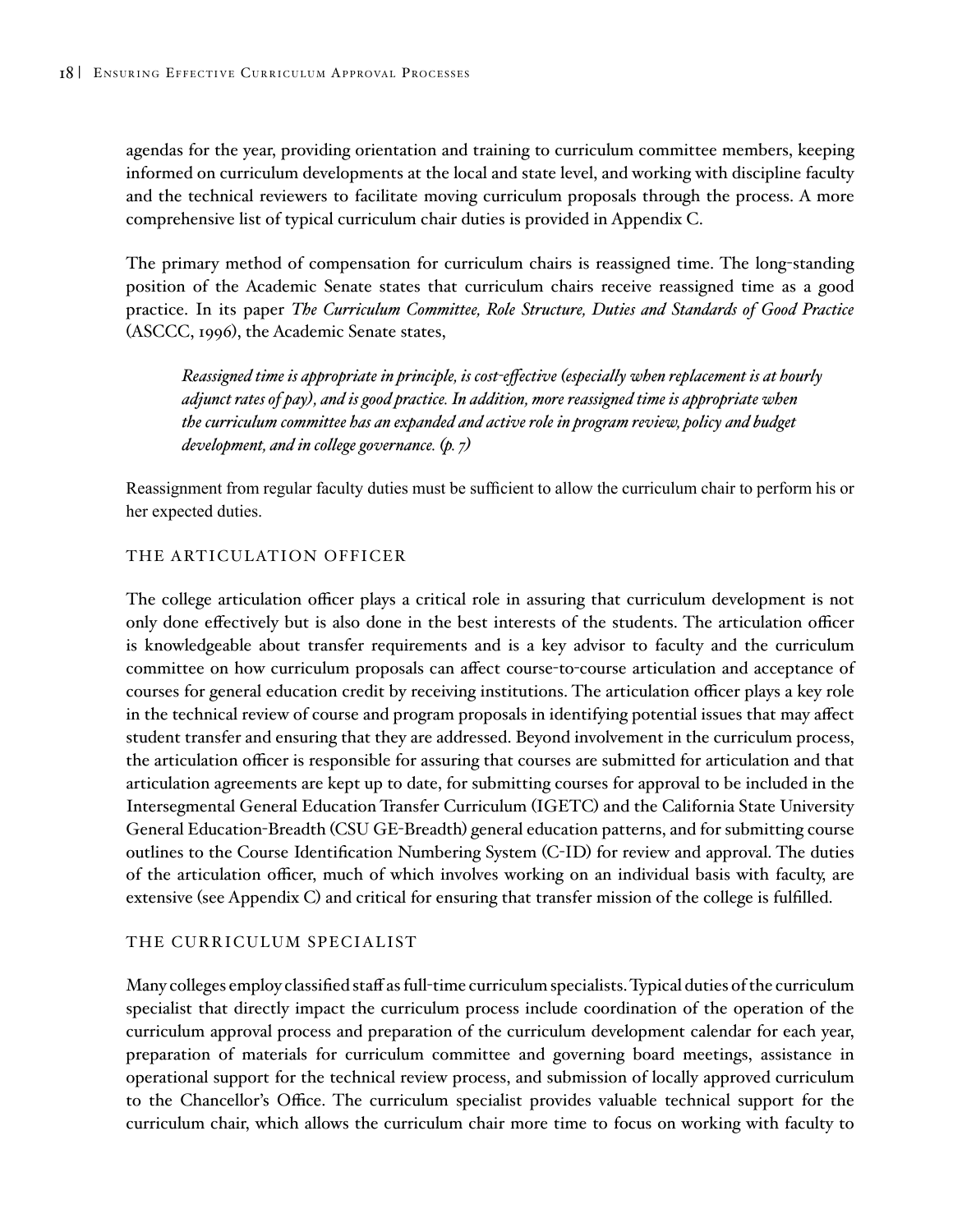<span id="page-22-0"></span>move their proposals through the process effectively and in a timely manner. The curriculum specialist may also be responsible for the day-to-day operations related to curriculum, including maintaining and ensuring the accuracy of curriculum-related publications, such as the college catalog and schedule of classes, and for entering curriculum data elements into the local information management system (see Appendix C for a more extensive list of responsibilities for curriculum specialists). Curriculum specialists can provide the "big picture" view to the curriculum committee and discipline faculty beyond the curriculum approval process itself and thus can identify issues that may adversely affect curriculum approval that may not be evident to the faculty.

Because of ongoing changes regarding curriculum at both the local and state levels, colleges must provide resources beyond reassigned time that allow for ongoing professional development of the college's curriculum team. Professional development funding is essential and should be budgeted and made available for the curriculum chair, articulation officer, curriculum specialist, and others to attend events that provide the professional development needed to ensure that the knowledge and skills of the curriculum team members are up to date. Examples of such events include the ASCCC Curriculum Institute, plenary sessions and regional meetings, the CIO Conferences, and the UC and CSU conferences for counselors and articulation officers. Finally, the following statement from the 1996 ASCCC paper The Curriculum Committee, Role Structure, Duties and Standards of Good Practice (ASCCC) still applies today: "The implication for good standards that result from an expanded role for the faculty in curriculum development and renewal is clear: the curriculum committee and its chair require adequate reassigned time, secretarial support, and budget for supplies and equipment." (p. 8)

# DISTANCE EDUCATION SEPARATE APPROVAL

THE CURRICULUM COMMITTEE BEARS AN IMPORTANT responsibility for ensuring the quality of distance education (DE) courses. Per Title 5 §55206 proposals to offer courses through distance education must undergo a separate or additional review and approval. This practice ensures that courses offered through distance education meet the requirements for regular and effective contact for distance education courses as defined in title 5 §55204 and U.S. Department of Education regulation 34 CFR §600.2<sup>6</sup>. Additionally, colleges need to ensure that distance education students are provided the same support as face-to-face students, particularly for counseling, financial aid, library services, and tutoring, and that the courses are accessible to students with disabilities. The responsibility for conducting the required separate approval of distance education proposals is typically delegated to the curriculum committee.

Regular and effective contact is an academic and professional matter per Title  $5\frac{6}{55204}$ , and therefore the establishment of policies and procedures for assuring that distance education courses meet the requirements for regular and effective contact requires collegial consultation with local senates. The means by which a proposal to offer a course through distance education is brought to the curriculum committee is a local matter, and the details of effective practices ensuring a proposal reflects sound

<sup>6</sup> The U.S. Department of Education and regional accreditors such as ACCJC use the term "regular and substantive interaction."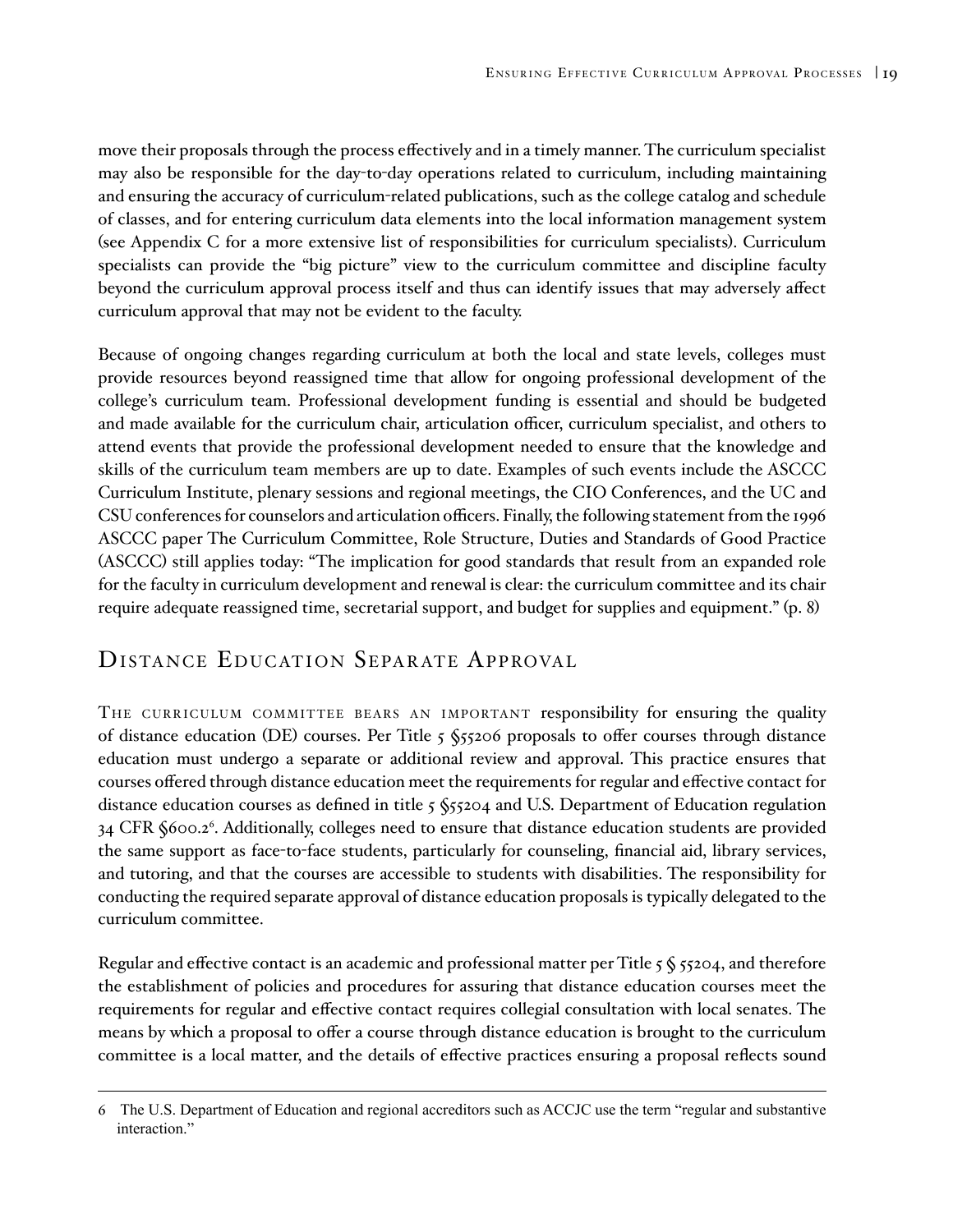distance education practice is beyond the scope of this paper. However, a common practice is to use a DE addendum to the course outline of record to demonstrate how instructors teaching in the DE modality will ensure regular and effective contact with their students while maintaining the quality standards for the course established in the course outline of record.

Before faculty develop proposals to offer courses through DE, the college should provide what regular and effective contact is and what constitute effective practices for ensuring regular and effective contact. The college DE coordinator and DE committee are valuable resources for accomplishing this and should work cooperatively with the curriculum committee to ensure that the curriculum review process promotes sound practices in distance education.

An important member of the curriculum technical review team is the DE Coordinator or an appropriate DE expert. When faculty initiate a proposal for a course to be taught in a DE modality, the faculty should work with the DE Coordinator early in the development process in order to identify potential issues with the DE proposal before it is submitted for technical review and action by the curriculum committee. Approving a course for online delivery is a different matter from approving an individual class to be taught online. The former is specifically a curriculum issue addressed by the curriculum committee through the separate course approval process and includes the evaluation of the means by which the class will ensure regular and effective contact. The latter, by contrast, is about the assessment of quality of the instructional design of an individual instructor's online course and whether or not it meets the requirement of assuring regular and effective contact established by the curriculum committee.

All DE courses must be accessible to students with disabilities and thus must comply with the Federal Rehabilitation Act of 1973, specifically Section 508, and the Americans with Disabilities Act (ADA) of 1990. Therefore, the faculty proposing the course should work with a learning disabilities specialist to ensure that the DE proposal reasonably meets legally mandated accessibility requirements.

Finally, because the curriculum committee is required to separately review and approve all distance education proposals, the college should provide training to the curriculum committee on the legal requirements and effective practices for regular and effective contact and compliance with accessibility requirements. This training will allow the curriculum committee to critically review DE proposals for both compliance and quality.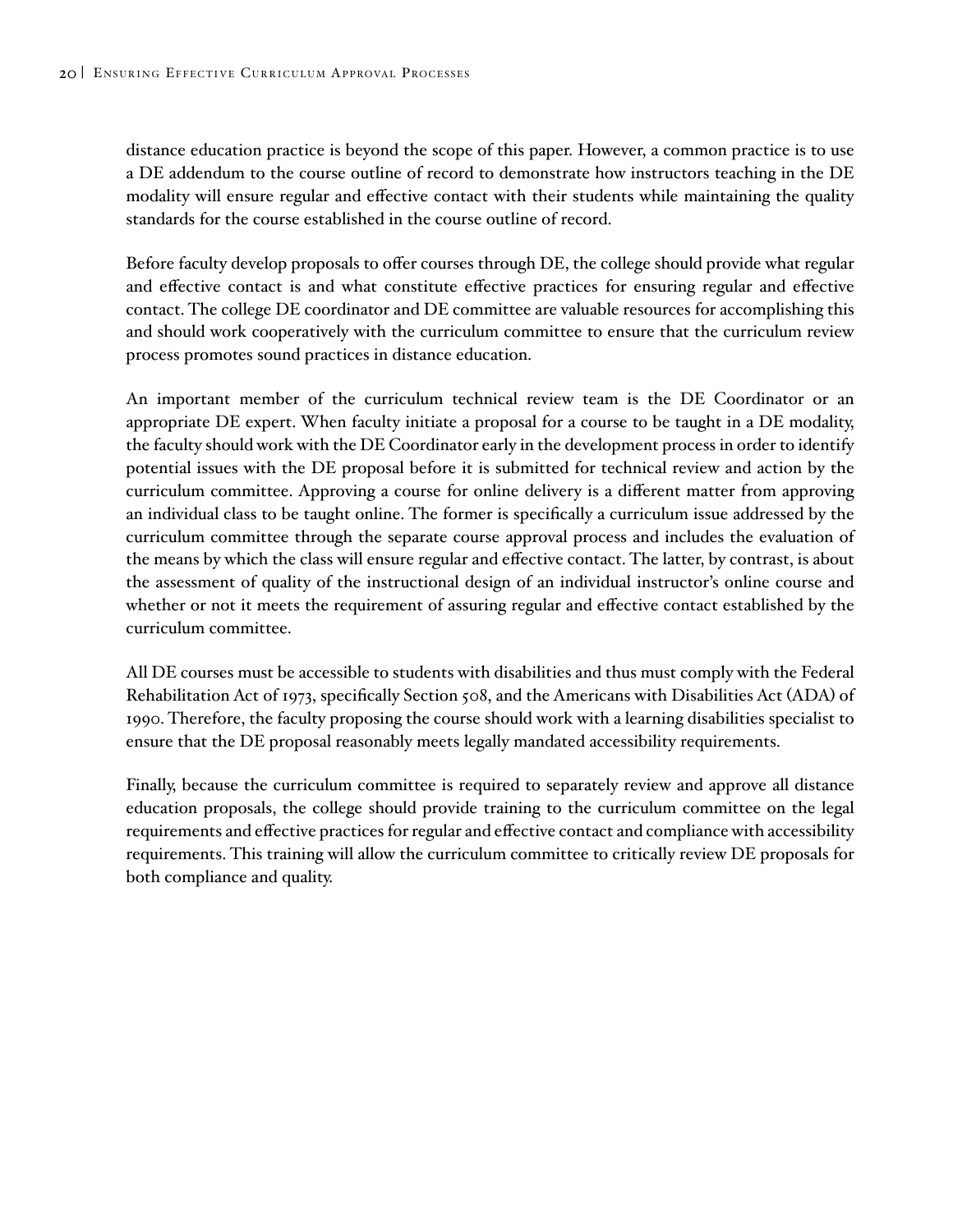## <span id="page-24-0"></span>CONCLUSIONS AND RECOMMENDATIONS

UNDER TITLE 5 §53200 WHICH DEFINES the purview of the local academic senate, curriculum, including the policies and procedures for approving curriculum proposals, is an academic and professional matter of faculty primacy. Because of the mission of the California Community Colleges and the relationship between the colleges and their external stakeholders, external stakeholders such as industry partners may sometimes call for changes to the processes for designing, approving, and delivering curriculum. While external pressures may be an impetus for reviewing and revising curriculum approval processes, they should not be the primary reason for doing so. Faculty, through their local academic senates and curriculum committees, must take the primary leadership role and exercise their collective professional responsibility to ensure the effectiveness of their local curriculum approval processes. Working together, and for the benefit of students, local academic senates and curriculum committees should regularly review, evaluate, and revise as needed the local curriculum approval processes to ensure the process is a collaborative and collegial process that is efficient and effective and ensures that the highest standards for curricular quality and rigor are met.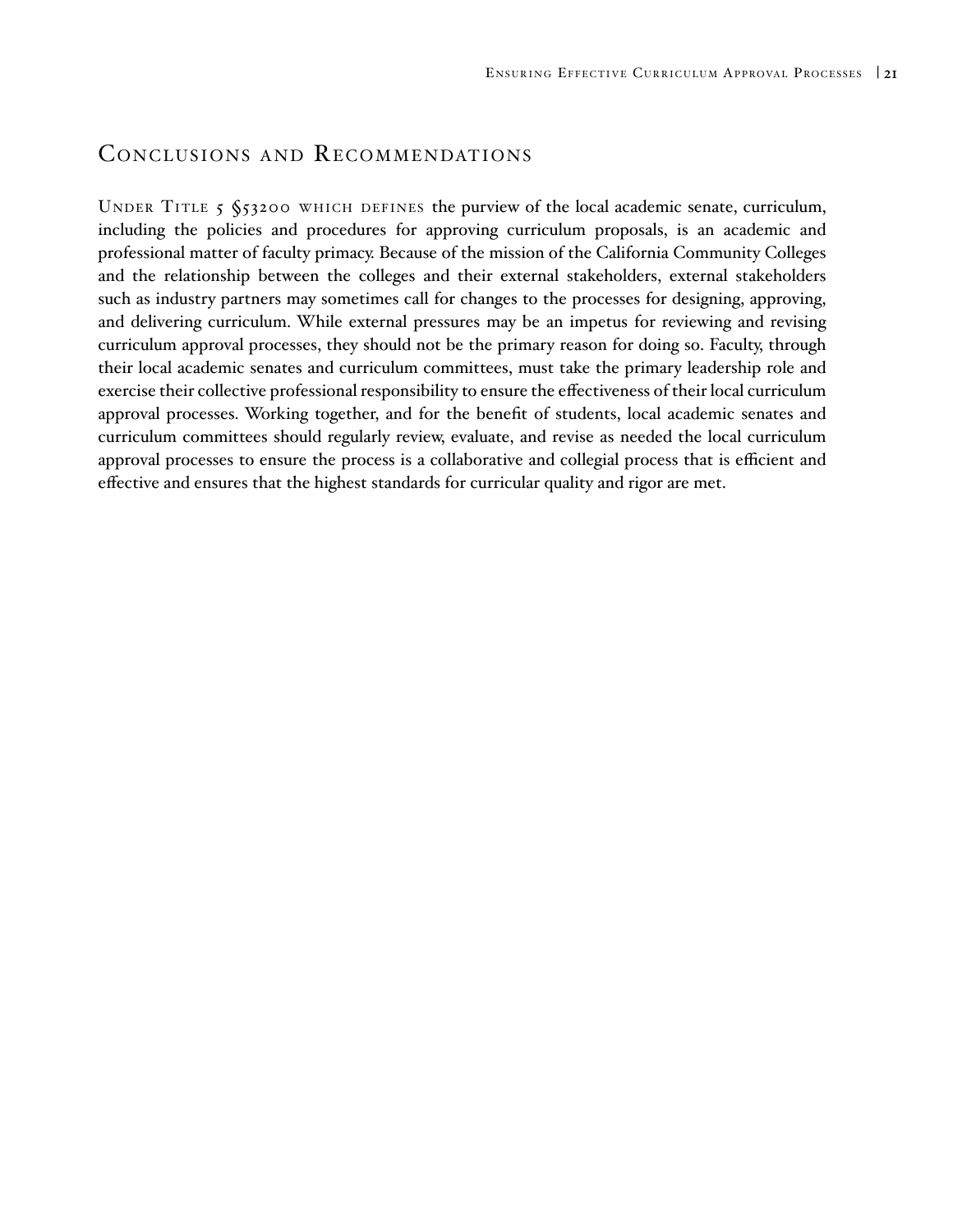# RECOMMENDATIONS FOR LOCAL SENATES:

- Review and evaluate the effectiveness of local curriculum processes.
- Ensure that local senate purview over curriculum and the connection between the local senate and the curriculum committee are well-understood.
- Ensure that the curriculum committee structure includes a diverse array of faculty, academic administrators, students, and staff that can provide a variety of expertise and perspectives without weakening faculty primacy over curriculum.
- Ensure that the process for the initiation of new curriculum and revisions to existing curriculum is clear, the technical review process is streamlined and effective, and curriculum committee meetings are run efficiently.
- Streamline the curriculum approval process by ensuring a sufficient frequency of curriculum approval opportunities by the curriculum committee and the governing board, establishing an expedited approval process for time-sensitive proposals, and providing individual colleges in multi-college districts autonomy over their curriculum.
- Provide professional development at the appropriate level for faculty, administrators, students, and staff, with more detailed training provided to those most closely involved with the local curriculum process.
- Advocate for sufficient resources to support the work of the college curriculum team, including reassigned time or additional compensation, and for the provision of ongoing funding and access to professional development opportunities.
- Ensure that faculty initiators of distance education proposals are provided with professional development on effective practices for ensuring regular and effective contact and compliance with accessibility requirements.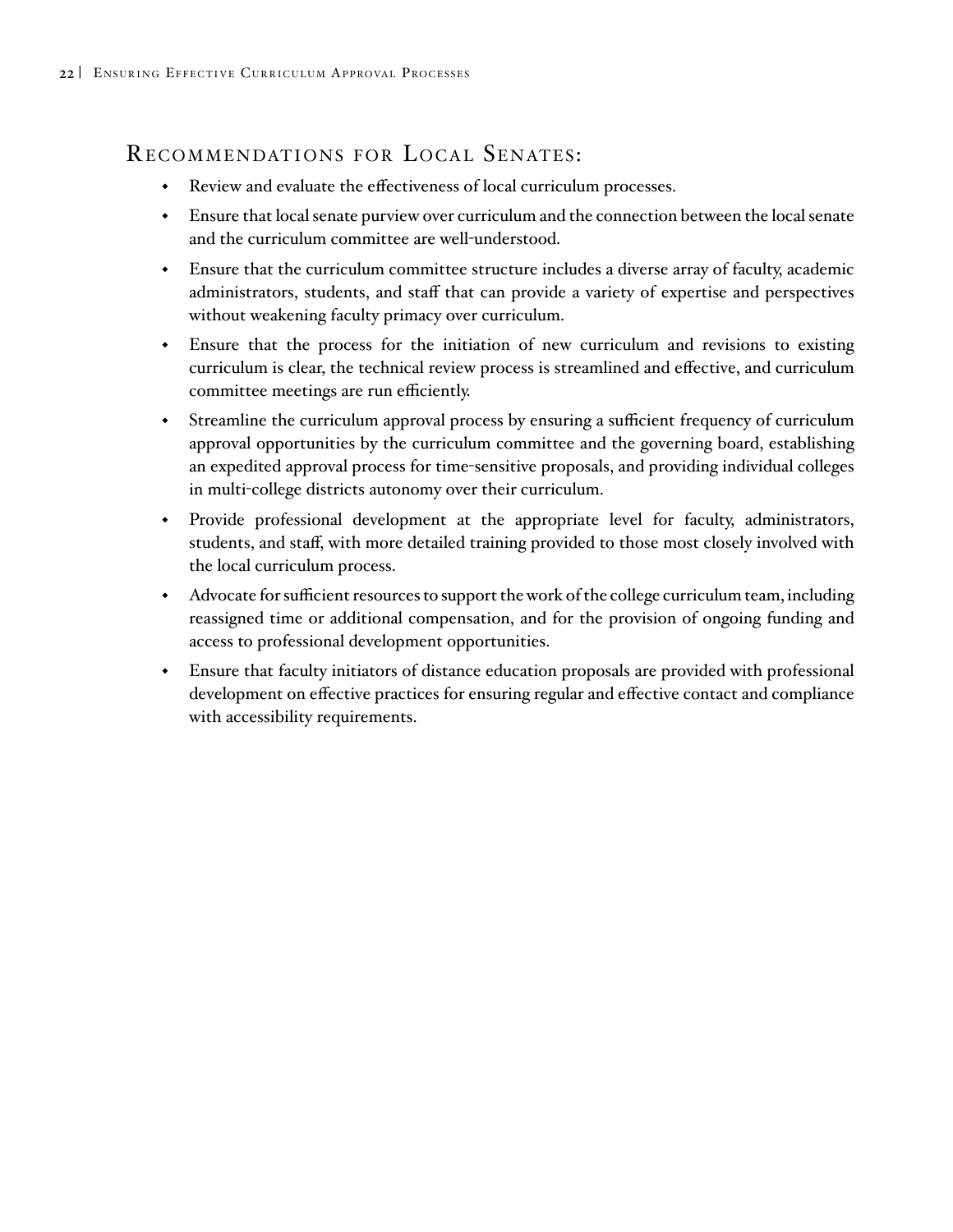### REFERENCES

The Academic Senate for California Community Colleges (ASCCC). (1996). *The curriculum committee, role structure, duties and standards of good practice.* Author: Sacramento, CA. Retrieved from *[http://asccc.org/](http://asccc.org/sites/default/files/publications/Curriculum_0.pdf) [sites/default/files/publications/Curriculum\\_0.pdf](http://asccc.org/sites/default/files/publications/Curriculum_0.pdf).*

The Academic Senate for California Community Colleges (ASCCC). (2008a). *The course outline of record: A curriculum reference guide.* Author: Sacramento, CA. Retrieved from *[http://asccc.org/sites/default/](http://asccc.org/sites/default/files/publications/Curriculum-paper_0.pdf) [files/publications/Curriculum-paper\\_0.pdf](http://asccc.org/sites/default/files/publications/Curriculum-paper_0.pdf).*

The Academic Senate for California Community Colleges (ASCCC). (2008b). *Ensuring the appropriate use of educational technology: An update for local academic senates.* Author: Sacramento, CA. Retrieved from *[http://asccc.org/sites/default/files/publications/Educational\\_Technology\\_0.pdf.](http://asccc.org/sites/default/files/publications/Educational_Technology_0.pdf)*

The Academic Senate for California Community Colleges. (ASCCC). (2015) Ensuring effective and efficient curriculum processes—an academic senate white paper*.* Author: Sacramento, CA. Retrieved from *[http://asccc.org/sites/default/files/Effective\\_Curriculum\\_Practices\\_White\\_Paper\\_Final.docx](http://asccc.org/sites/default/files/Effective_Curriculum_Practices_White_Paper_Final.docx).*

California Community College Board of Governors (CCCBOG). (2015). *Report of the task force on workforce, job creation, and a strong economy.* Retrieved from *[http://doingwhatmatters.cccco.edu/portals/6/docs/](http://doingwhatmatters.cccco.edu/portals/6/docs/sw/BOG_TaskForce_Report_v12_web.pdf) [sw/BOG\\_TaskForce\\_Report\\_v12\\_web.pdf.](http://doingwhatmatters.cccco.edu/portals/6/docs/sw/BOG_TaskForce_Report_v12_web.pdf)*

California Community Colleges Chancellor's Office (CCCCO). (2013). *Program and course approval handbook* (PCAH) (5th edition). Author: Sacramento, CA. Retrieved from *[http://extranet.cccco.edu/](http://extranet.cccco.edu/Portals/1/AA/ProgramCourseApproval/Handbook_5thEd_BOGapproved.pdf) [Portals/1/AA/ProgramCourseApproval/Handbook\\_5thEd\\_BOGapproved.pdf](http://extranet.cccco.edu/Portals/1/AA/ProgramCourseApproval/Handbook_5thEd_BOGapproved.pdf).*

California Community Colleges Chief Instructional Officers (CCCCIO). (2012) *CIO manual: Overview and responsibilities.* Author: Sacramento. Retrieved from *[http://ccccio.org/documents/CIOManual01-05-2013.](http://ccccio.org/documents/CIOManual01-05-2013.pdf) [pdf.](http://ccccio.org/documents/CIOManual01-05-2013.pdf)*

California Intersegmental Articulation Council (2013). *California articulation policies and procedures handbook*. Author. Retrieved from *[http://ciac.csusb.edu/documents/CIAC\\_Handbook\\_Spring\\_2013.pdf](http://ciac.csusb.edu/documents/CIAC_Handbook_Spring_2013.pdf).*

Intersegmental Committee of Academic Senates. (2015). *Standards, policies and procedures for intersegmental general education transfer curriculum*, Version 1.6, Author. Retrieved from *[http://icas-ca.org/Websites/icasca/](http://icas-ca.org/Websites/icasca/images/IGETC_Standards_version_1.6_final.pdf) [images/IGETC\\_Standards\\_version\\_1.6\\_final.pdf](http://icas-ca.org/Websites/icasca/images/IGETC_Standards_version_1.6_final.pdf).*

California Community Colleges Chancellor's Office (CCCCO). (2008). *Distance education guidelines: Omnibus version.* Author: Sacramento. Retrieved from *[http://extranet.cccco.edu/Portals/1/AA/DE/de\\_](http://extranet.cccco.edu/Portals/1/AA/DE/de_guidelines_081408.pdf) [guidelines\\_081408.pdf.](http://extranet.cccco.edu/Portals/1/AA/DE/de_guidelines_081408.pdf)*

California Community Colleges Chancellor's Office (CCCCO). (2011). *Distance education accessibility guidelines for students with disabilities.* Author: Sacramento CA. Retrieved from *[http://extranet.cccco.edu/](http://extranet.cccco.edu/Portals/1/AA/DE/2011DistanceEducationAccessibilityGuidelines%20FINAL.pdf) [Portals/1/AA/DE/2011DistanceEducationAccessibilityGuidelines%20FINAL.pdf.](http://extranet.cccco.edu/Portals/1/AA/DE/2011DistanceEducationAccessibilityGuidelines%20FINAL.pdf)*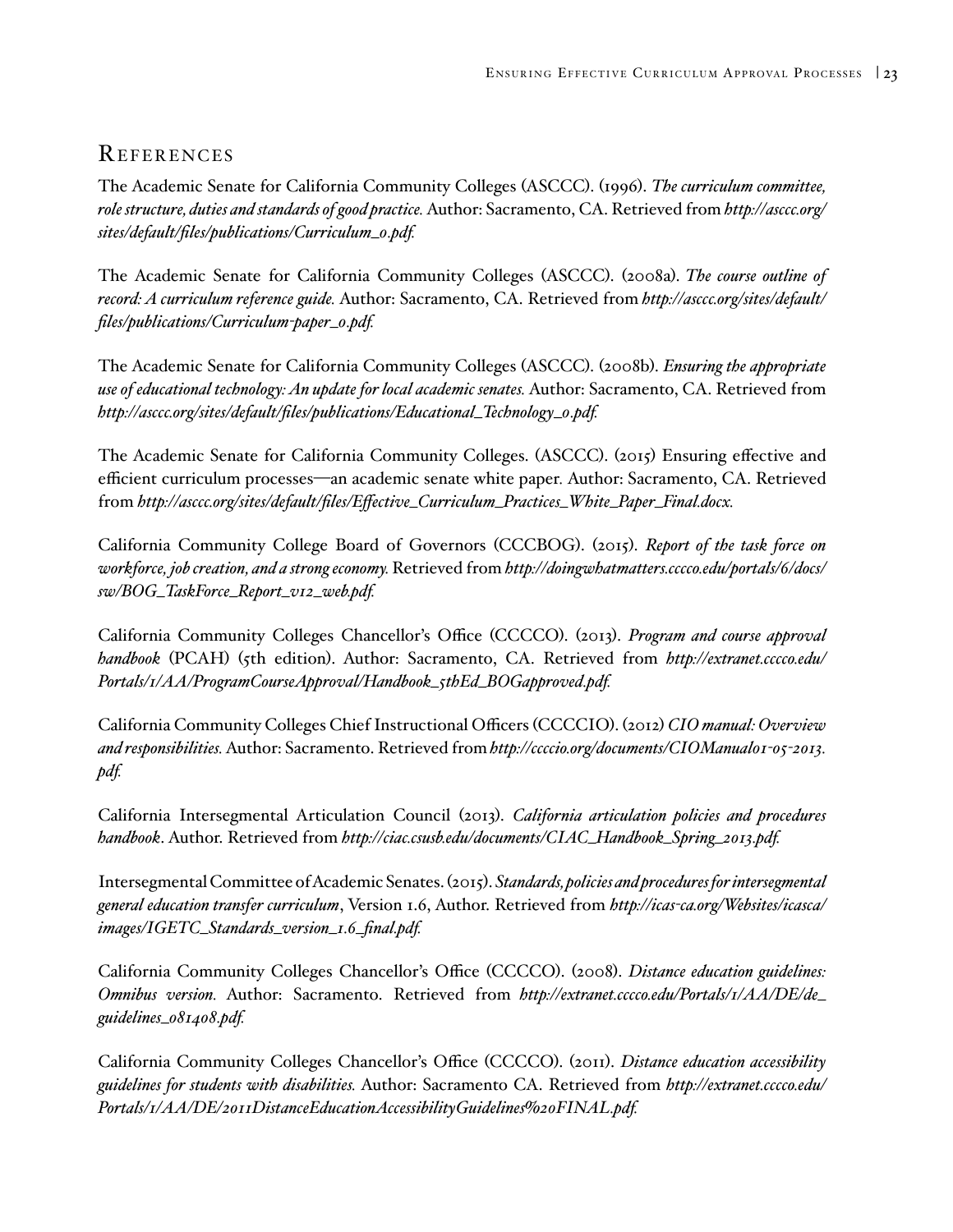<span id="page-27-0"></span>United States Access Board *Section 508 Standards. 36 Federal Register* Part 1194 (2000). Retrieved from https://www.section508.gov/summary-section508-standards.

#### WEBSITE RESOURCES

The Academic Senate for California Community Colleges Curriculum website provides numerous curriculum-related resources for curriculum committees and local senates.*<http://www.ccccurriculum.net>.*

California Community Colleges Chancellor's Office List of MIS Course Data Elements: *[http://extranet.](http://extranet.cccco.edu/Divisions/TechResearchInfoSys/MIS/DED/Course.aspx) [cccco.edu/Divisions/TechResearchInfoSys/MIS/DED/Course.aspx](http://extranet.cccco.edu/Divisions/TechResearchInfoSys/MIS/DED/Course.aspx).*

California Community Colleges Chancellor's Office Curriculum and Instruction Unit Website includes various useful guides): *[http://extranet.cccco.edu/Divisions/AcademicAffairs/CurriculumandInstructionUnit/](http://extranet.cccco.edu/Divisions/AcademicAffairs/CurriculumandInstructionUnit/Curriculum.aspx) [Curriculum.aspx.](http://extranet.cccco.edu/Divisions/AcademicAffairs/CurriculumandInstructionUnit/Curriculum.aspx)*

Course Identification Numbering System (C-ID) includes various C-ID resources for the field *[https://](https://c-id.net/resources.html) [c-id.net/resources.html](https://c-id.net/resources.html).*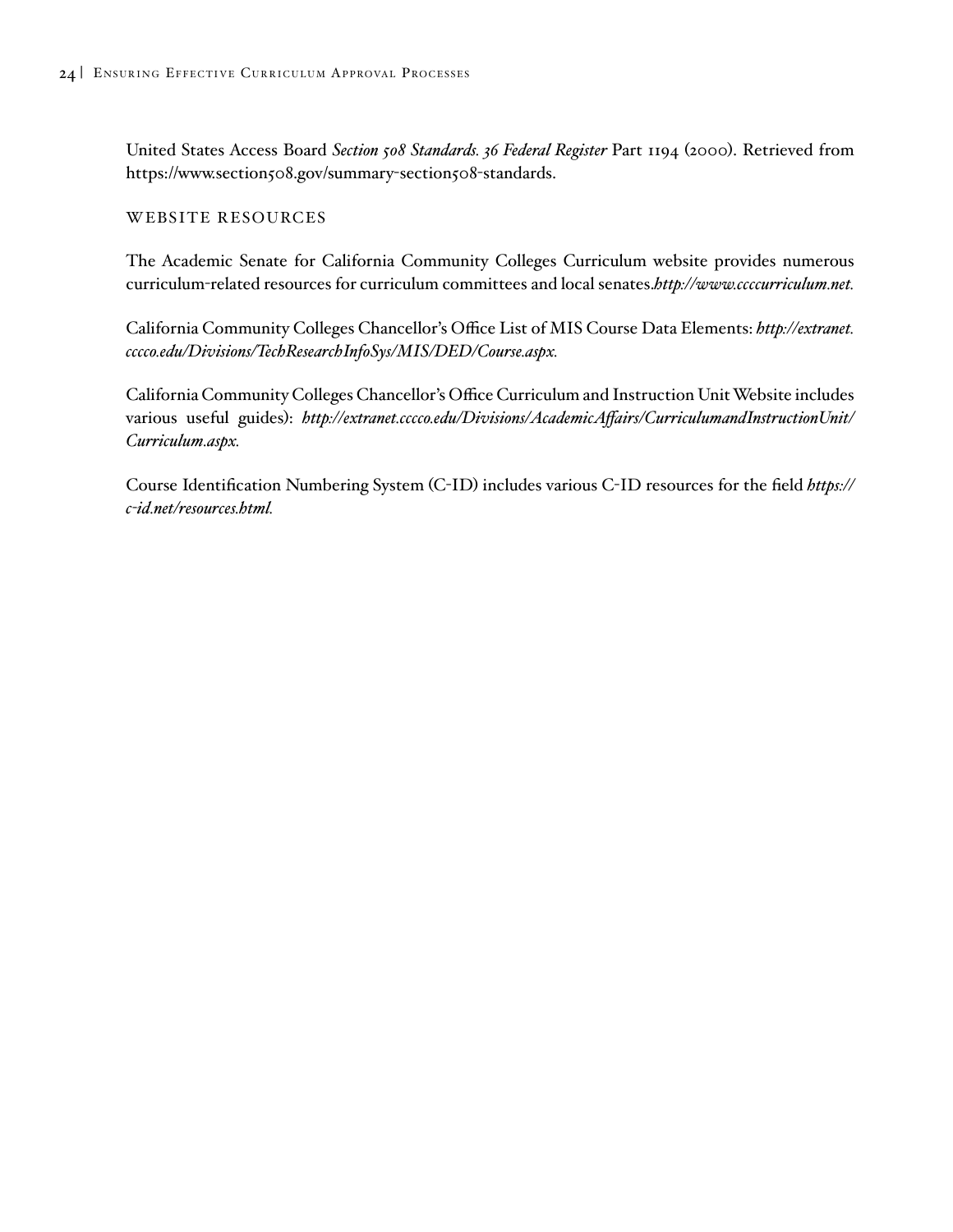# Appendix A: Staff Summary of the Results of the Spring 2015 ASCCC Curriculum Efficiency and Communication Survey

In response to Resolution 9.01 S15, the ASCCC Curriculum Committee drafted and distributed a survey on Curriculum Efficiency and Communications to the field in late spring of 2015. The survey was distributed to curriculum chairs and chief instructional officers. The survey results provide a snapshot in time of the nature of curriculum approval processes in the California community colleges. Below is the summary of survey results and findings prepared by ASCCC staff.

### CURRICULUM EFFICIENCY AND COMMUNICATION SURVEY SUMMARY

The efficiency of local curriculum processes is undergoing a significant level of scrutiny as the ability of individual colleges to respond quickly to the changing curricular needs of its community becomes a concern for internal and external system stakeholders. Certainly improvements can be made to our curricular procedures, but to determine if a widespread problem exists and where the barriers or impediments may occur within the process, the ASCCC surveyed Curriculum Chairs and Chief Instructional Officers about local curriculum processes. This survey received 143 responses.

Over half of respondents (58%) are part of a multi-college district, while the remaining 42% of respondents are not. Fifty-six percent of respondents said their district has common/coordinated curriculum (CORs, numbers, etc.), but 44% do not. Less than half of respondents (44%) said approval by the District Curriculum Committee is part of their college's curriculum approval process. The remaining 56% said it is not.

Respondents were asked to describe the composition of their curriculum committee. Many included faculty representatives (elected members from each instructional division, Academic Senate representatives, Librarian), advisory members (Articulation Officer, Curriculum Specialist, CIO, Curriculum/SLO/Basic Skills/Distance Education Coordinators), administrators (VPI, VPAA, Academic Deans, CTE representative, A&R representative), and classified staff (Instruction Office Coordinator, note taker). Most commonly, one to two faculty members from each division serve as designated voters. In other cases, administrators, advisory members, and student representatives also have voting rights.

The majority of respondents (61%) said curriculum at their college goes to the governing board each month. About 11% said this occurs each semester (or quarter), 1% said annually and  $27\%$  selected other. Other responses included: every two weeks; three to five times a year; every Academic Senate meeting; as needed; and currently under discussion.

Most respondents  $(77%)$  said it typically takes less than six months to get curriculum through their local process once it is ready to be reviewed by the curriculum committee and culminating with local governing board approval. One respondent noted that, although his/her college takes less than six months, it takes two semesters after the course has been approved before it can be taught. Of the remaining respondents, 18% said it takes 6 to 11 months, 3% said 1 to 2 years, and 2% said more than two years. A respondent noted that he/she has been working on several programs for three years.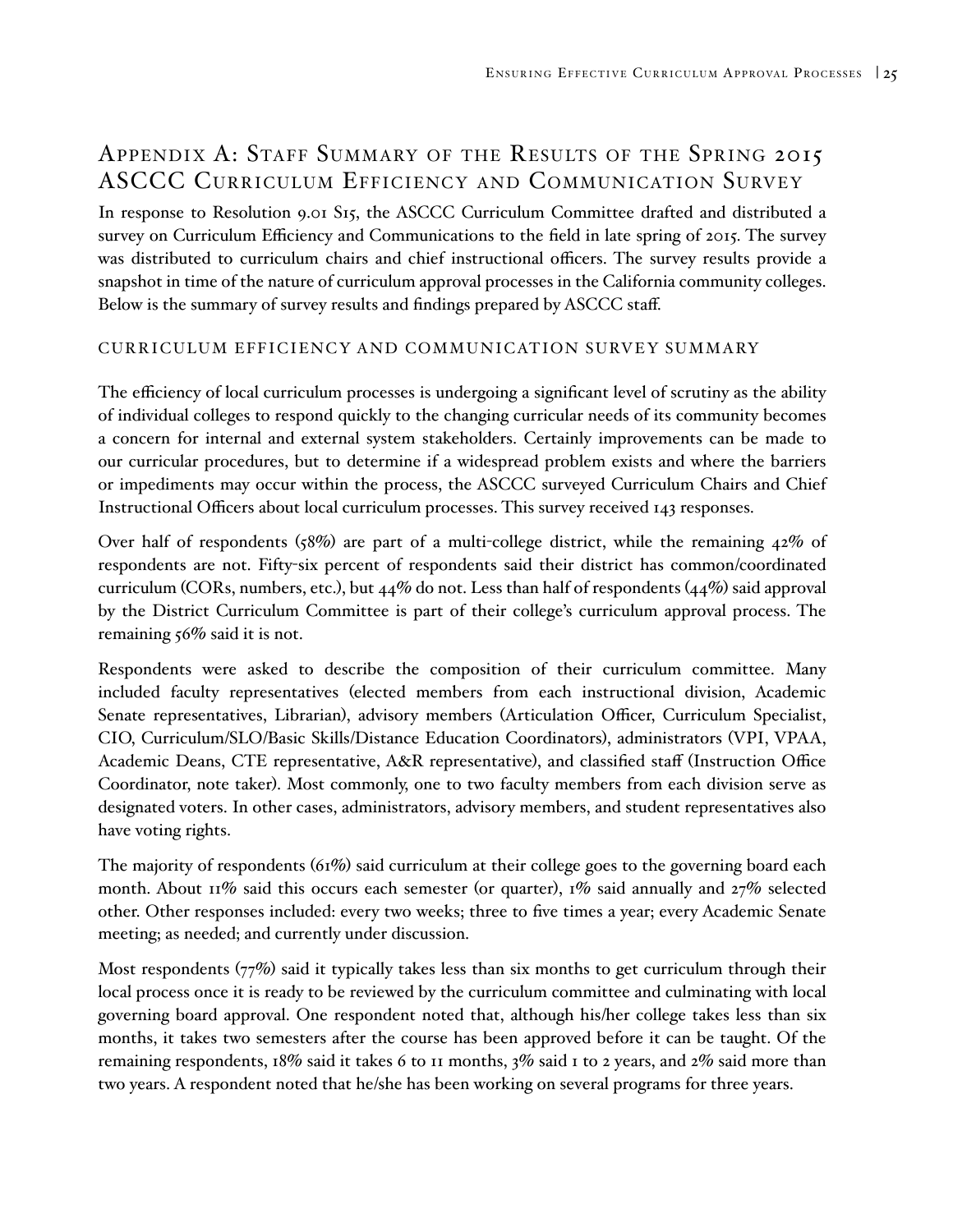<span id="page-29-0"></span>Respondents were asked to outline their curriculum approval process from course submission to local governing board approval. While there are several variations of this process, especially in multi-college districts, it is most often described as follows: A faculty initiator develops and submits curriculum for review, often via CurricUNET or a similar curriculum management system. Department representatives and/or the curriculum committee review the submission and suggest revisions. The initiator makes the requested edits and submits the proposal to the curriculum committee for the first reading. If approved, the proposal will be added to the consent agenda for a second reading and action. If not, the proposal is returned to the initiator for further revision. If approved at the second reading, the Curriculum Committee will submit the proposal for approval by the Senate and then the local governing board. Once approved by the board, coursework is submitted to the Chancellor's Office for processing.

Nearly all respondents  $(95\%)$  said their committee has a technical review process, but about  $5\%$  do not. Many respondents said their college has a technical review committee or organized group, often comprised of the curriculum dean, curriculum chair, CIO, articulation officer, faculty, and the library specialist. Others said the curriculum committee reviews the proposals via CurricUNET. In some cases, the technical review committee is independent of the curriculum committee and in other cases it is a sub-committee. The majority of respondents (86%) said it typically takes a faculty member less than six months to prepare curriculum for technical review. About 8% said 6 to 11 months and 6% said more than 2 years. Two respondents noted that this time frame can vary significantly depending on faculty responsiveness to change requests.

Sixty-seven percent of respondents said the senate delegated authority to their curriculum committee for final recommendation to the local governing board. Twelve percent said the senate did not and about 21% said mostly. Respondents explained that, although, the senate has the authority to make the final recommendation, it very rarely disapproves of the recommendations of the curriculum committee. Some noted that curriculum approvals are included at Senate meetings only as a formality. Another respondent said only major policy changes require Senate approval and regular course/ program approval is delegated to the curriculum committee.

Respondents from multi-college districts were asked to describe the relationship between their local senates, district senate (if one exists), and curriculum committees. While there are several variations of this process, a few were described as follows: Some colleges have a senate and curriculum committee at both the local and district level, but each college within their district works independently. For others, curriculum is approved by the local curriculum committee and senate first, and then by the district curriculum committee and senate. The district senate makes the final recommendation to the board. Other respondents said they have a district curriculum committee, but not a district senate. In this case, the district curriculum committee makes the final recommendation to the board.

When asked if regular training is provided for faculty on the curriculum committee, 16 respondents said no, but the majority of respondents said yes. Most said a review/orientation is held at the start of each year (or semester) and other trainings are scheduled throughout the year, either regularly or on an as-needed basis. Respondents said their colleges provide trainings on prerequisites, submissions, approvals, technical review, Title 5 regulations, COR, PCAH, Basic Skills, EdCode, CTE, and continuing education. Some also said their college holds stand-alone trainings; however, several respondents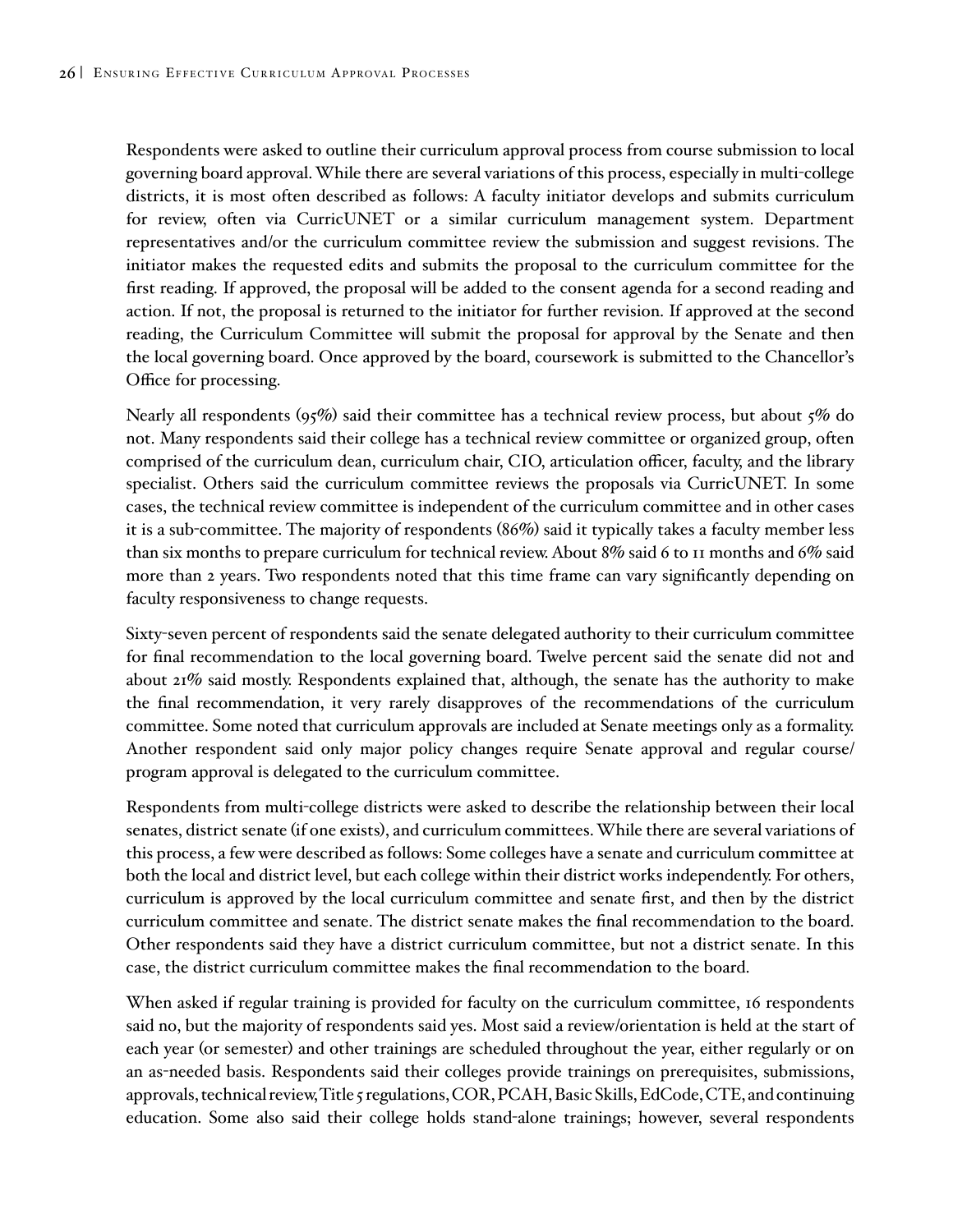noted that this type of training is less common as it is no longer required. Respondents said committee members are provided with a curriculum handbook and other helpful materials. Additionally, they are encouraged to attend FLEX trainings, the Curriculum Institute, and other professional development workshops as well.

Respondents were asked if regular training opportunities are provided for faculty to write curriculum. Thirty-seven respondents said no; however, 77 respondents said yes. Many said workshops and/or oneon-one training sessions are regularly available to faculty. One-on-one trainings are often conducted by a Curriculum Chair, committee member, coordinator, technician, etc. Some said trainings are held at department meetings, either on a regular or as-needed basis. Others also noted that video tutorials, handouts, and handbooks are provided as helpful resources.

When asked what curriculum management software their college uses, the majority of respondents (70%) said CurricUNET. About 2% said WebCMS and 17% said their software is locally developed. The remaining 13% of respondents selected other. Of those that selected other, six respondents said their colleges complete the process manually, but some are implementing CurricUNET soon. Four respondents said their colleges are in the process of transitioning from a locally developed software to CurricUNET. Three others said their colleges are moving away from CurricUNET due to several operational issues.

Respondents were asked to describe the strategies their campuses use to communicate curriculum changes to faculty and the college community at large. Many said they receive reports via email from either the Curriculum Chair or the Department Chair/Representative. Others said they are updated at Academic Senate or department meetings. Agendas, meeting minutes, and the college catalog are also available on the campus website as resources.

When asked what is most efficient about their college's curriculum process, most respondents said regular, organized and productive committee meetings. Having an efficient curriculum management system, particularly CurricUNET, and a streamlined technical review process were also frequently mentioned. Other responses included: strong communication, regular faculty training, and experienced curriculum chairs/co-chairs/specialists. When asked what is least efficient about the process, respondents said the volume of course proposals in queue and timeliness of faculty revisions. Many explained that the workload is overwhelming and the process for faculty to review and revise submissions can be lengthy. It was also noted that there are issues with curriculum management systems, particularly CurricUNET. Some respondents said the system has several glitches and is not user friendly. Others are also concerned with the lack of faculty training opportunities, as well as poor communication at both the local and state level.

Respondents were asked what their top three concerns were about developing or modifying curriculum or programs. The timeliness of the state submission and approval process, with particular attention to CTE, was mentioned most often as a top concern. The next two top concerns were C-ID compliance and constant changes to regulations and legislation. Other popular issues included: ADT processes; lack of faculty training; volume of work; poor communication of approved changes; CurricUNET; and credit hour/unit regulations.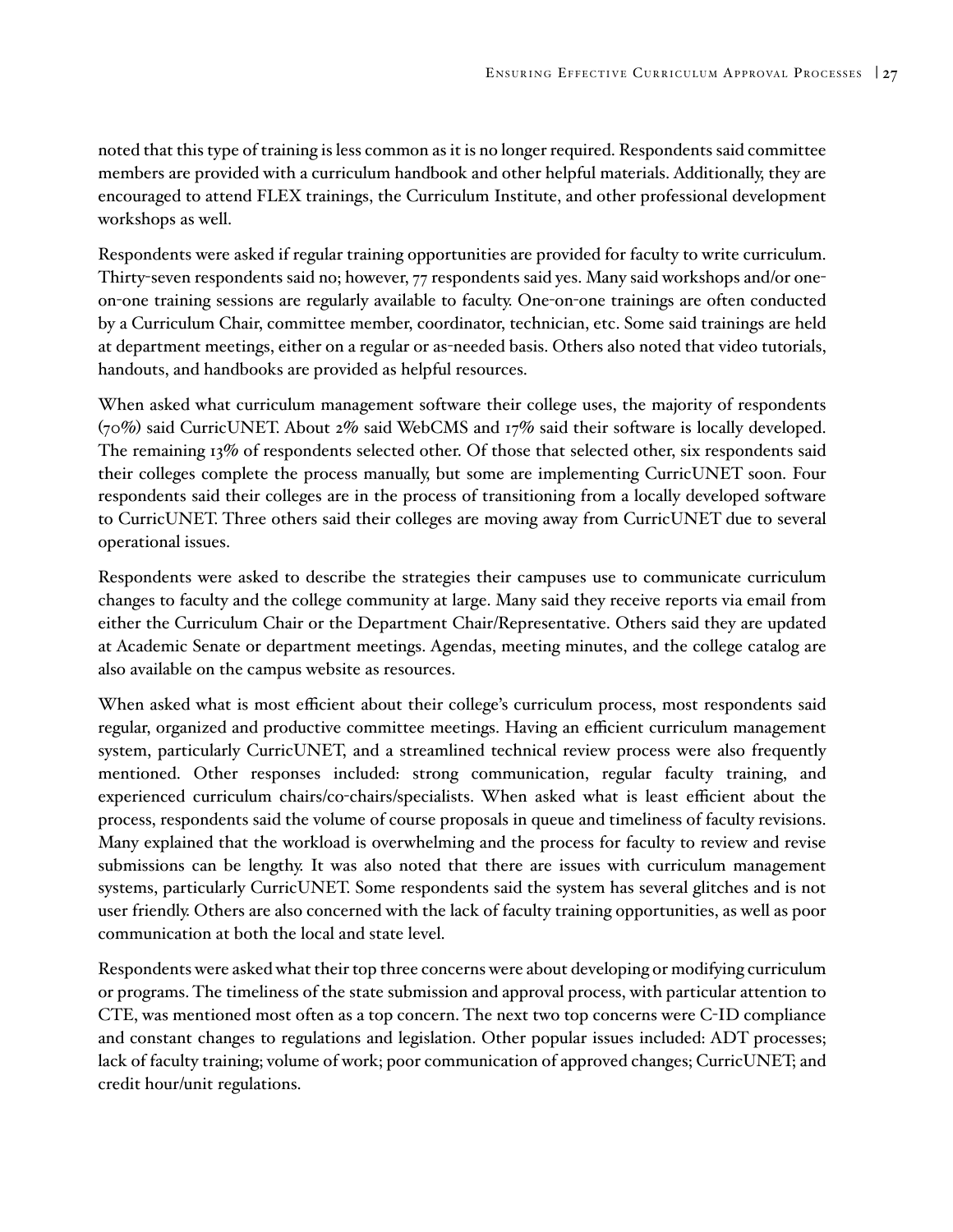# APPENDIX B: ACCREDITATION ELIGIBILITY REQUIREMENTS AND STANDARDS APPLICABLE TO CURRICULUM

Accreditation requirements play a large role in supporting colleges to establish efficient and effective curriculum processes. The Eligibility Requirements (ER), Standards, and Commission Policies require that institutions (colleges) provide a catalog that includes accurate information on facts, policies, requirements, and procedures.

Standard I.C.2 states that the institution must provide a print or online catalog for students and prospective students with precise, accurate, and current information on all facts, requirements, policies, and procedures listed in the "Catalog Requirements" (see endnote). (ER 20)

The words, "precise, accurate, and current" make it clear that the curriculum development and approval processes must be effective and efficient.

ER 20 mandates that the catalog must contain the following:

- Course, Program, and Degree Offerings
- Student Learning Outcomes for Programs and Degrees
- Academic Calendar and Program Length

Accreditation Standards from section II.A are specific to maintaining current, relevant, and high quality curriculum. All elements of the curriculum are covered here such as expected practices in higher education in regard to depth, breadth, and rigor; program length and course sequencing; and general education.

II.A.2 Faculty, including full time, part time, and adjunct faculty, ensure that the content and methods of instruction meet generally accepted academic and professional standards and expectations. Faculty and others responsible act to continuously improve instructional courses, programs and directly related services through systematic evaluation to assure currency, improve teaching and learning strategies, and promote student success.

II.A.3 The institution identifies and regularly assesses learning outcomes for courses, programs, certificates and degrees using established institutional procedures. The institution has officially approved and current course outlines that include student learning outcomes. *In every class section students receive a course syllabus that includes learning outcomes from the institution's officially approved course outline*.

II.A.5 The institution's degrees and programs follow practices common to American higher education, including appropriate length, breadth, depth, rigor, course sequencing, time to completion, and synthesis of learning. The institution ensures that minimum degree requirements are 60 semester credits or equivalent at the associate level, and 120 semester credits or equivalent at the baccalaureate level. (ER 12)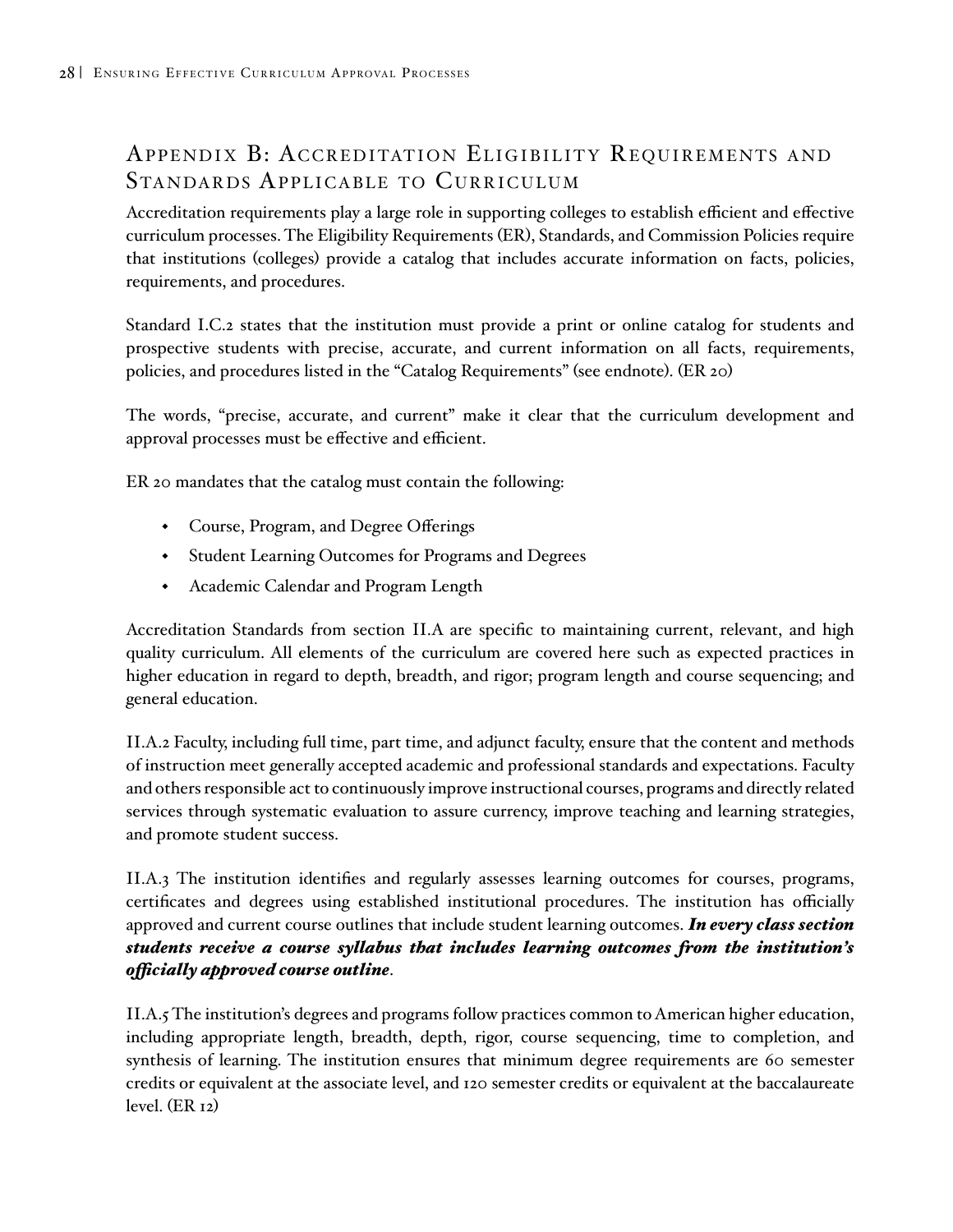II.A.6 The institution schedules courses in a manner that allows students to complete certificate and degree programs within a period of time consistent with established expectations in higher education.  $(ER<sub>9</sub>)$ 

II.A.11 The institution includes in all of its programs, student learning outcomes, appropriate to the program level, in communication competency, information competency, quantitative competency, analytic inquiry skills, ethical reasoning, the ability to engage diverse perspectives, and other programspecific learning outcomes.

II.A.12 The institution requires of all of its degree programs a component of general education based on a carefully considered philosophy for both associate and baccalaureate degrees that is clearly stated in its catalog. The institution, relying on faculty expertise, determines the appropriateness of each course for inclusion in the general education curriculum, based upon student learning outcomes and competencies appropriate to the degree level. The learning outcomes include a student's preparation for and acceptance of responsible participation in civil society, skills for lifelong learning and application of learning, and a broad comprehension of the development of knowledge, practice, and interpretive approaches in the arts and humanities, the sciences, mathematics, and social sciences. (ER 12)

II.A.13 All degree programs include focused study in at least one area of inquiry or in an established interdisciplinary core. The identification of specialized courses in an area of inquiry or in an established interdisciplinary core is based upon student learning outcomes and competencies, and include mastery, at the appropriate degree level, of key theories and practices within the field of study.

II.A.14 Graduates completing career-technical certificates and degrees demonstrate technical and professional competencies that meet employment standards and other applicable standards and preparation for external licensure and certification.

II.A.16 The institution regularly evaluates and improves the quality and currency of all instructional programs offered in the name of the institution, including collegiate, pre-collegiate, career-technical, and continuing and community education courses and programs, regardless of delivery mode or location. The institution systematically strives to improve programs and courses to enhance learning outcomes and achievement for students.

The next two standards are met through the establishment of the college and/or district curriculum committee(s).

Standard III.A.2 includes the following statement: Faculty job descriptions include development and review of curriculum as well as assessment of learning.

In Standard IV.A.4 it states that Faculty and academic administrators, through policy and procedures, and through well-defined structures, have responsibility for recommendations about curriculum and student learning programs and services.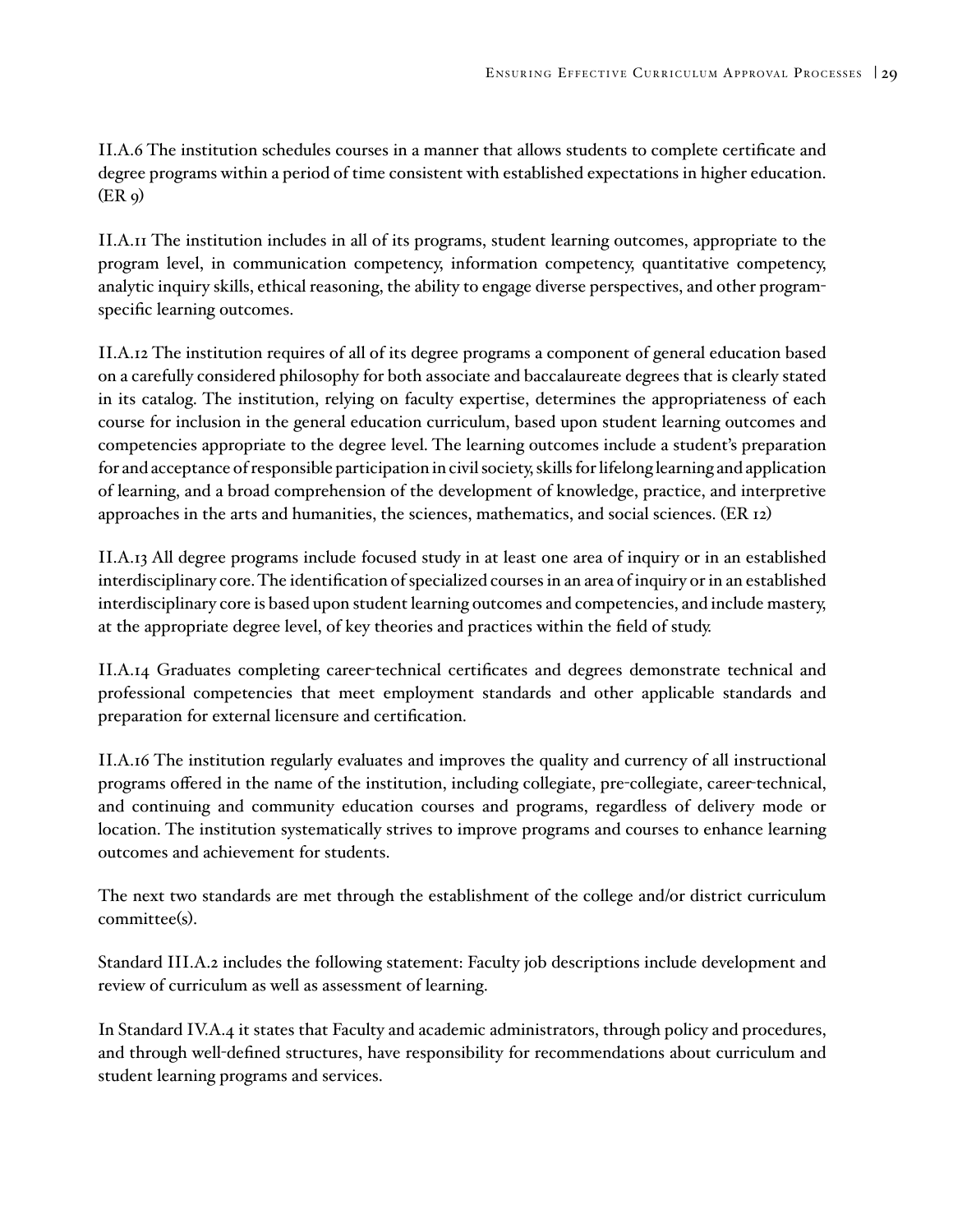# APPENDIX C: TYPICAL DUTIES FOR CURRICULUM CHAIRS, ARTICULATION OFFICERS AND CURRICULUM SPECIALISTS

### CURRICULUM CHAIRS

In its paper *The Curriculum Committee, Role Structure, Duties and Standards of Good Practice* (Fall 1996), the Academic Senate identifies the following typical duties of the Curriculum Chair. Local practices may vary:

- Prepare agendas.
- Conduct the committee meetings.
- Edit minutes.
- Set the calendar of committee meetings.
- Keep informed of curriculum standards including title 5, the Program and Course Approval Handbook (formerly the Curriculum Standards Handbook), intersegmental, and accreditation.
- Supervise the orientation of new members and on-going training of continuing members.
- Assist discipline faculty in the curriculum development process (usually with a faculty curriculum committee member from that division).
- Assure that committee function take place smoothly: technical review, pre-requisite review, distance education review, general education review, library sign-off, articulation, and program review reports are submitted to the committee and reported regularly to the academic senate.
- Sign off on final versions of curriculum recommendations to the board.
- Sign off on IGETC and CSU-GE Breadth submittal forms
- Review catalog drafts for concurrence with approved changes.

Additional duties not outlined in the paper may also include:

- Work with the CIO and/or curriculum dean in order to ensure smooth communication between the faculty and administration regarding program needs.
- Review certificates and degrees for submission to the Chancellor's Office
- Review local courses to align with C-ID developed courses if necessary.
- Ensure distance education and Chancellor's Office documents are part of the course in the college's course management system.

### ARTICULATION OFFICERS

According to the California Articulation Policies and Procedures Handbook (2013, p.6) by the California Intersegmental Articulation Council the Articulation Officer is be expected to: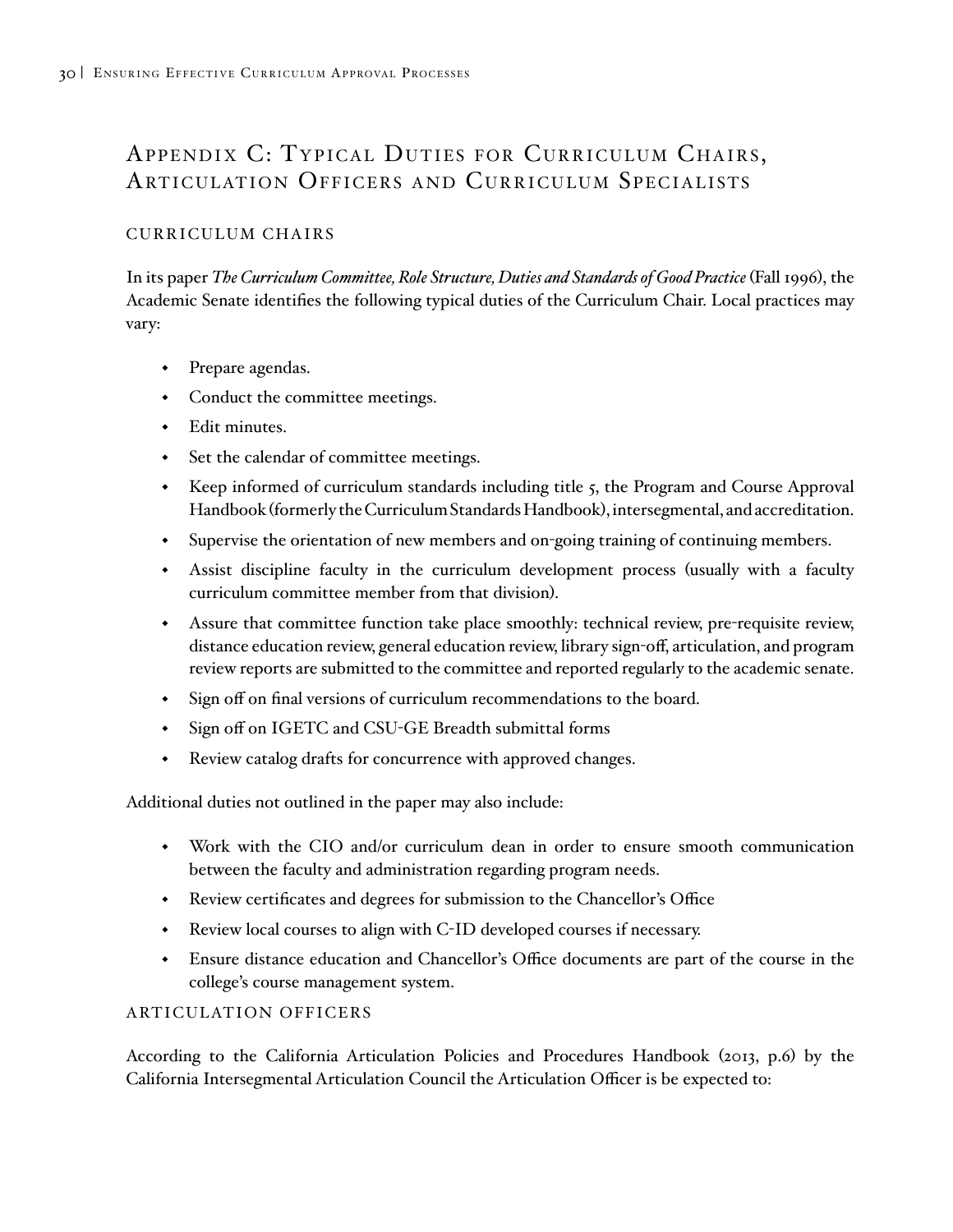- Serve as an advocate for the transfer student and, through the articulation process, seek to ease the student's transition.
- Be a well-informed resource person for students, campus faculty, administration, counseling/ advising staff, and transfer center personnel on transfer curriculum, articulation, and related matters.
- Disseminate current, accurate, articulation data to students, staff, appropriate departments, and campuses.
- Serve on appropriate campus committees such as General Education, Curriculum, Academic Policies, and Catalog to provide input and to receive information about proposed changes in campus policy and curriculum.
- Serve as a consultant to faculty, academic, and student services units, providing needed materials and information about course articulation proposals and acceptances.
- Facilitate campus participation in intersegmental programs such as C-ID, regional transfer fairs, and Intersegmental Coordinating Council (ICC) activities.
- Monitor each stage of the articulation process and follow up with department and faculty for timely responses and decisions
- Manage and update campus articulation data and provide an annual summary of transferrelated curricular changes for both internal and external recipients.
- Be a gatekeeper of course outlines, IGETC, CSU GE, baccalaureate lists, UC Transfer Course Agreements (TCA) Lists, ASSIST, and other articulation-related data.
- Serve as an advocate for the faculty and campus academic programs.
- Serve as a moderator and mediator of problems or disagreements between the faculties of the home campus and the articulating institutions.

#### CURRICULUM SPECIALISTS

Below are examples of job descriptions and duties for curriculum specialists in the Imperial Community College District and the Ventura County Community College District. These are provided for information only and not as an endorsement by the ASCCC.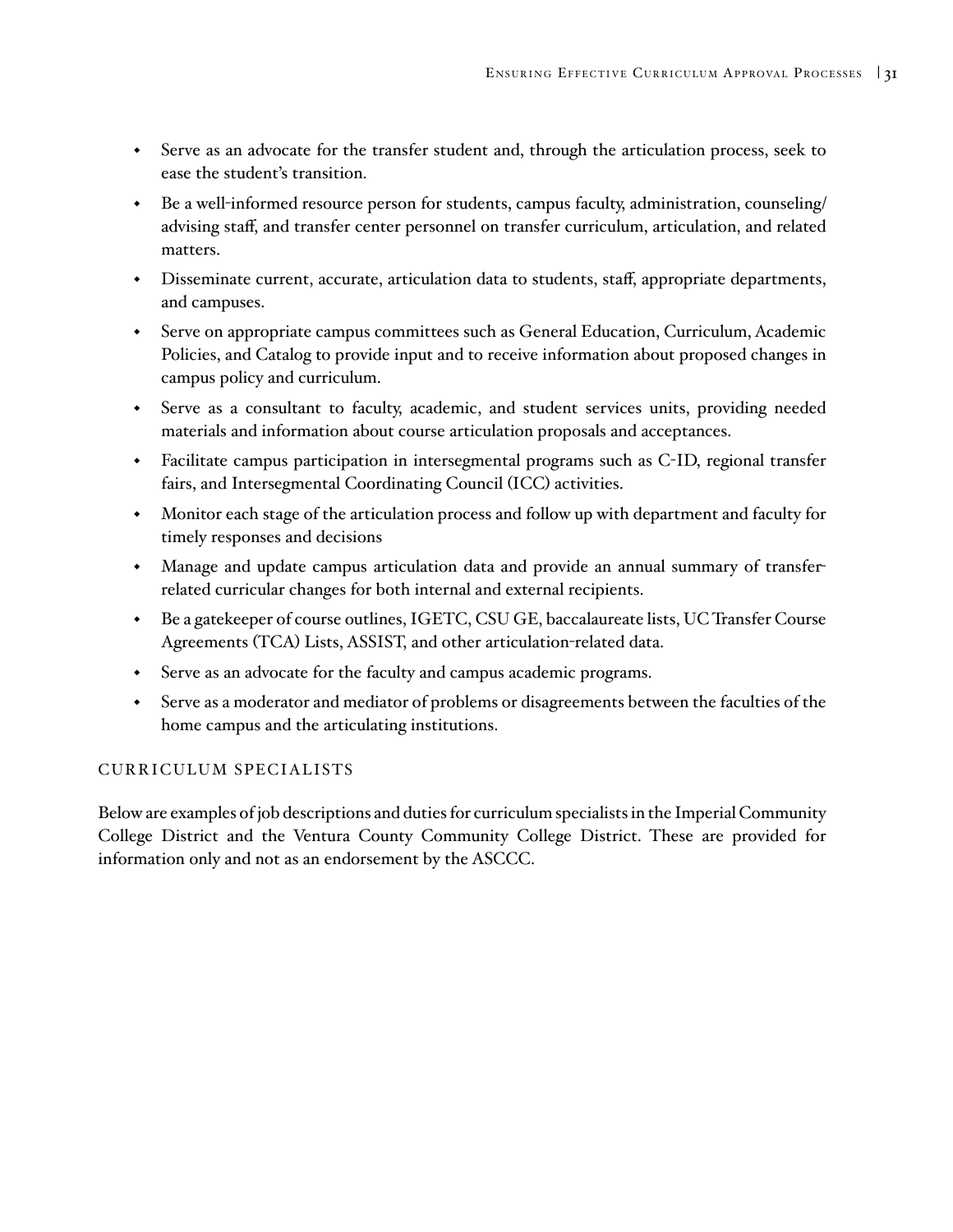### IMPERIAL COMMUNITY COLLEGE DISTRICT

### CLASS TITLE: CURRICULUM & ACADEMIC SYSTEMS SPECIALIST

#### BASIC FUNCTION:

Under the direction of the Vice President for Academic Services, or designee, provide highly responsible, complex, and sensitive administrative and technical support; coordinate and maintain curriculum databases; serve as technical resource to faculty and administrators in preparation of curriculum proposals to assure compliance with State and local rules, regulations and policies; plan and coordinate the development and publishing of the college catalog; assist faculty and staff on scheduling processes and procedures; serve as a liaison to the Chancellor's Office for curriculum related matters.

### REPRESENTATIVE DUTIES:

*The following duties are typical for this classification. Incumbents may not perform all of the listed duties and/or may be required to perform additional or different duties from those set forth below to address business needs and changing business practices.*

Organize and manage the day-to-day activities of the assigned area to assure efficient and effective operations; coordinate communications; perform complex, specialized and responsible administrative and technical duties related to the assigned area.

Plan, organize and coordinate the preparation of the college catalog; update degree audit system accordingly; update database to assure compliance with changes relevant to student academic progress; update, maintain, and facilitate changes in computer data base. Establish and meet timelines; maintain currency of information in the catalog; coordinate publishing and serve as editor for the college catalog.

Monitor catalog regarding degree and certificate requirements; course additions and deletions; course numbers, titles, content and unit values; update degree audit systems accordingly.

Provide information on and interpretation of policies, procedures and regulations; explain and disseminate Title 5 regulations to divisions, administrator, faculty, and staff; compare and contrast changes to Title 5 regulations and make appropriate adjustments to materials and other resources as required.

Assist in the development and maintenance of the class schedule; serve as primary backup to scheduler.

Research, analyze and evaluate a wide variety of issues, data, recommendations and alternatives; use independent judgment to develop and provide recommendations, suggestions or information as appropriate.

Receive and transcribe dictation of letters and memoranda, including material of a confidential nature; prepare correspondence and memoranda independently or from oral instructions.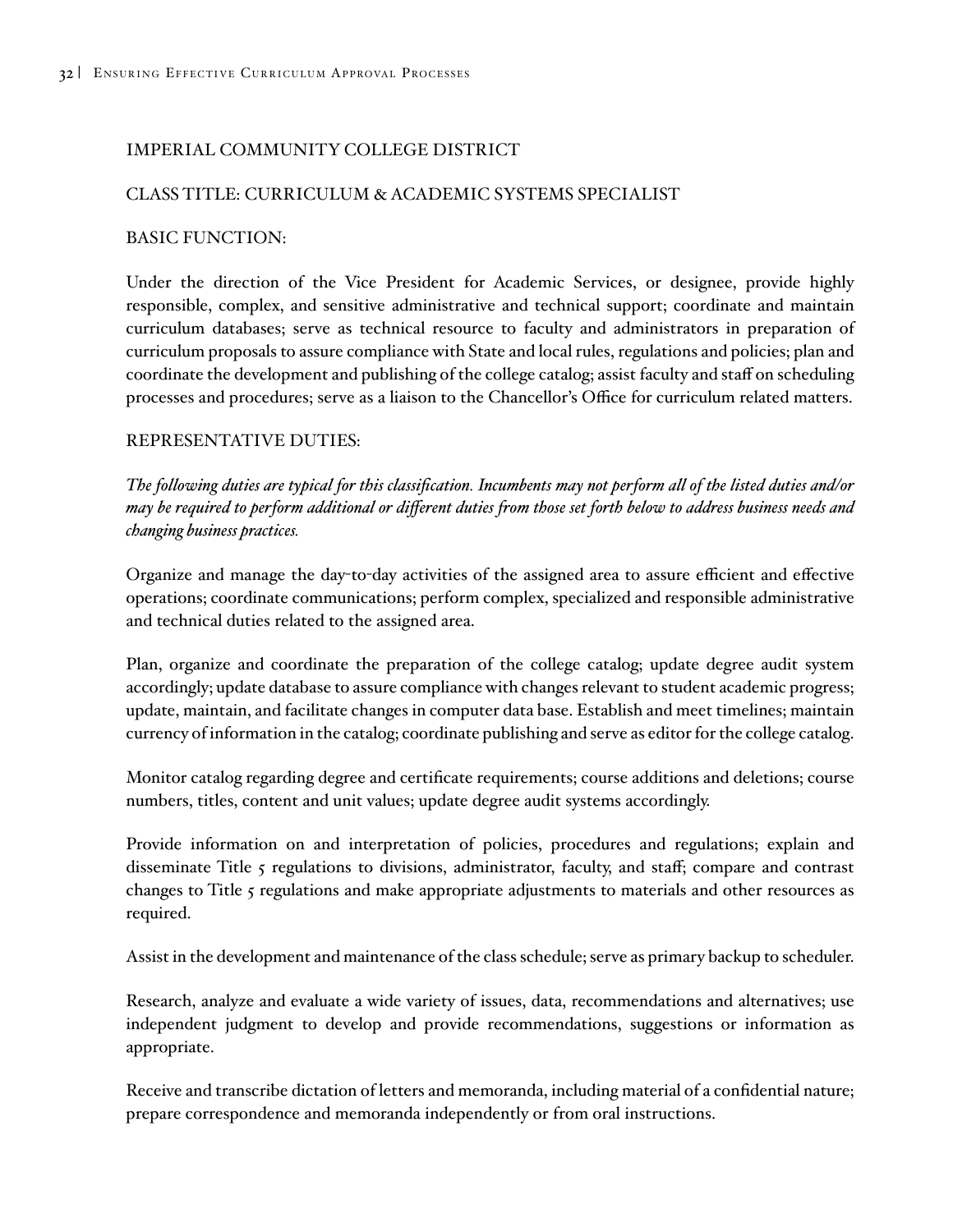<span id="page-36-0"></span>Type a wide variety of materials such as correspondence, reports, forms, applications, memoranda, letters of recommendation and other documents.

Initiate and answer telephone calls; screen and direct calls and visitors to appropriate personnel; schedule and confirm appointments and meetings; arrange travel accommodations for assigned area as necessary.

Maintain a variety of complex files and records; maintain budget and other financial records related to assigned area, as necessary.

Compile information and data for reports and assist in the preparation of statistical and narrative reports; conduct research as required.

Inspect documents, forms, records and other materials for accuracy and completeness; process a variety of forms and documents according to established procedures; assure conformance to established guidelines and standards.

Prepare agenda items for meetings; take and transcribe minutes and distribute to appropriate personnel.

Assure that Board agenda items and supporting documents are developed, prepared and forwarded within college timelines and legal guidelines.

Maintain confidentiality of records and information, including information regarding Board, District, personnel, student or controversial matters.

Compose correspondence independently; format, type, proofread, duplicate and distribute correspondence, notices, lists, forms, memoranda and other materials according to established procedures and standards.

Coordinate communication and activities with other District departments and personnel, students, educational institutions, vendors, other outside organizations and the public.

Operate a variety of office equipment including microcomputer, calculator, copy machine, facsimile machine and dictation equipment; input and retrieve computerized data.

Train and provide work direction and guidance to others as assigned; coordinate workflow to assure the proper and timely completion of work.

Perform related duties as assigned.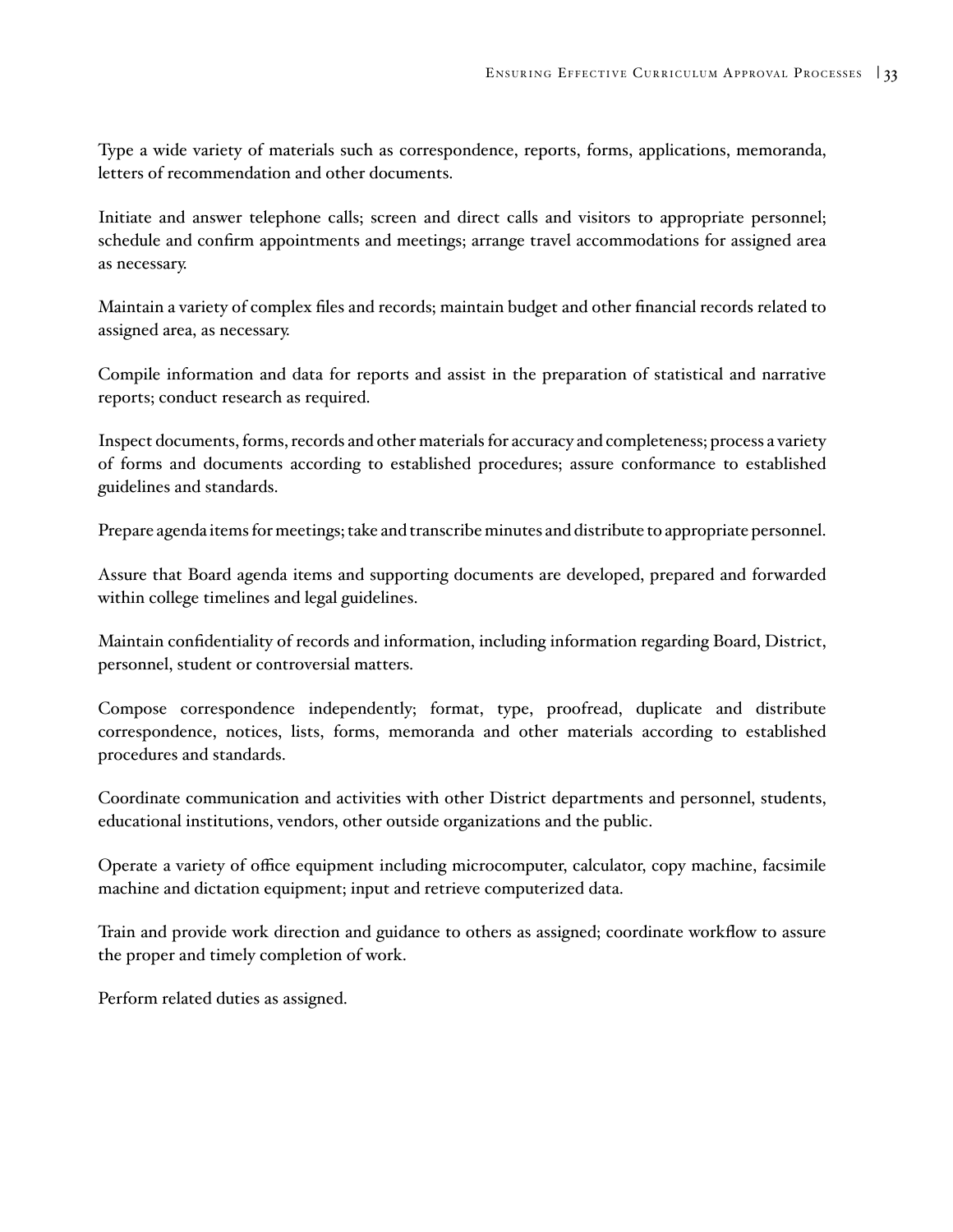### VENTURA COUNTY COMMUNITY COLLEGE DISTRICT CLASS TITLE: CURRICULUM **TECHNICIAN**

*(*Established October 2010)

### CLASSIFIED

### BASIC FUNCTION:

Under the direction of an assigned supervisor, coordinate, prioritize, and organize activities related to curriculum changes, production and maintenance of the college catalog, and related state reporting.

#### REPRESENTATIVE DUTIES:

Coordinate the preparation and distribution of the Curriculum Committee materials, agenda, and minutes.

Establish timelines and coordinate the production and printing of the college catalog; compile, organize, and integrate input from divisions and departments pertaining to catalog content; proofread submitted materials for accuracy and consistency.

Assist in the management of academic services data, information, and materials; input data into the online curriculum database; monitor data for compliance with state and college regulations.

Coordinate and facilitate the submission of curricula and programs to the California Community College system office; assist with the management of curriculum inventory both at the state and local levels.

Maintain a wide variety of records and data, including articulation agreements, library resources of college catalogs pertaining to articulation and curriculum transfer, and articulation records related to Advanced Placement (AP), International Baccalaureate (IB), College-Level Educational Program (CLEP), Tech Prep (Perkins), and Credit-by-Exam.

Coordinate and facilitate the submission of articulation materials to appropriate state agencies, including the University of California Office of the President for the UC Transfer Course Agreement, the California State University Chancellor's Office for CSU GE-Breadth, Intersegmental General Education Transfer Curriculum (IGETC), and Articulation System Stimulating Interinstitutional Student Transfer (ASSIST).

Participate in development and implementation of new information systems and processes designed to support curriculum functions; pursue resolutions to any identified problems.

Serve as an informational resource regarding curriculum issues, responding to requests, inquiries, and questions from administrators, faculty, staff and students.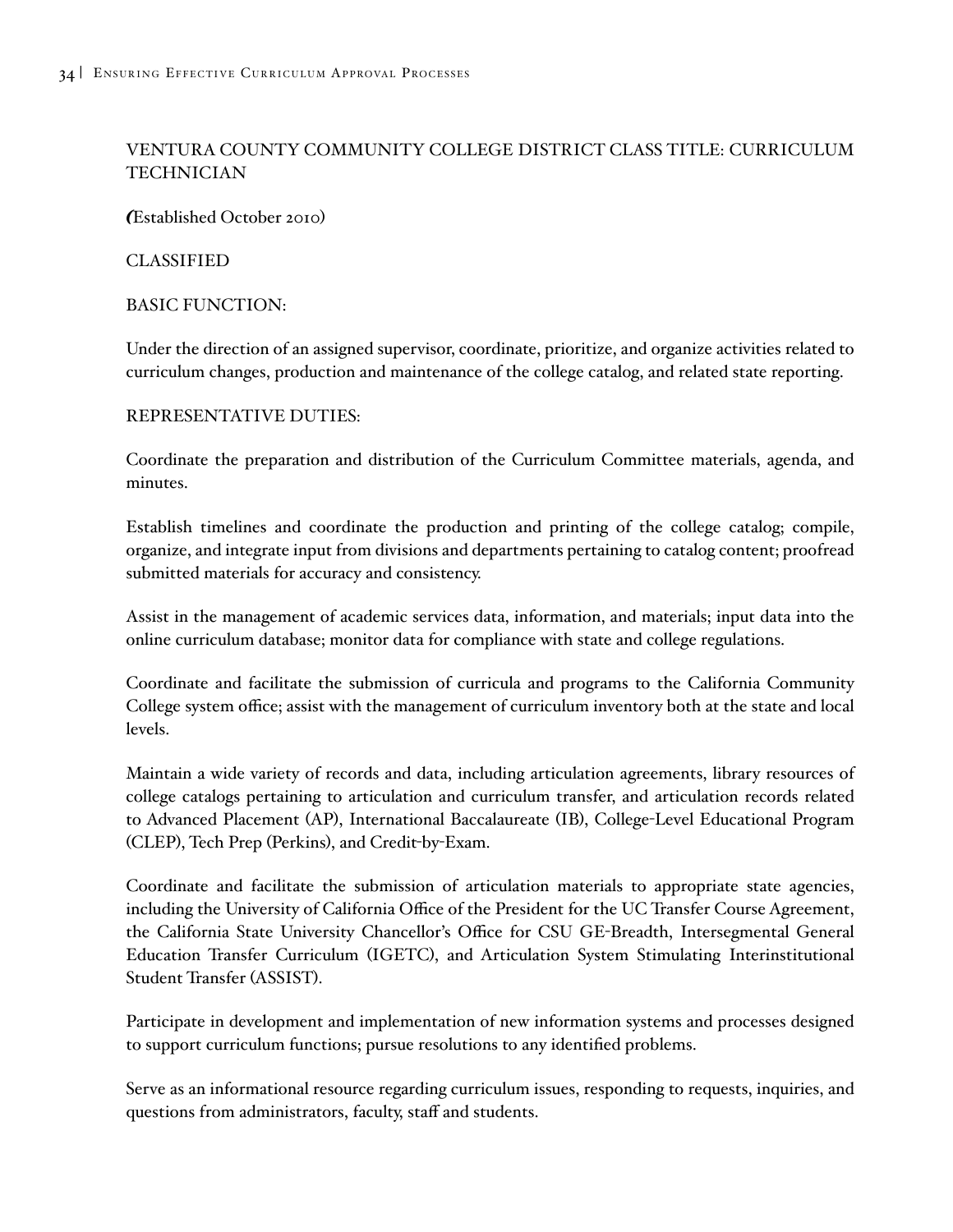Research information; create queries, compile data and prepare a wide variety of periodic and special statistical reports related to instructional activities, curriculum, and related matters.

May provide administrative assistance to assigned supervisor. Perform related duties as assigned.

### KNOWLEDGE AND ABILITIES:

#### KNOWLEDGE OF:

State directives, laws, rules, and regulations related to curriculum and articulation Modern office practices, procedures, and equipment. Correct English usage, grammar, spelling, punctuation and vocabulary for report writing. District organization, operations, policies, goals, and objectives. Modern computer software applications, including word processing, database, and spreadsheet applications. Principles and procedures of record keeping

#### ABILITY TO:

Interpret and apply related laws, regulations, policies, and procedures Communicate effectively, both orally and in writing. Establish and maintain comprehensive and accurate files and records. Prepare concise and complete reports as required.

Adapt to changing policies and procedural requirements. Establish and maintain effective working relationships. Manage multiple projects simultaneously. Exhibit detail orientation in reviewing documentation and records. Prepare accurate reports, agendas, minutes, spreadsheets and other documents related to scheduling, curriculum, and articulation.

#### EDUCATION AND EXPERIENCE:

Any combination equivalent to:

Education: Graduation from high school or evidence of equivalent educational proficiency. An associate degree is preferred.

Experience: Three years of technical clerical experience, including experience preparing minutes, proofreading documents, and maintaining records.

WORKING CONDITIONS:

ENVIRONMENT

Office environment

PHYSICAL ABILITIES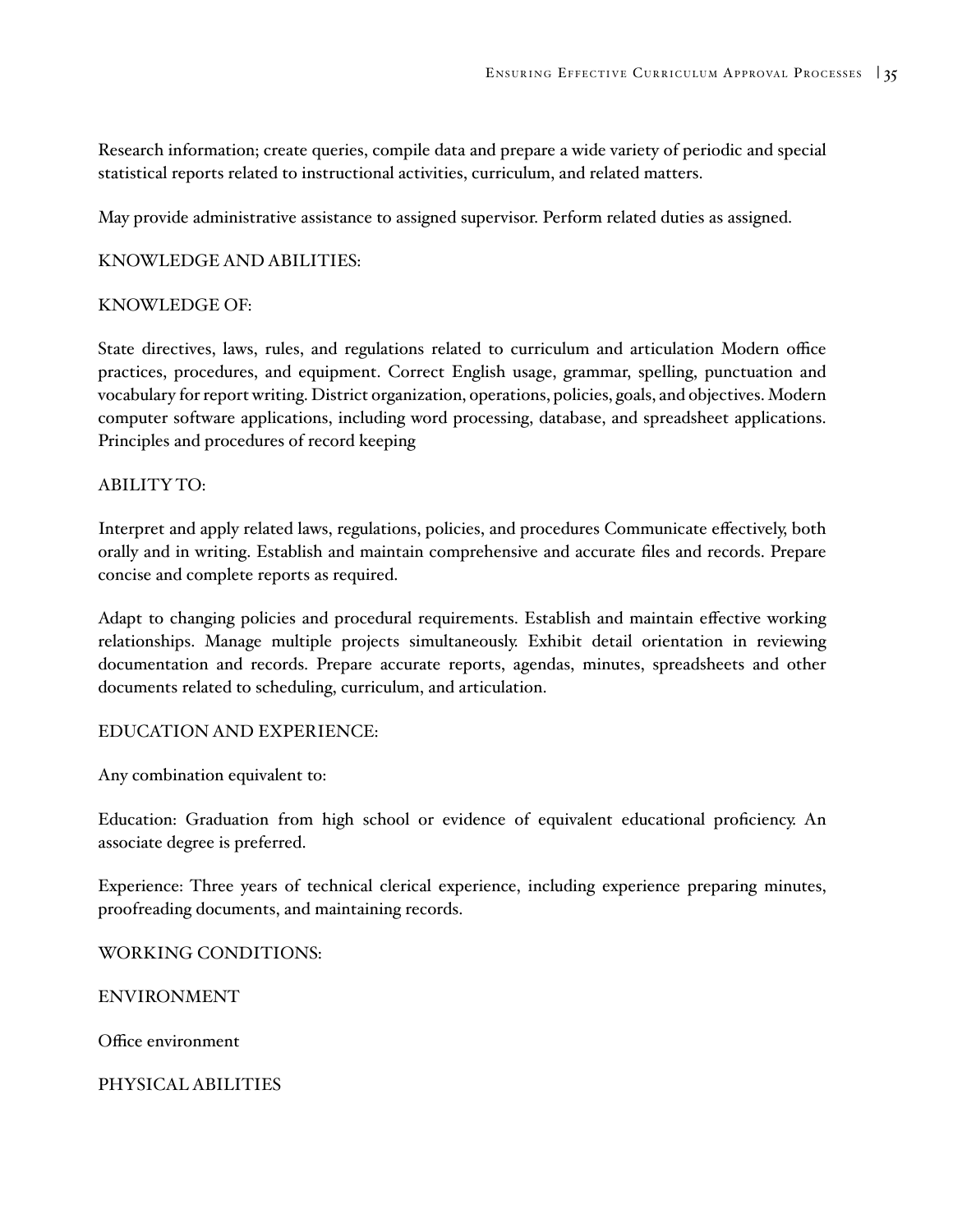Seeing to inspect various documents, on-screen data spreadsheets Hearing and speaking to communicate with District staff Sitting for extended periods of time Dexterity of hands and fingers to operate a computer keyboard and other office equipment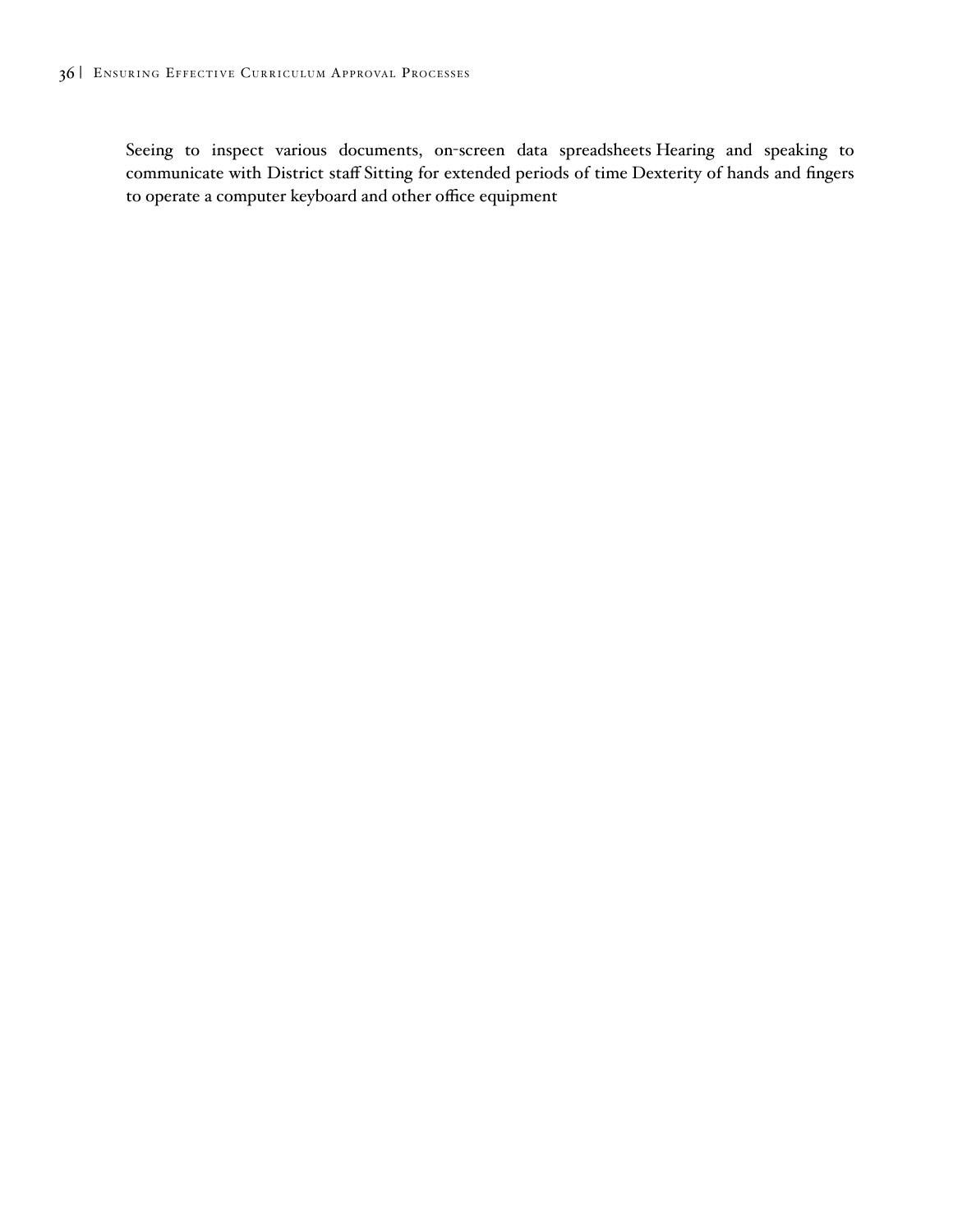# APPENDIX D: RELEVANT STATUTORY AND REGULATORY CITATIONS

### CALIFORNIA EDUCATION CODE

 $\zeta$ 70902(b)(7) Establish procedures that are consistent with minimum standards established by the board of governors to ensure faculty, staff, and students the opportunity to express their opinions at the campus level, to ensure that these opinions are given every reasonable consideration, to ensure the right to participate effectively in district and college governance, and to ensure the right of academic senates to assume primary responsibility for making recommendations in the areas of curriculum and academic standards.

### TITLE 5 SECTIONS ON ACADEMIC SENATES

### §53200 Definitions.

For the purpose of this Subchapter:

(a) "Faculty" means those employees of a community college district who are employed in positions that are not designated as supervisory or management for the purposes of Article  $\zeta$  (commencing with Section 3540) of Chapter 10.7 of Division 4 of Title 1 of the Government Code, and for which minimum qualifications for hire are specified by the Board of Governors.

(b) "Academic senate," "faculty council," and "faculty senate" means an organization formed in accordance with the provisions of this Subchapter whose primary function, as the representative of the faculty, is to make recommendations to the administration of a college and to the governing board of a district with respect to academic and professional matters. For purposes of this Subchapter, reference to the term "academic senate" also constitutes reference to "faculty council" or "faculty senate."

(c) "Academic and professional matters" means the following policy development and implementation matters:

- (1) curriculum, including establishing prerequisites and placing courses within disciplines;
- (2) degree and certificate requirements;
- (3) grading policies;
- (4) educational program development;
- (5) standards or policies regarding student preparation and success;
- (6) district and college governance structures, as related to faculty roles;
- (7) faculty roles and involvement in accreditation processes, including self-study and annual reports;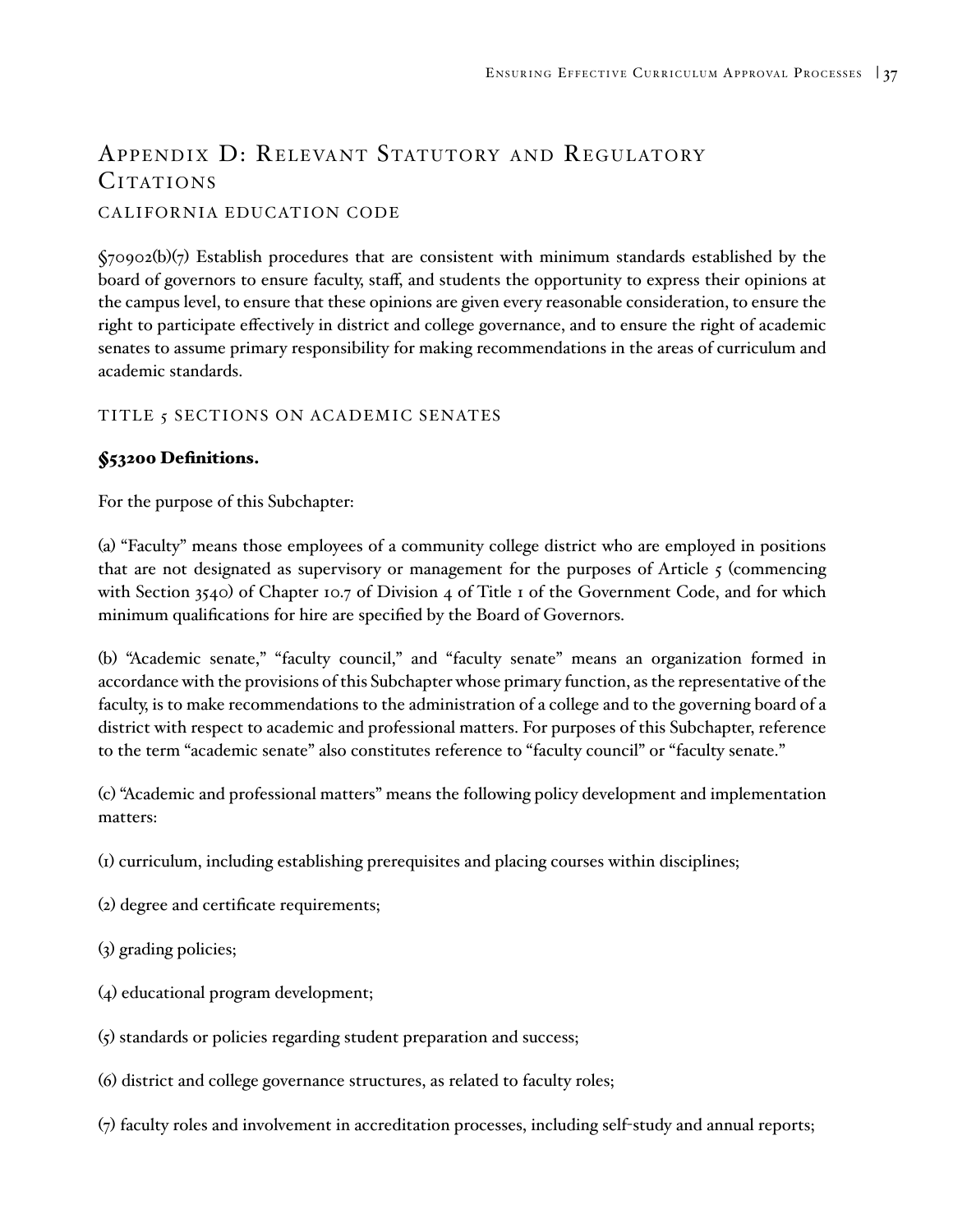(8) policies for faculty professional development activities;

(9) processes for program review;

(10) processes for institutional planning and budget development; and

(11) other academic and professional matters as are mutually agreed upon between the governing board and the academic senate.

(d) "Consult collegially" means that the district governing board shall develop policies on academic and professional matters through either or both of the following methods, according to its own discretion:

(1) relying primarily upon the advice and judgment of the academic senate; or

(2) agreeing that the district governing board, or such representatives as it may designate, and the representatives of the academic senate shall have the obligation to reach mutual agreement by written resolution, regulation, or policy of the governing board effectuating such recommendations.

§53202 Formation; Procedures; Membership.

The following procedure shall be used to establish an academic senate:

(a) The full-time faculty of a community college shall vote by secret ballot to form an academic senate.

(b) In multi-college districts, the full-time faculty of the district colleges may vote on whether or not to form a district academic senate. Such vote shall be by secret ballot.

(c) The governing board of a district shall recognize the academic senate and authorize the faculty to:

(1) Fix and amend by vote of the full-time faculty the composition, structure, and procedures of the academic senate.

(2) Provide for the selection, in accordance with accepted democratic election procedures, the members of the academic senate.

(d) The full-time faculty may provide for the membership and participation of part-time faculty members in the academic senate.

(e) In the absence of any full-time faculty members in a community college, the part-time faculty of such community college may form an academic senate.

§53203 Powers.

(a) The governing board of a community college district shall adopt policies for appropriate delegation of authority and responsibility to its college and/or district academic senate. Among other matters, said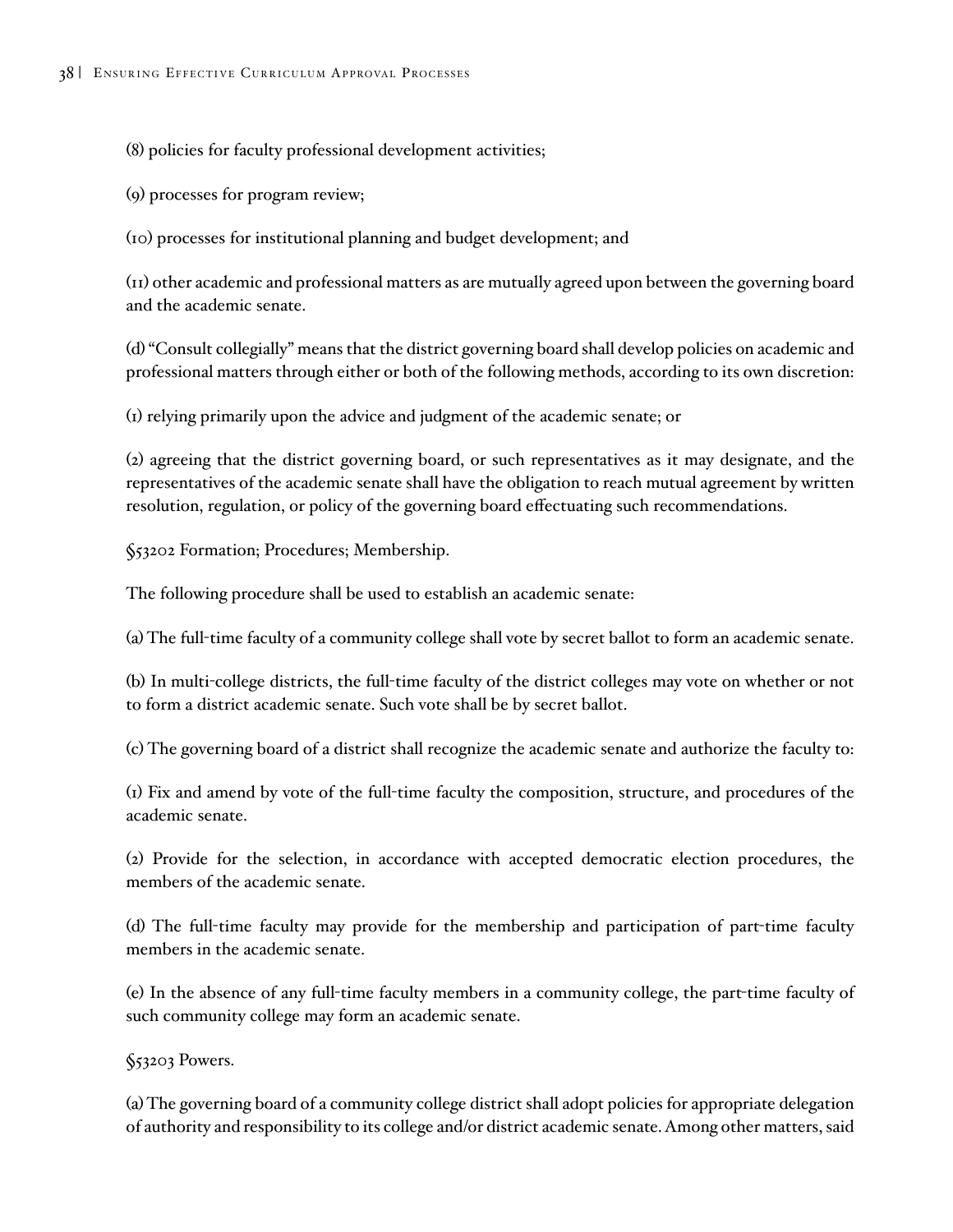policies, at a minimum, shall provide that the governing board or its designees will consult collegially with the academic senate when adopting policies and procedures on academic and professional matters. This requirement to consult collegially shall not limit other rights and responsibilities of the academic senate which are specifically provided in statute or other Board of Governors regulations.

(b) In adopting the policies and procedures described in Subsection (a), the governing board or its designees shall consult collegially with representatives of the academic senate.

(c) While in the process of consulting collegially, the academic senate shall retain the right to meet with or to appear before the governing board with respect to the views, recommendations, or proposals of the senate. In addition, after consultation with the administration of the college and/or district, the academic senate may present its views and recommendations to the governing board.

(d) The governing board of a district shall adopt procedures for responding to recommendations of the academic senate that incorporate the following:

(1) in instances where the governing board elects to rely primarily upon the advice and judgment of the academic senate, the recommendations of the senate will normally be accepted, and only in exceptional circumstances and for compelling reasons will the recommendations not be accepted. If a recommendation is not accepted, the governing board or its designee, upon request of the academic senate, shall promptly communicate its reasons in writing to the academic senate.

(2) in instances where the governing board elects to provide for mutual agreement with the academic senate, and agreement has not been reached, existing policy shall remain in effect unless continuing with such policy exposes the district to legal liability or causes substantial fiscal hardship. In cases where there is no existing policy, or in cases where the exposure to legal liability or substantial fiscal hardship requires existing policy to be changed, the governing board may act, after a good faith effort to reach agreement, only for compelling legal, fiscal, or organizational reasons.

(e) An academic senate may assume such responsibilities and perform such functions as may be delegated to it by the governing board of the district pursuant to Subsection (a).

(f) The appointment of faculty members to serve on college or district committees, task forces, or other groups dealing with academic and professional matters, shall be made, after consultation with the chief executive officer or his or her designee, by the academic senate. Notwithstanding this Subsection, the collective bargaining representative may seek to appoint faculty members to committees, task forces, or other groups.

### Title 5 Sections on Curriculum, Including Distance Education

### §*55002 Standards and Criteria for Courses*.

(a) Degree-Applicable Credit Course. A degree-applicable credit course is a course which has been designated as appropriate to the associate degree in accordance with the requirements of section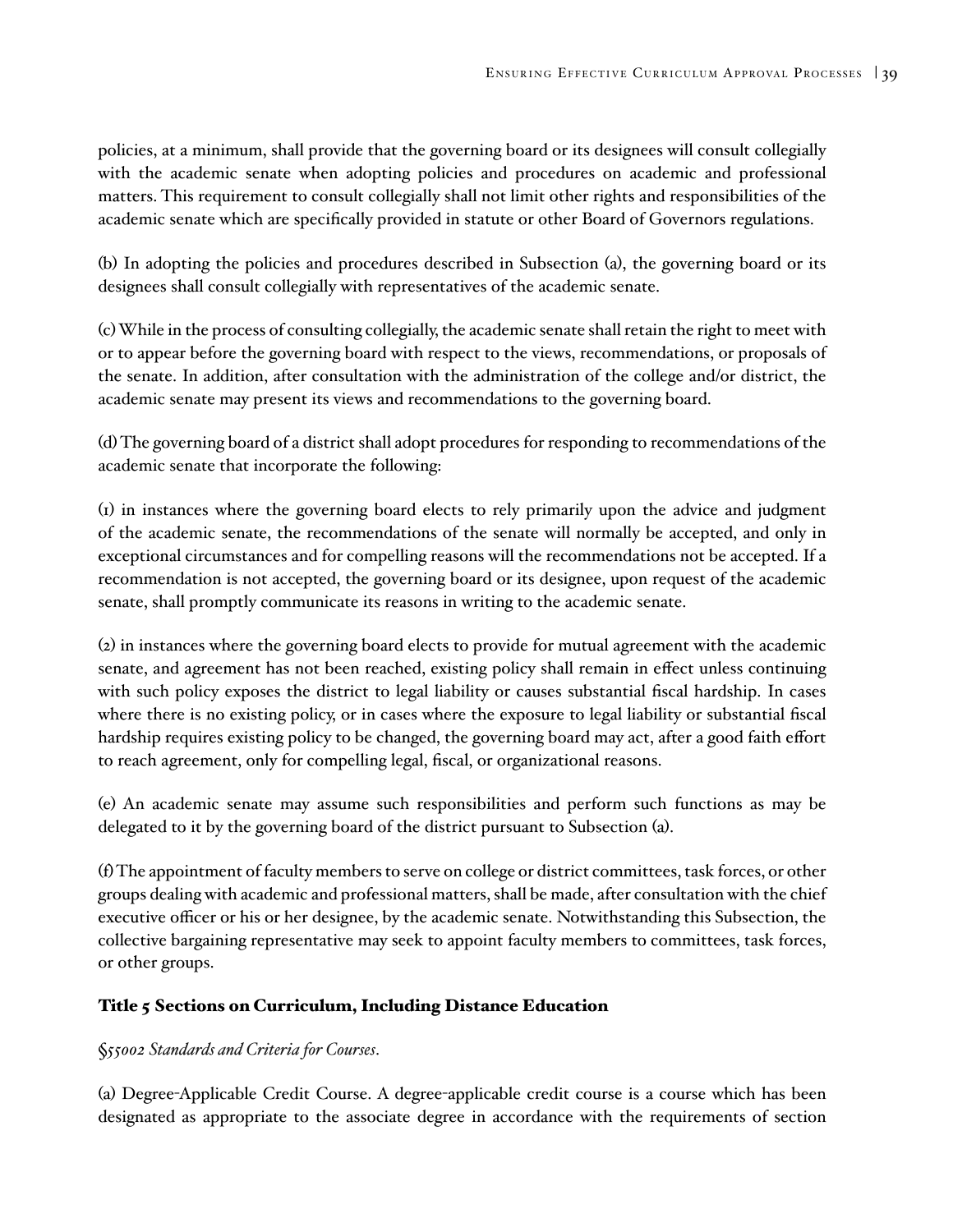55062, and which has been recommended by the college and/or district curriculum committee and approved by the district governing board as a collegiate course meeting the needs of the students.

(1) Curriculum Committee. The college and/or district curriculum committee recommending the course shall be established by the mutual agreement of the college and/or district administration and the academic senate. The committee shall be either a committee of the academic senate or a committee that includes faculty and is otherwise comprised in a way that is mutually agreeable to the college and/or district administration and the academic senate.

(2) Standards for Approval. The college and/or district curriculum committee shall recommend approval of the course for associate degree credit if it meets the following standards:

(A) Grading Policy. The course provides for measurement of student performance in terms of the stated course objectives and culminates in a formal, permanently recorded grade based upon uniform standards in accordance with section 55023. The grade is based on demonstrated proficiency in subject matter and the ability to demonstrate that proficiency, at least in part, by means of essays, or, in courses where the curriculum committee deems them to be appropriate, by problem solving exercises or skills demonstrations by students.

(B) Units. The course grants units of credit based upon a relationship specified by the governing board between the number of units assigned to the course and the number of lecture and/or laboratory hours or performance criteria specified in the course outline. The course also requires a minimum of three hours of student work per week, including class time for each unit of credit, prorated for short-term, extended term, laboratory and/or activity courses.

(C) Intensity. The course treats subject matter with a scope and intensity that requires students to study independently outside of class time.

(D) Prerequisites and Corequisites. When the college and/or district curriculum committee determines, based on a review of the course outline of record, that a student would be highly unlikely to receive a satisfactory grade unless the student has knowledge or skills not taught in the course, then the course shall require prerequisites or corequisites that are established, reviewed, and applied in accordance with the requirements of this article.

(E) Basic Skills Requirements. If success in the course is dependent upon communication or computation skills, then the course shall require, consistent with the provisions of this article, as prerequisites or corequisites eligibility for enrollment in associate degree credit courses in English and/or mathematics, respectively.

(F) Difficulty. The course work calls for critical thinking and the understanding and application of concepts determined by the curriculum committee to be at college level.

(G) Level. The course requires learning skills and a vocabulary that the curriculum committee deems appropriate for a college course.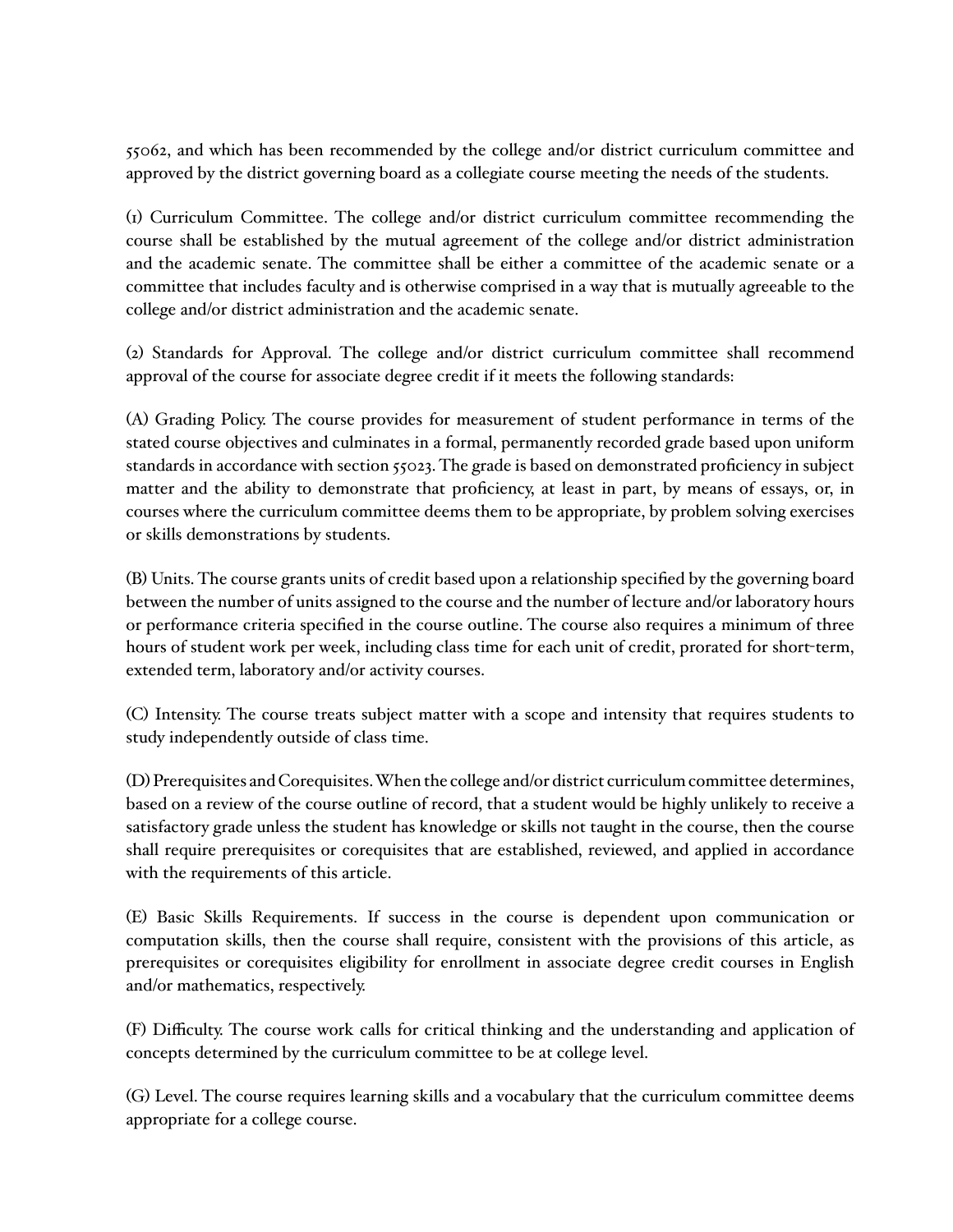(3) Course Outline of Record. The course is described in a course outline of record that shall be maintained in the official college files and made available to each instructor. The course outline of record shall specify the unit value the expected number of contact hours for the course as a whole, the prerequisites, corequisites or advisories on recommended preparation (if any) for the course, the catalog description, objectives, and content in terms of a specific body of knowledge. The course outline shall also specify types or provide examples of required reading and writing assignments, other outside-of-class assignments, instructional methodology, and methods of evaluation for determining whether the stated objectives have been met by students.

(4) Conduct of Course. Each section of the course is to be taught by a qualified instructor in accordance with a set of objectives and with other specifications defined in the course outline of record.

 $\zeta$ ) Repetition. Repeated enrollment is allowed only in accordance with the provisions of section  $\zeta$ 1002, article 4 (commencing with section  $5040$ ) of subchapter 1 of chapter 6, and section  $58161$ .

(b) Nondegree-Applicable Credit Course. A credit course designated by the governing board as not applicable to the associate degree is a course which, at a minimum, is recommended by the college and/or district curriculum committee (the committee described and established under subdivision (a) (1) of this section) and is approved by the district governing board.

(1) Types of Courses. Nondegree-applicable credit courses are:

(A) nondegree-applicable basic skills courses as defined in subdivision (j) of section 55000;

(B) courses designed to enable students to succeed in degree-applicable credit courses (including, but not limited to, college orientation and guidance courses, and discipline-specific preparatory courses such as biology, history, or electronics) that integrate basic skills instruction throughout and assign grades partly upon the demonstrated mastery of those skills;

(C) precollegiate career technical preparation courses designed to provide foundation skills for students preparing for entry into degree-applicable credit career technical courses or programs;

(D) essential career technical instruction for which meeting the standards of subdivision (a) is neither necessary nor required.

(2) Standards for Approval. The college and/or district curriculum committee shall recommend approval of the course on the basis of the standards which follow.

(A) Grading Policy. The course provides for measurement of student performance in terms of the stated course objectives and culminates in a formal, permanently recorded grade based upon uniform standards in accordance with section 55023. The grade is based on demonstrated proficiency in the subject matter and the ability to demonstrate that proficiency, at least in part, by means of written expression that may include essays, or, in courses where the curriculum committee deems them to be appropriate, by problem solving exercises or skills demonstrations by students.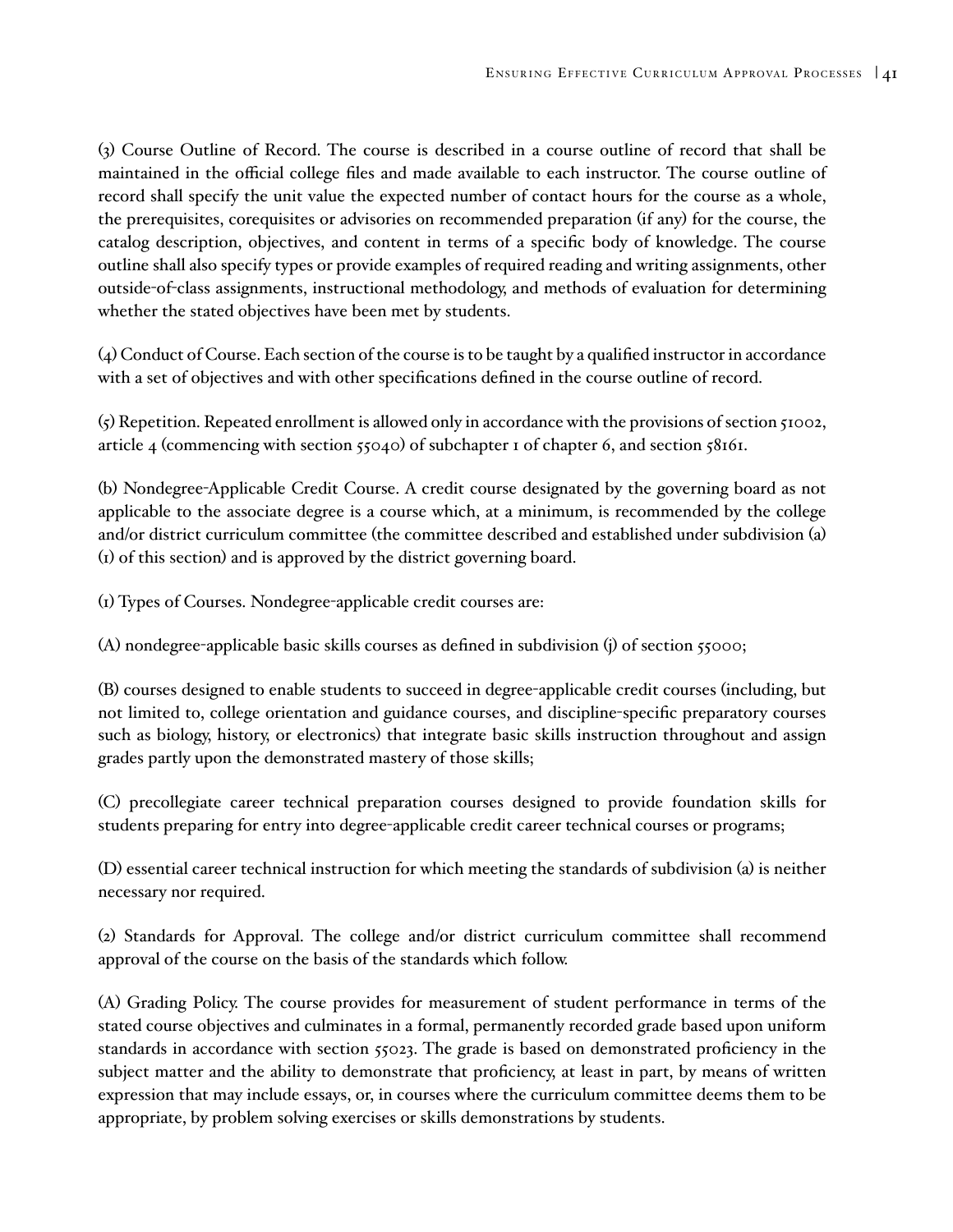(B) Units. The course grants units of credit based upon a relationship specified by the governing board between the number of units assigned to the course and the number of lecture and/or laboratory hours or performance criteria specified in the course outline. The course requires a minimum of three hours of student work per week, per unit, including class time and/or demonstrated competency, for each unit of credit, prorated for short-term, extended term, laboratory, and/or activity courses.

(C) Intensity. The course provides instruction in critical thinking and generally treats subject matter with a scope and intensity that prepares students to study independently outside of class time and includes reading and writing assignments and homework. In particular, the assignments will be sufficiently rigorous that students successfully completing each such course, or sequence of required courses, will have acquired the skills necessary to successfully complete degree-applicable work.

(D) Prerequisites and corequisites. When the college and/or district curriculum committee deems appropriate, the course may require prerequisites or corequisites for the course that are established, reviewed, and applied in accordance with this article.

(3) Course Outline of Record. The course is described in a course outline of record that shall be maintained in the official college files and made available to each instructor. The course outline of record shall specify the unit value, the expected number of contact hours for the course as a whole, the prerequisites, corequisites or advisories on recommended preparation (if any) for the course, the catalog description, objectives, and content in terms of a specific body of knowledge. The course outline shall also specify types or provide examples of required reading and writing assignments, other outside-of-class assignments, instructional methodology, and methods of evaluation for determining whether the stated objectives have been met by students. Taken together, these course specifications shall be such as to typically enable any student who successfully completes all of the assigned work prescribed in the outline of record to successfully meet the course objectives.

(4) Conduct of Course. All sections of the course are to be taught by a qualified instructor in accordance with a set of objectives and with other specifications defined in the course outline of record.

 $\zeta$ ) Repetition. Repeated enrollment is allowed only in accordance with the provisions of section  $\zeta$ 1002, article 4 (commencing with section 55040) of subchapter 1 of chapter 6, and section 58161.

(c) Noncredit Course. A noncredit course is a course which, at a minimum, is recommended by the college and/or district curriculum committee (the committee described and established under subdivision (a)(1) of this section) and approved by the district governing board as a course meeting the needs of enrolled students.

(1) Standards for Approval. The college and/or district curriculum committee shall recommend approval of the course if the course treats subject matter and uses resource materials, teaching methods, and standards of attendance and achievement that the committee deems appropriate for the enrolled students. In order to be eligible for state apportionment, such courses must be approved by the Chancellor pursuant to article 2 (commencing with section 55150) of subchapter 2 of this chapter and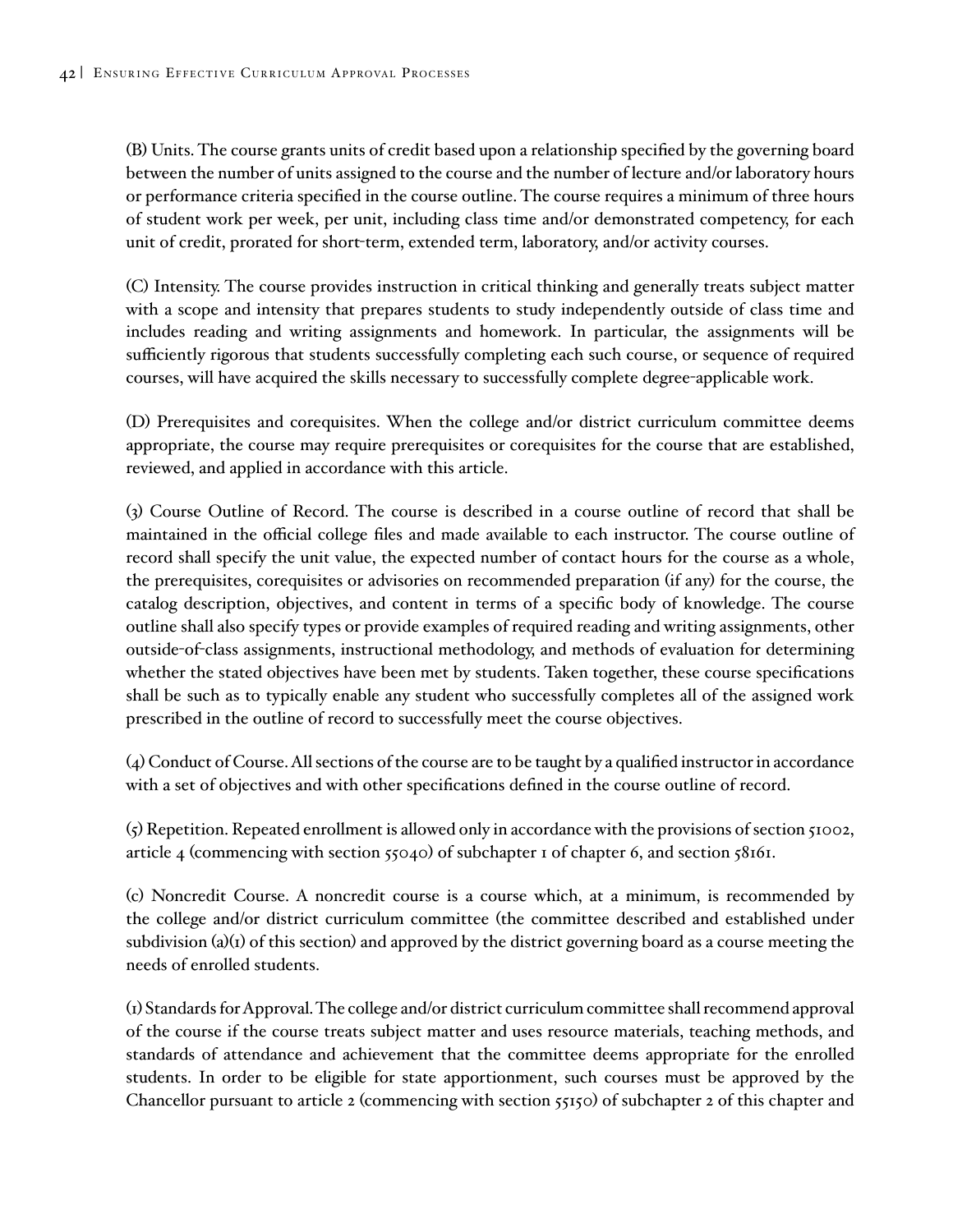satisfy the requirements of section 58160 and other applicable provisions of chapter 9 (commencing with section 58000) of this division.

(2) Course Outline of Record. The course is described in a course outline of record that shall be maintained in the official college files and made available to each instructor. The course outline of record shall specify the number of contact hours normally required for a student to complete the course, the catalog description, the objectives, contents in terms of a specific body of knowledge, instructional methodology, examples of assignments and/or activities, and methods of evaluation for determining whether the stated objectives have been met.

(3) Conduct of Course. All sections of the course are to be taught by a qualified instructor in accordance with the set of objectives and other specifications defined in the course outline of record.

(4) Repetition. Repeated enrollment is allowed only in accordance with provisions of section 58161.

(d) Community Services Offering. A community services offering must meet the following minimum requirements:

(1) is approved by the district governing board;

(2) is designed for the physical, mental, moral, economic, or civic development of persons enrolled therein;

(3) provides subject matter content, resource materials, and teaching methods which the district governing board deems appropriate for the enrolled students;

(4) is conducted in accordance with a predetermined strategy or plan;

 $\zeta$  is open to all members of the community willing to pay fees to cover the cost of the offering; and

(6) may not be claimed for apportionment purposes.

§55202 *Course Quality Standards.*

The same standards of course quality shall be applied to any portion of a course conducted through distance education as are applied to traditional classroom courses, in regard to the course quality judgment made pursuant to the requirements of section 55002, and in regard to any local course quality determination or review process. Determinations and judgments about the quality of distance education under the course quality standards shall be made with the full involvement of faculty in accordance with the provisions of subchapter 2 (commencing with section 53200) of chapter 2.

§55204 *Instructor Contact*.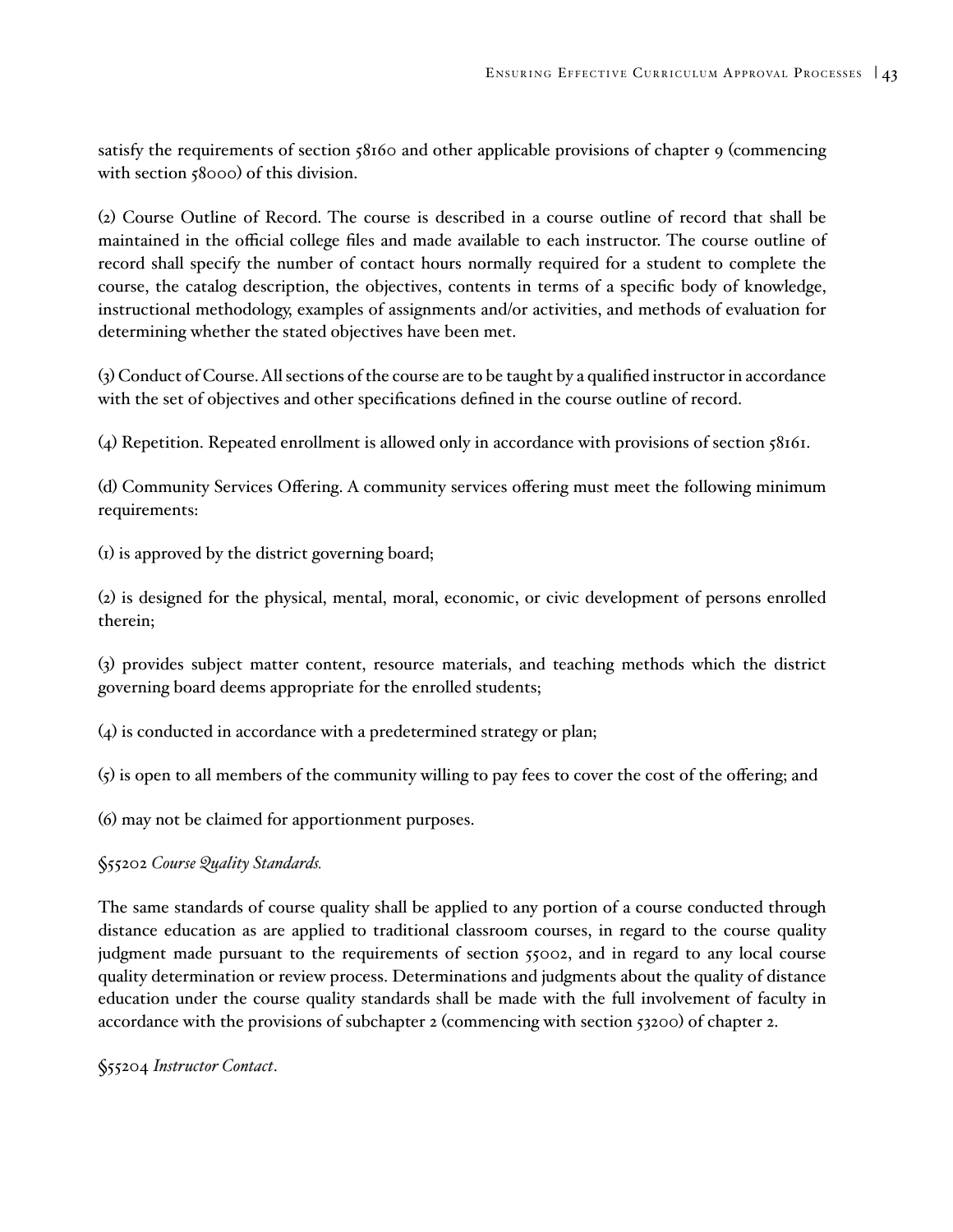In addition to the requirements of section 55002 and any locally established requirements applicable to all courses, district governing boards shall ensure that:

(a) Any portion of a course conducted through distance education includes regular effective contact between instructor and students, through group or individual meetings, orientation and review sessions, supplemental seminar or study sessions, field trips, library workshops, telephone contact, correspondence, voice mail, e-mail, or other activities. Regular effective contact is an academic and professional matter pursuant to sections 53200 et seq.

(b) Any portion of a course provided through distance education is conducted consistent with guidelines issued by the Chancellor pursuant to section 409 of the Procedures and Standing Orders of the Board of Governors.

§*55206 Separate Course Approval*.

If any portion of the instruction in a proposed or existing course or course section is designed to be provided through distance education in lieu of face-to-face interaction between instructor and student, the course shall be separately reviewed and approved according to the district's adopted course approval procedures.

### United States Department of Education Regulations

*34 CFR 600.2 Definitions*

#### *(Selected Federal definitions of relevance for curriculum committees)*

*Clock hour:* A period of time consisting of—

(1) A  $50 -$  to 60-minute class, lecture, or recitation in a 60-minute period;

(2) A  $50 -$  to 60-minute faculty-supervised laboratory, shop training, or internship in a 60-minute period; or

(3) Sixty minutes of preparation in a correspondence course.

*Correspondence course:* (1) A course provided by an institution under which the institution provides instructional materials, by mail or electronic transmission, including examinations on the materials, to students who are separated from the instructor. Interaction between the instructor and student is limited, is not regular and substantive, and is primarily initiated by the student. Correspondence courses are typically self-paced.

(2) If a course is part correspondence and part residential training, the Secretary considers the course to be a correspondence course.